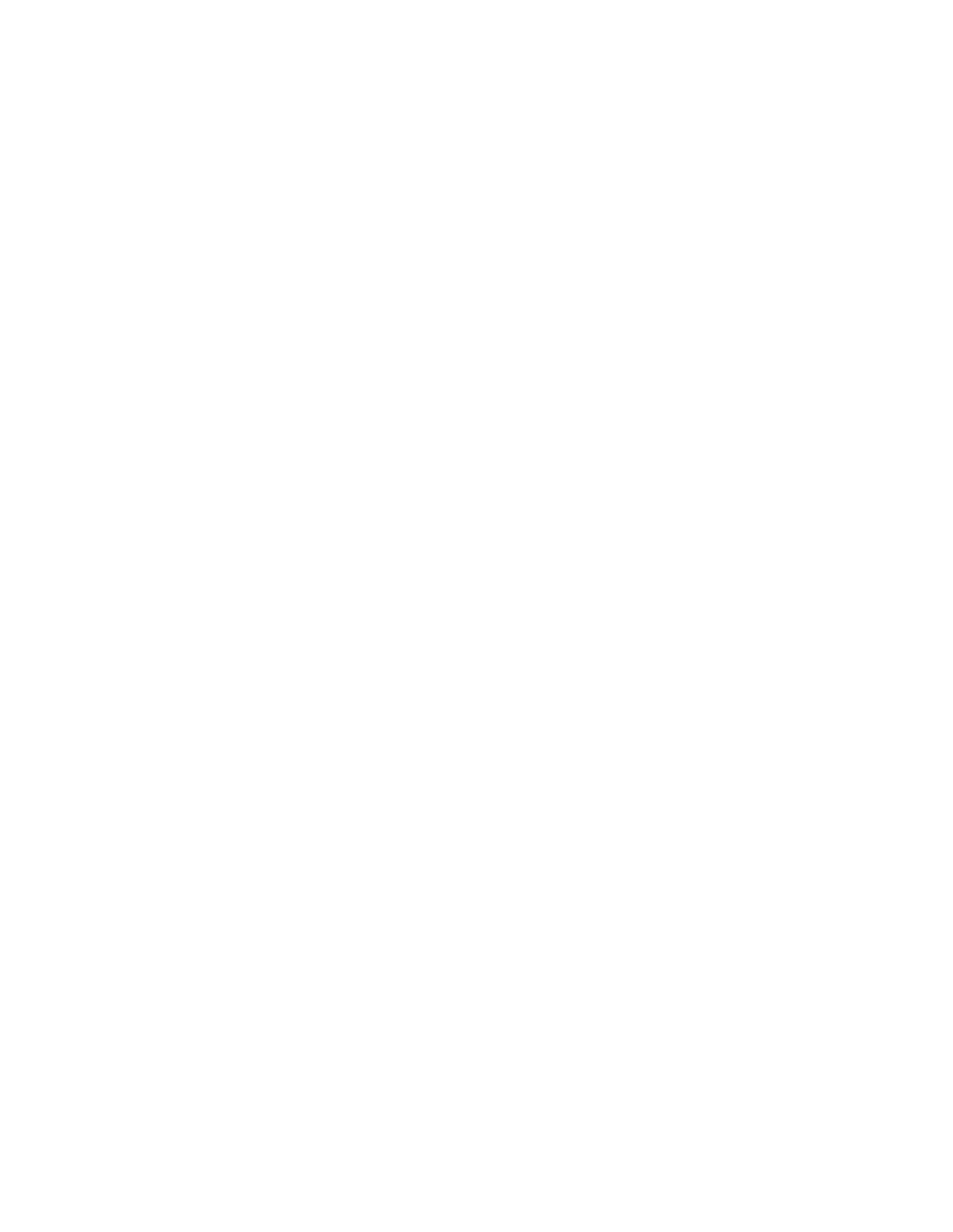## Psychological Implications of a Small Changes Approach to Weight Loss

## A Thesis

Presented To the Faculty of the Department of Psychology

East Carolina University

In Partial Fulfillment of the Requirements for the Degree

Masters of Science in Clinical Psychology

By

Marissa Errickson

April, 2011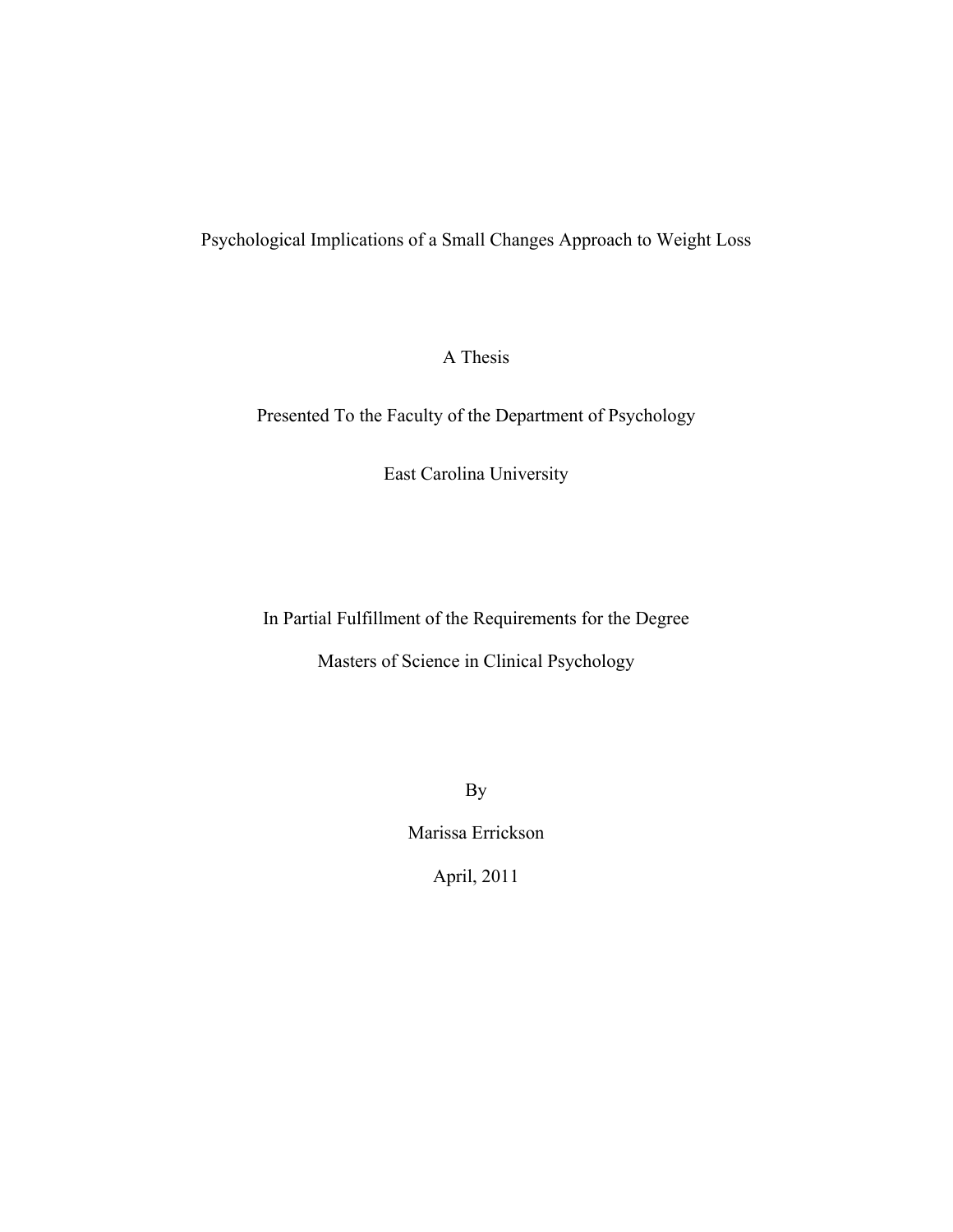© (Marissa Errickson, 2011)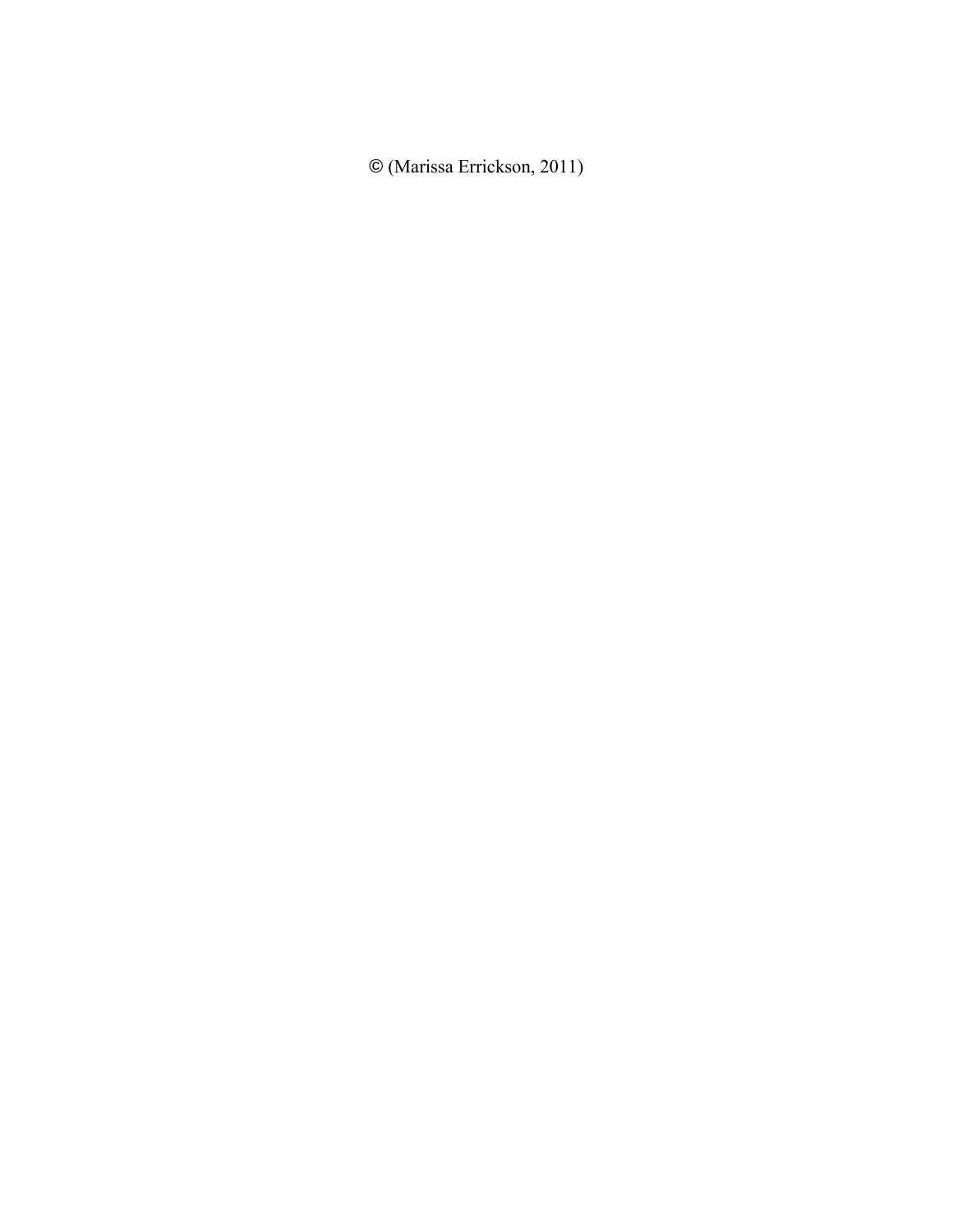# Psychological Implications of a Small Changes Approach to Weight Loss

By

# Marissa Errickson

| <b>APPROVED BY:</b>                    |                         |
|----------------------------------------|-------------------------|
| DIRECTOR OF THESIS:                    |                         |
|                                        | Lesley Lutes, PhD       |
| <b>COMMITTEE MEMBER:</b>               |                         |
|                                        | David Collier, MD       |
| <b>COMMITTEE MEMBER:</b>               |                         |
|                                        | Derrick Wirtz, PhD      |
| CHAIR OF THE DEPARTMENT OF PSYCHOLOGY: |                         |
|                                        | Kathleen Row, PhD       |
| DEAN OF THE GRADUATE SCHOOL:           |                         |
|                                        | Paul J. Gemperline, PhD |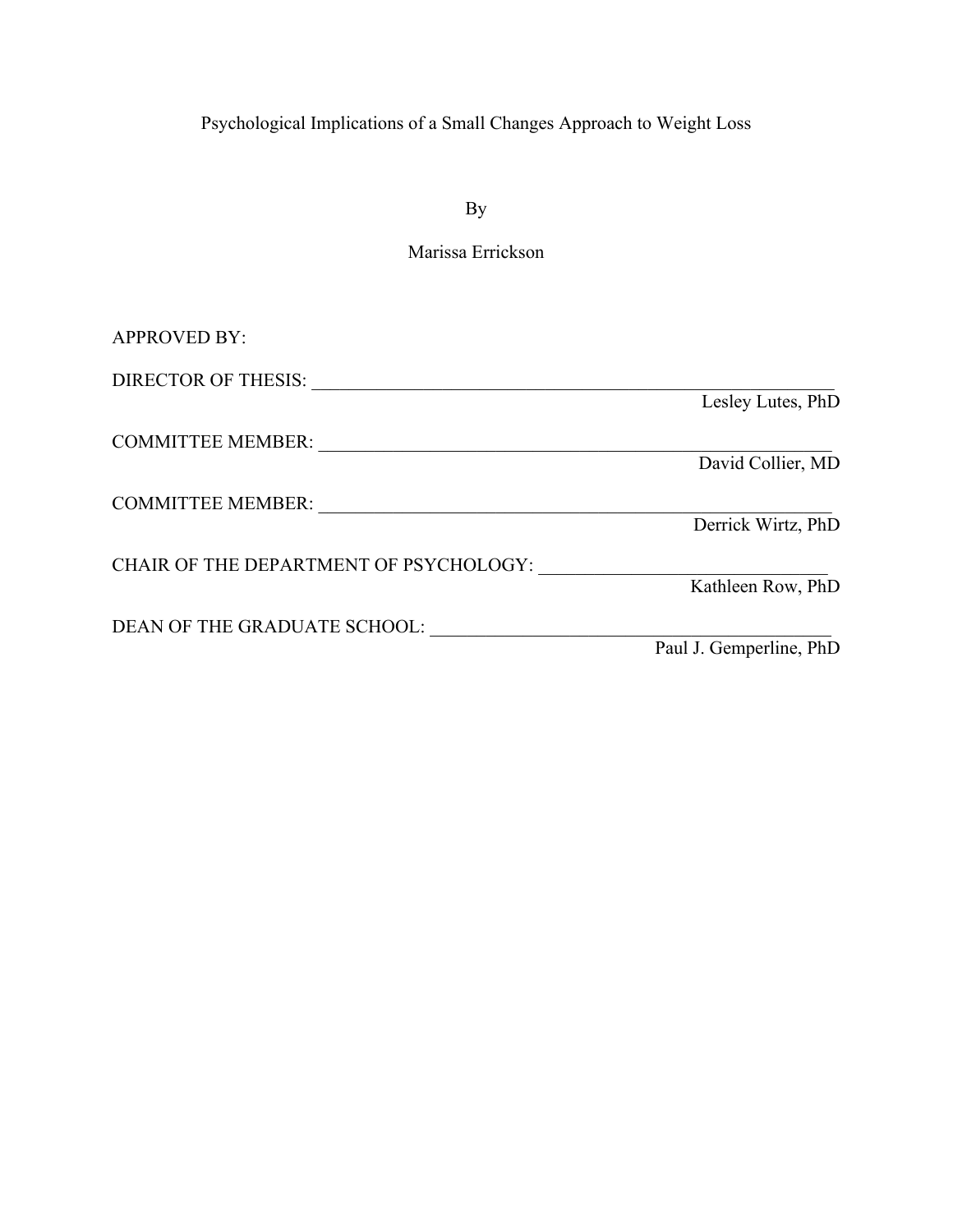| 1              |
|----------------|
| $\overline{2}$ |
| 3              |
| $\overline{4}$ |
| 5              |
| 8              |
| 9              |
| 10             |
| 11             |
| 12             |
| 14             |
| 15             |
| 16             |
| 18             |
| 18             |
| 20             |
| 20             |
| 20             |
| 21             |
| 23             |
| 25             |
| 25             |

# TABLE OF CONTENTS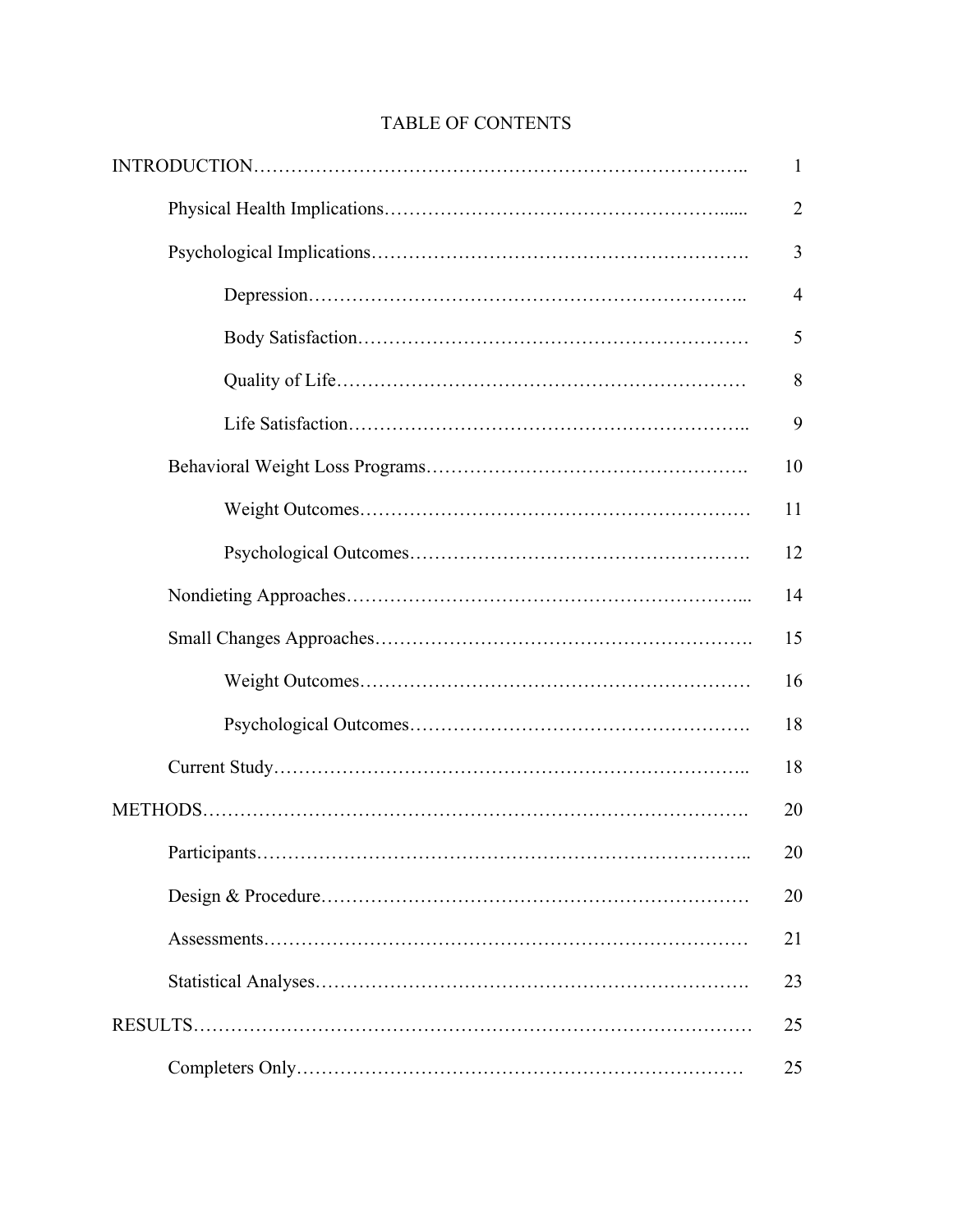| 25 |
|----|
| 28 |
| 31 |
| 31 |
| 34 |
| 39 |
| 44 |
| 47 |
| 48 |
| 50 |
| 77 |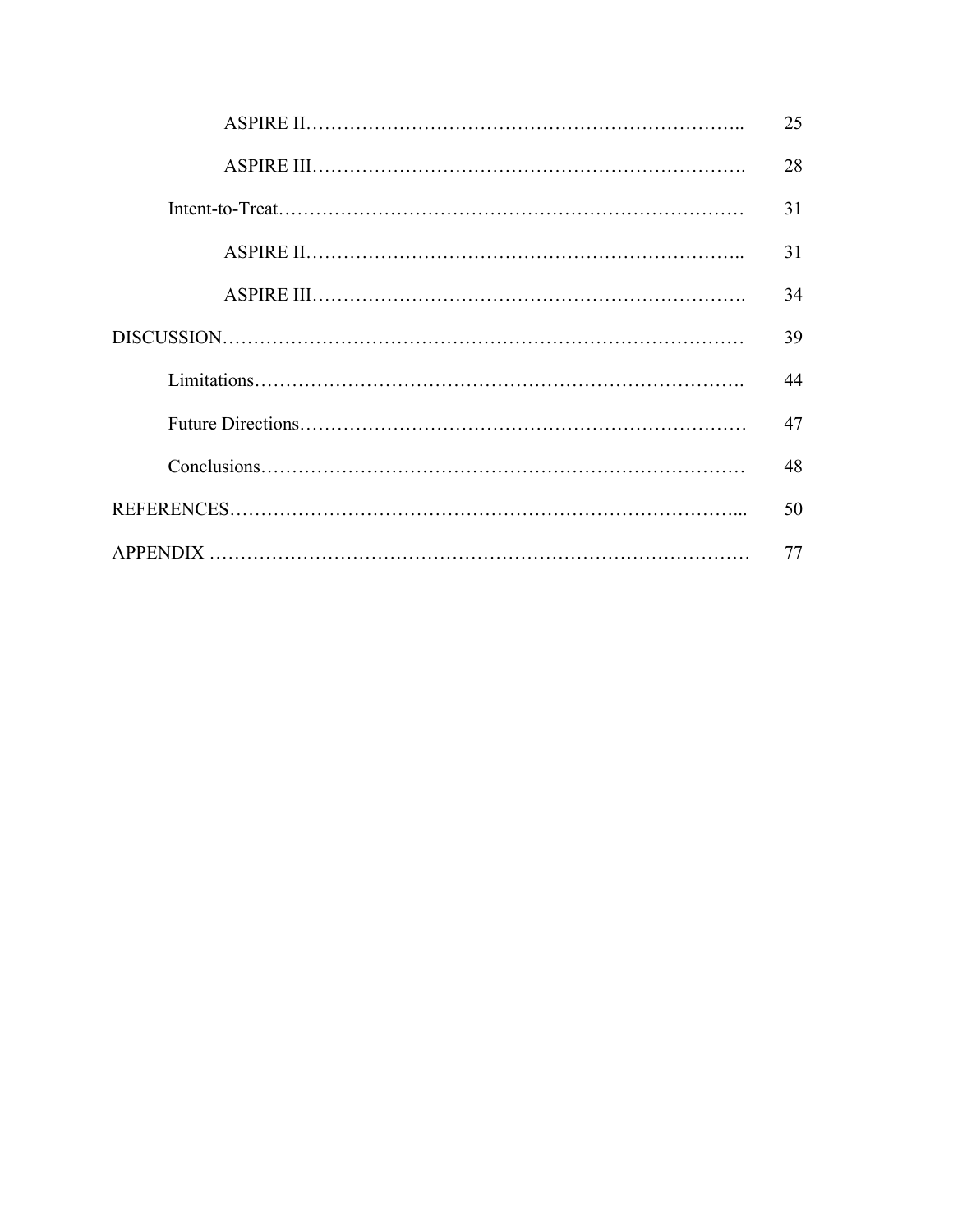# LIST OF TABLES

| 1. ASPIRE II and ASPIRE III Participants' Baseline Characteristics for Completers Only 66 |    |
|-------------------------------------------------------------------------------------------|----|
|                                                                                           |    |
|                                                                                           |    |
| 4. Change in Body Satisfaction Across Treatment and Follow-up for Completers Only         | 69 |
| 5. Change in Life Satisfaction Across Treatment and Follow-up for Completers Only 70      |    |
| 6. ASPIRE II and ASPIRE III Participants' Baseline Characteristics of All Participants    | 71 |
| 7. Change in Weight (KG) Across Treatment and Follow-up Using Intent-to-Treat             | 72 |
| 8. Change in Depression Across Treatment and Follow-up Using Intent-to-Treat              | 73 |
| 9. Change in Body Satisfaction Across Treatment and Follow-up Using Intent-to-Treat       | 74 |
| 10. Change in Life Satisfaction Across Treatment and Follow-up Using Intent-to-Treat 75   |    |
|                                                                                           |    |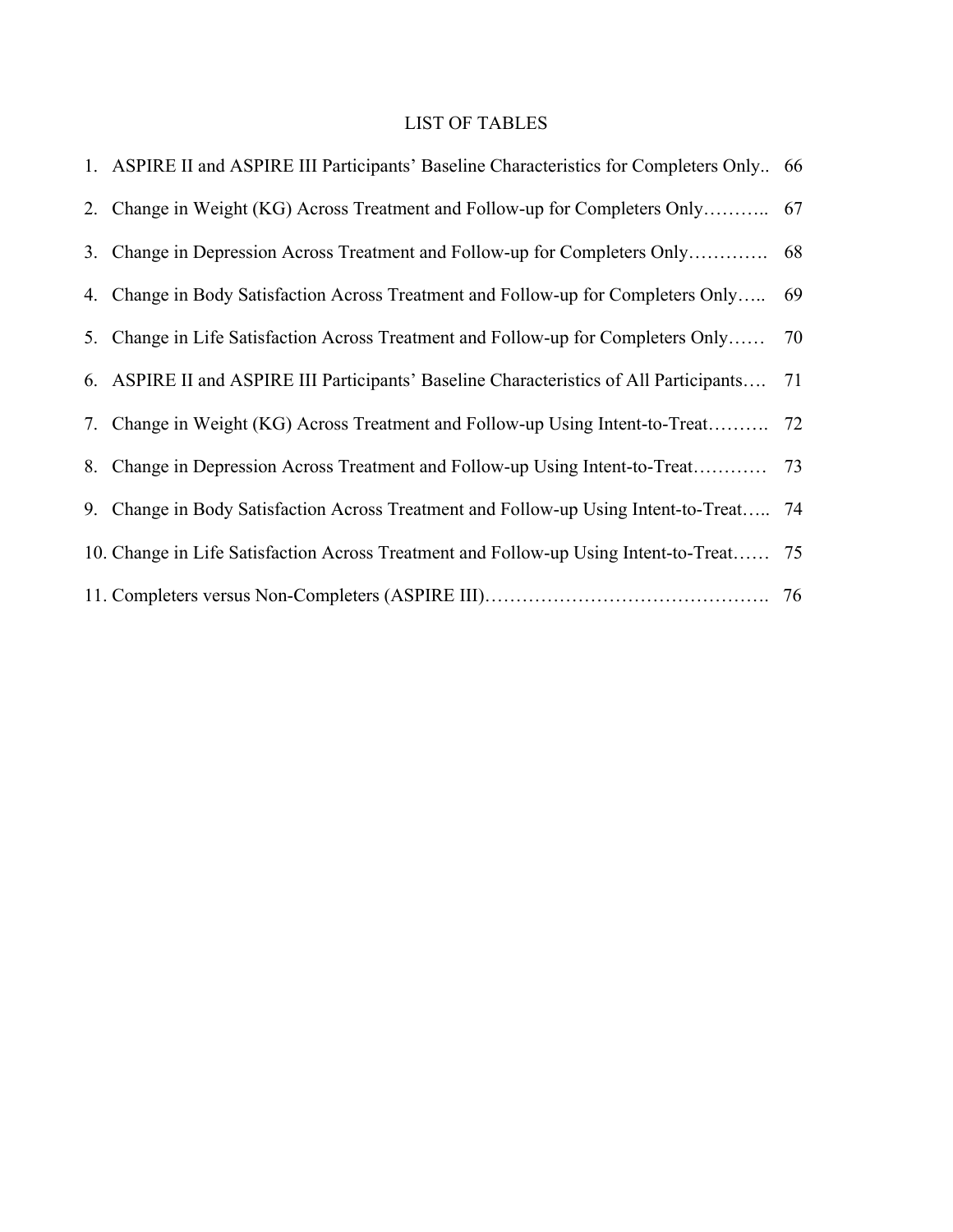#### **Psychological Implications of a Small Changes Approach to Weight Loss**

In order to be considered "overweight," an individual must surpass the standard weight for his or her height. However, "obese" is a term used to describe an individual with excessive body fat and is often operationally defined using body mass index (BMI), a ratio of weight to height. A BMI at or above 25 is considered overweight, at or above 30 is considered obese, and a BMI at or above 40 is considered morbidly obese. Due to the fact that those who are extremely athletic may surpass standard weight ranges for their height, this system of classification is not flawless. Clinically, it is a useful tool to help determine who may be at risk for excess body fat; those whose ratio of weight to height (BMI) is above 30 are likely to have excess body fat. It is obvious that an extremely athletic individual does not have excess fat and thus would not be considered obese (Field, Barnoya, & Colditz, 2002). This system of classification also provides a useful measure for estimating the prevalence of obesity.

International rates of obesity have increased considerably throughout the last two decades. Back in 1998, the World Health Organization declared obesity a worldwide epidemic (World Health Organization [WHO], 2008). Today, at least 1 billion adults worldwide are overweight and 300 million of those are classified as obese (WHO). In the United States alone, obesity has increased dramatically. Data from the National Health and Nutrition Examination Survey (NHANES) shows that approximately 68% of adults in the United States are currently classified as overweight while 32% of men and 36% of women are currently classified as obese (Flegal, Carroll, Ogden, & Curtin, 2010). Obesity has become a major public health concern because of its physiological health, socio-cultural and psychological implications.

Although traditional treatment programs have shown initial success in helping individuals to reach clinically significant weight loss and make related improvements in physiological and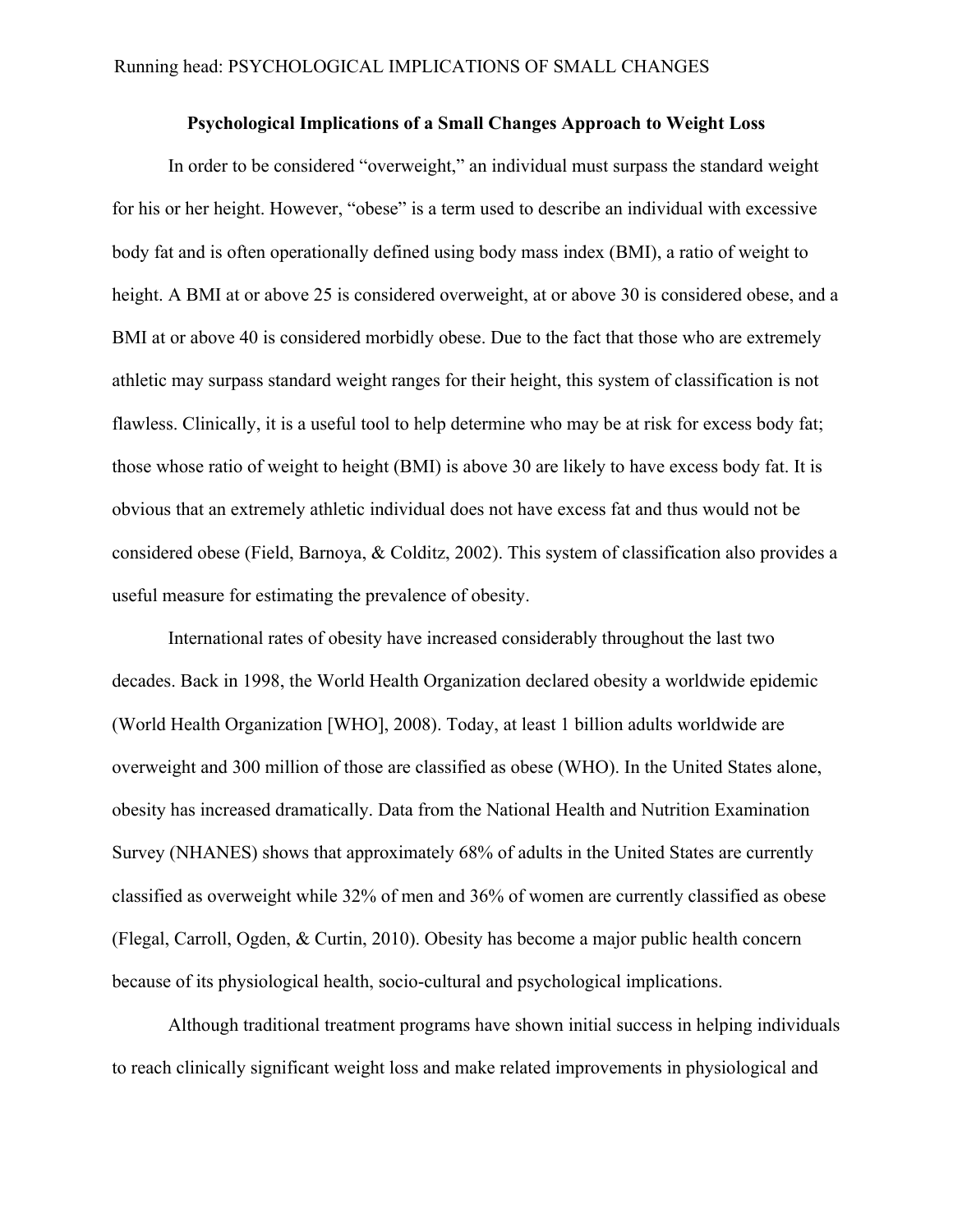psychological health, weight regain is common and leads to the reversal of health and psychological gains. One innovative approach to promote continued weight loss using small lifestyle changes has shown promise as an effective means to achieve weight loss. However, little is known about the psychological impact of this approach.

### **Physical Health Implications**

The National Institute of Child Health and Human Development (NICHD) has named obesity one of the three major causes of preventable death in the United States (http://www.nih.gov/news/pr/jan2006/nichd-11.htm). Obesity increases an individual's risk of developing cardiovascular disease, type II diabetes, some cancers, gallstones, and osteoarthritis. According to the Surgeon General's Report (Public Health Service [PHS], 2001), approximately 300,000 deaths each year in the United States are obesity related. In fact, obesity is linked to increased risk of both heart disease and cancer, the first and second causes of death in the United States.

Overweight and obese individuals are at an increased risk of developing Cardiovascular Heart Disease (CHD). Overweight and obese adults are two to three times more likely to develop CHD than normal weight men (Rimm et al., 1995) and women (Harris, Ballard-Barbasch, Madans, Makue, & Feldman, 1993). In addition, overweight adults are three times more likely to die from CHD than normal weight individuals (Seidell, Verschuren, van Leer, & Kromhout, 1996).

Several types of cancers are more common among obese individuals. For example, obesity increases risk of endometrial cancer by two to three times for women (Kulie, et al., 2011; Shoff & Newcomb, 1998). Other research on obesity and cancer is less conclusive but suggests increased risk of ovarian cancer (Farrow, Weiss, Lyon, & Daling, 1989), esophageal cancer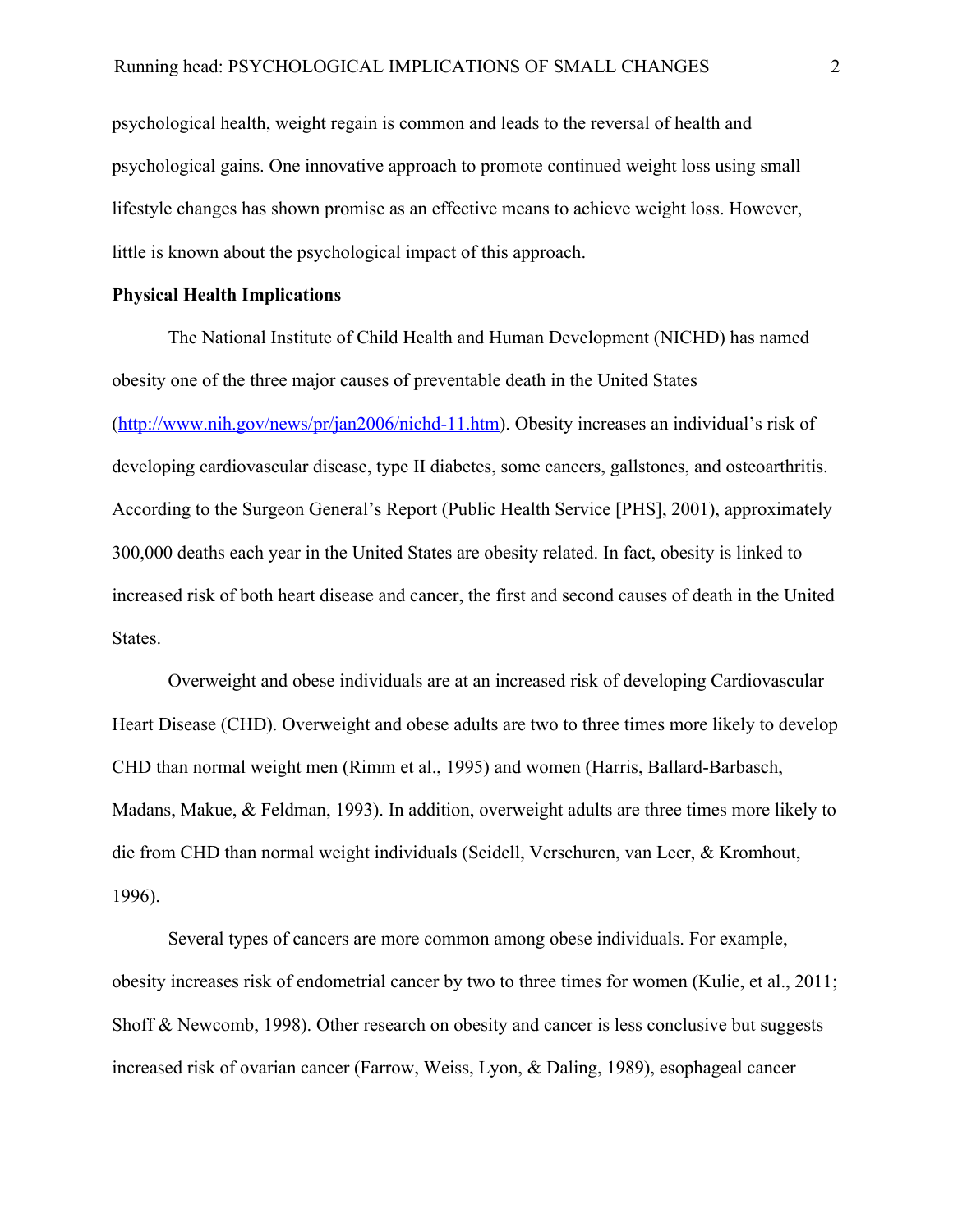(Lagergren, Bergstrom, & Nyren, 1999), colon cancer (Ford, 1999), and breast cancer in postmenopausal women (Field, Barnoya, & Colditz, 2002). In addition, obesity can lead to type II diabetes. In fact, obese individuals are 11-12 times more likely to develop type II diabetes than normal weight individuals (Kulie, et al., 2011). Excess weight also adds strain on joints (Arthritis Foundation, 2000), and increases the risk of osteoarthritis by 36% with every two unit increase in Body Mass Index (Kulie, et al., 2011). Overweight adults are at an increased risk of developing osteoarthritis in both the hip (Cooper et al., 1998) and knee (Cicuttini, Baker, & Spector, 1996; Hart & Spector, 1993; Manninen, Riihimaki, Heliovaara, & Makela, 1996).

Gallbladder disease is more common in obese individuals (Must, et al., 1999) with obese women being seven times more likely to develop gallstones than normal weight women (Stinton, Myers, & Shaffer, 2010). Various respiratory problems are also more common among obese individuals, including hypoxia, the Pickwickian syndrome, and sleep apnea (Hochstrasser, 2004).

In conjunction with health implications, obesity-related costs are estimated at over 100 billion dollars per year (PHS, 2001). In addition, obese individuals are subject to the social implications of obesity. Research shows that obese individuals may be at a disadvantage occupationally (Carr & Friedman, 2005; Larkin & Pines, 1979; Roe & Eichwort, 1976; Viner & Cole, 2005), socio-economically (Gortmaker, Must, Perrin, Sobol, & Dietz, 1983; Sonne-Holme & Sorensen, 1986), and romantically (Gortmaker, et al., Viner & Cole) regardless of race. For these heath and social reasons, establishing effective treatments to decrease the prevalence of obesity is of crucial importance.

#### **Psychological Implications**

While health and social repercussions of excess weight emphasize a need for intervention, the psychological implications of obesity warrant that successful treatments need to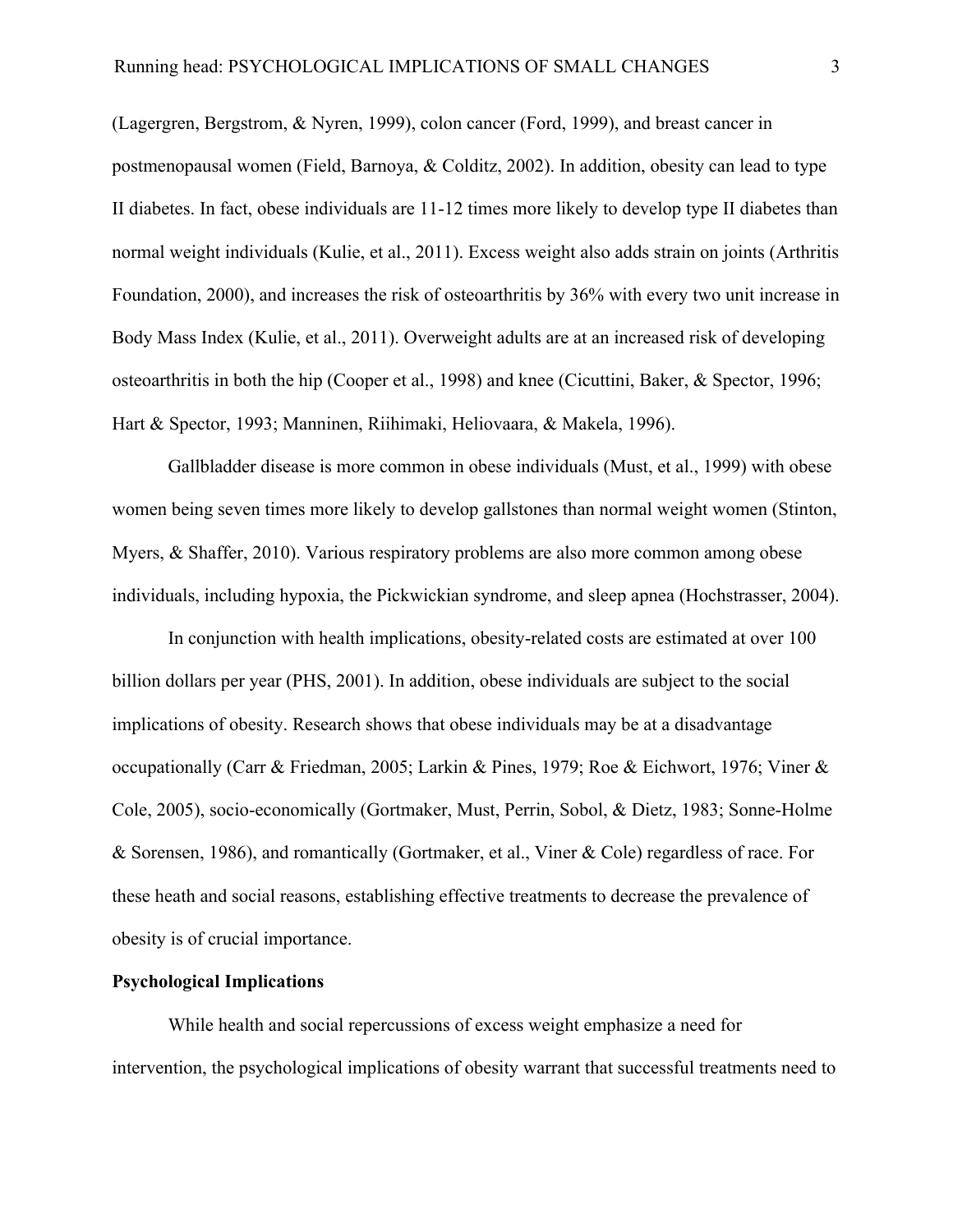address psychological function as well. Sullivan and colleagues (1993) demonstrated a negative relationship between BMI and general mental health. In other words, the greater an individual's BMI, the poorer his or her mental health. Three of the psychological factors that have been consistently associated with obesity include depression, body satisfaction, and life satisfaction.

**Depression.** Past research shows that in the general population, obese individuals are more likely to be depressed than normal weight individuals (Carpenter, Hasin, Allison, & Faith, 2000). Similarly, obese women are more likely to experience suicidal ideation or attempt suicide (Carpenter, et al.). In a review of research studies, McElroy, et al. (2004) concluded that there was an association between obesity and Major Depressive Disorder among community women. The odds for developing depression increases with increasing BMI across both race and gender, even after controlling for chronic illness and family history of depression (Dong, Sanchez, & Price, 2004). In fact, increasing BMI significantly increased the risk of depression greater than the effects of race, gender, marital status, education, chronic illness, and family history of depression combined. Roberts, Strawbridge, Deleger, and Kaplan (2002) also found obese men and women to be at increased risk for depression. Other studies have suggested that the effect of obesity on psychological well-being may play a long-term role in the risk for depression. For example, Herva, et al., (2006) found that at age 31, those who had been obese as adolescents were more likely to be depressed than those who were normal weight in adolescence. Furthermore, older adults categorized as obese were at an increased risk of depression at a fiveyear follow-up than non-obese adults (Roberts, et al.), supporting the notion of long-term psychological consequences of obesity.

Obesity has clearly been established as a risk factor for depression in the present and future. However, studies with only male participants suggest that the impact may be different for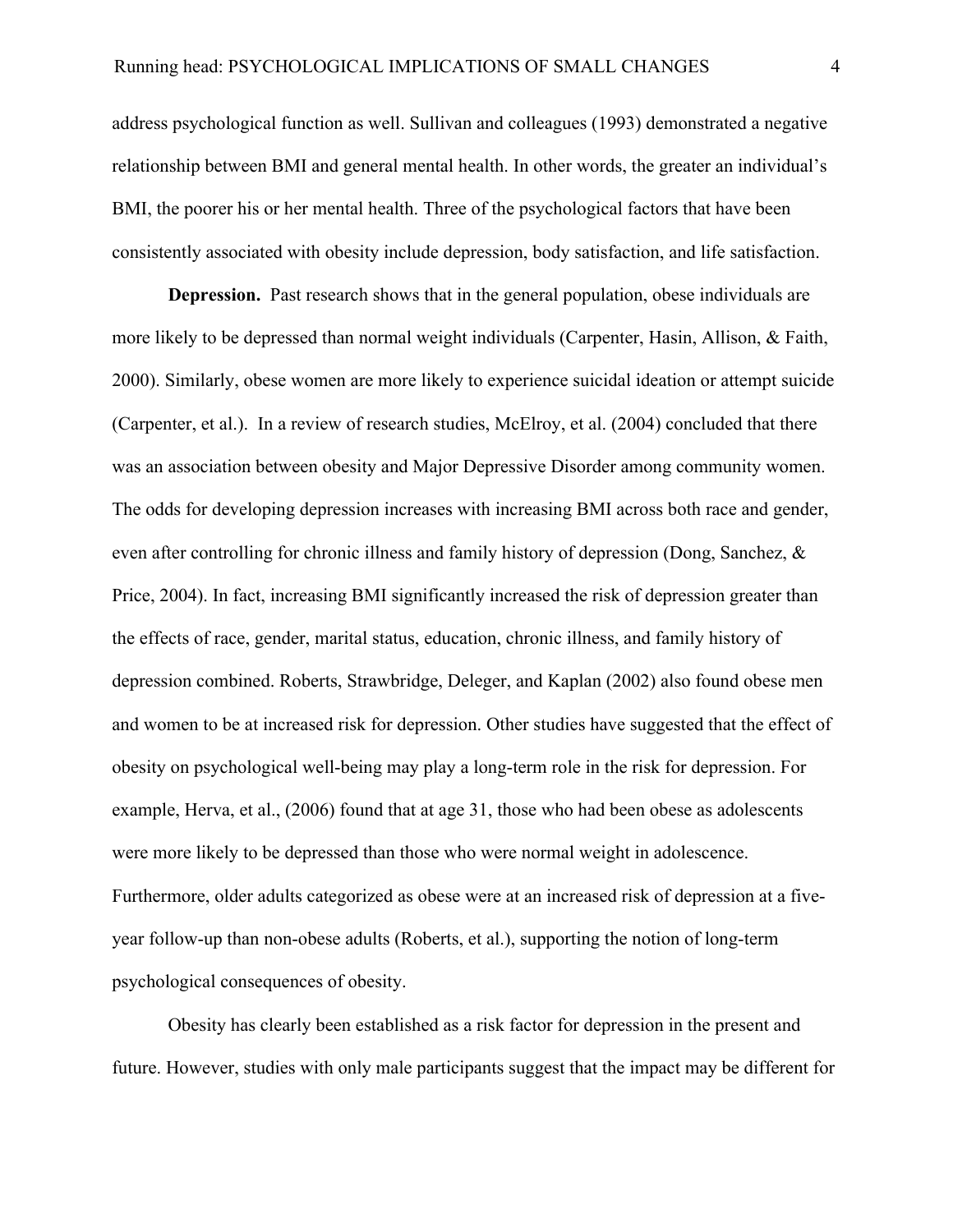men. Obese men, in contrast with women, are not necessarily subject to similar increases in risk for depression (Carpenter, Hasin, Allison, & Faith, 2000). McElroy, et al. (2004) concluded that only abdominal obesity was associated with depressive symptoms for men, whereas obese women were at increased risk for depression regardless of body type. It is possible that women experience more psychological impact as a result of being overweight due to of society's emphasis on the female body and the thin ideal. However, the psychological consequences for extremely obese ( $BMI > 40$ ) men and women may be more similar. Wadden and Stunkard (1985) found that men and women with a BMI of 40 or above displayed significantly more symptoms of depression than individuals with a BMI less than 40. It could be posited that the extremely obese experience more social negativity, regardless of gender, which may lessen the disparity in psychological consequences.

Perhaps more importantly, McElroy, et al. (2004) concluded that obese individuals seeking treatment for weight management in clinical populations display a significantly increased rate of depression than the general population. This is notable given that those seeking treatment for weight management are those who will be participating in weight loss programs. Therefore, these findings are most relevant and applicable to future weight management efforts and highlight the importance of an intervention's ability to impact depressive symptoms.

**Body Satisfaction.** Given society's emphasize on the thin ideal, it stands to reason that obese individuals would display higher rates of dissatisfaction with their body's size and shape than normal weight individuals. In fact, overweight women report more body dissatisfaction than normal weight women (Annis, Cash, & Hrabosky, 2004; Sarwer, Wadden, & Foster, 1998). Similarly, there exists a strong positive correlation between obesity and body dissatisfaction in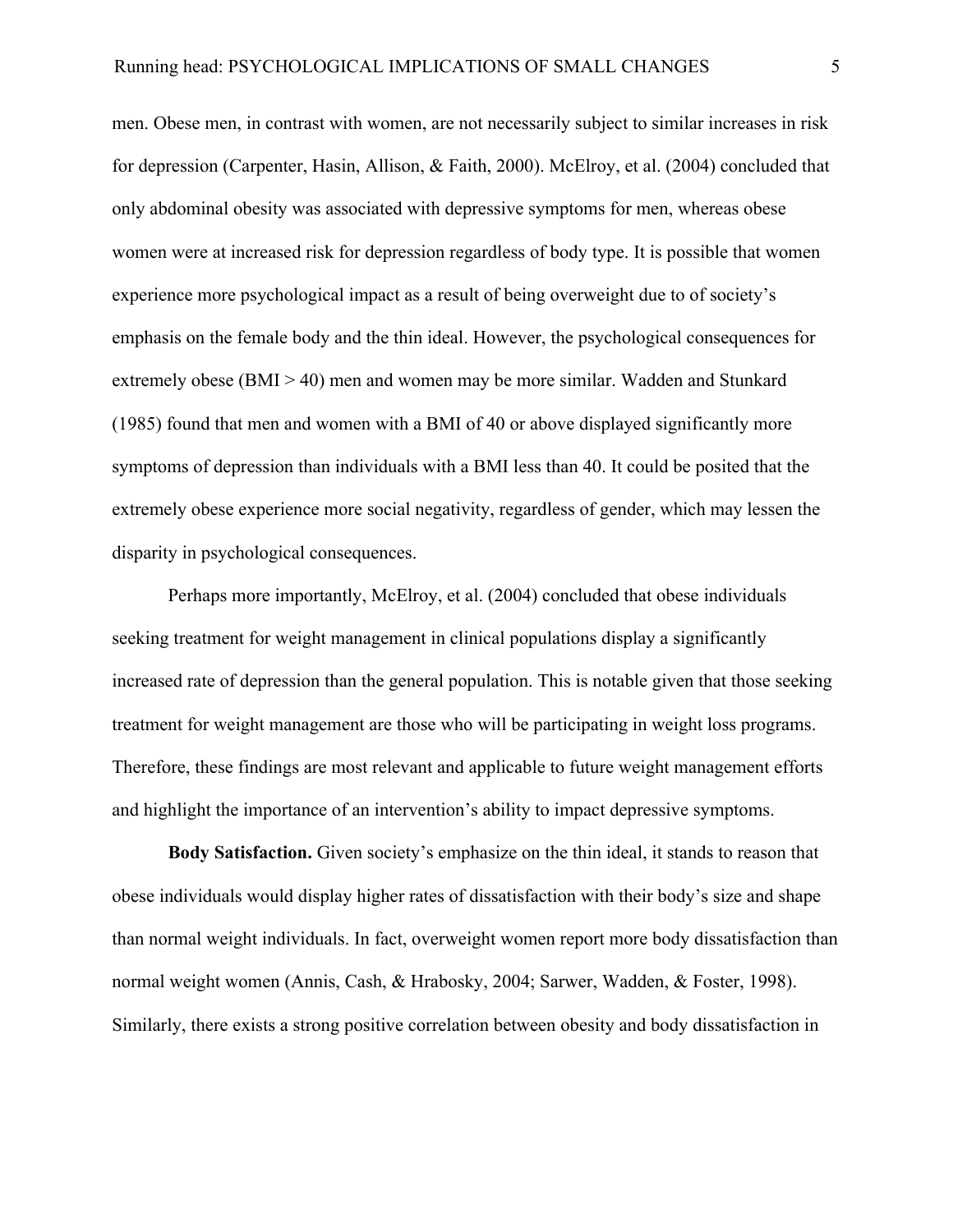both male and female Caucasians and African Americans (Smith, Thompson, Raczynski, and Hilner, 1999).

The origin of body dissatisfaction may be well before adulthood. Allen, Byrne, Blair, and Davis (2006) found that children who were overweight were more concerned with weight and the shape of their body than normal weight children. Additionally, increased concern with weight and body shape was associated with increased body dissatisfaction. These findings suggest that overweight individuals may have decreased body satisfaction beginning in childhood. Further, Wardle, Waller, and Fox (2002) discovered that women who became obese before the age of 16 (early-onset) demonstrated more body dissatisfaction than women who developed the same degree of obesity in adulthood. Other studies have confirmed that obesity impacts body satisfaction in adolescence (Duncan, Al-Nakeeb, Nevill, & Jones, 2006; Mertens & Vandereycken, 1998; Thompson et al., 2007) with overweight adolescents displaying increased body dissatisfaction when compared to normal weight adolescents. Specifically, a positive relationship exists between body fat percentage or BMI and body dissatisfaction, such that body dissatisfaction increases with increasing percentage of body fat or BMI in adolescents (Duncan et al., Mertens & Vandereycken).

A similar relationship exists in young adults. Neighbors and Sobal (2007) found that overweight college students articulate more body weight and shape dissatisfaction than do normal weight college students, with the most body dissatisfaction occurring in overweight female students. A study of college men, (Watkins, Christie, & Chally, 2008) established that male students who were underweight, overweight, or obese also exhibited higher amounts of body dissatisfaction than normal weight men.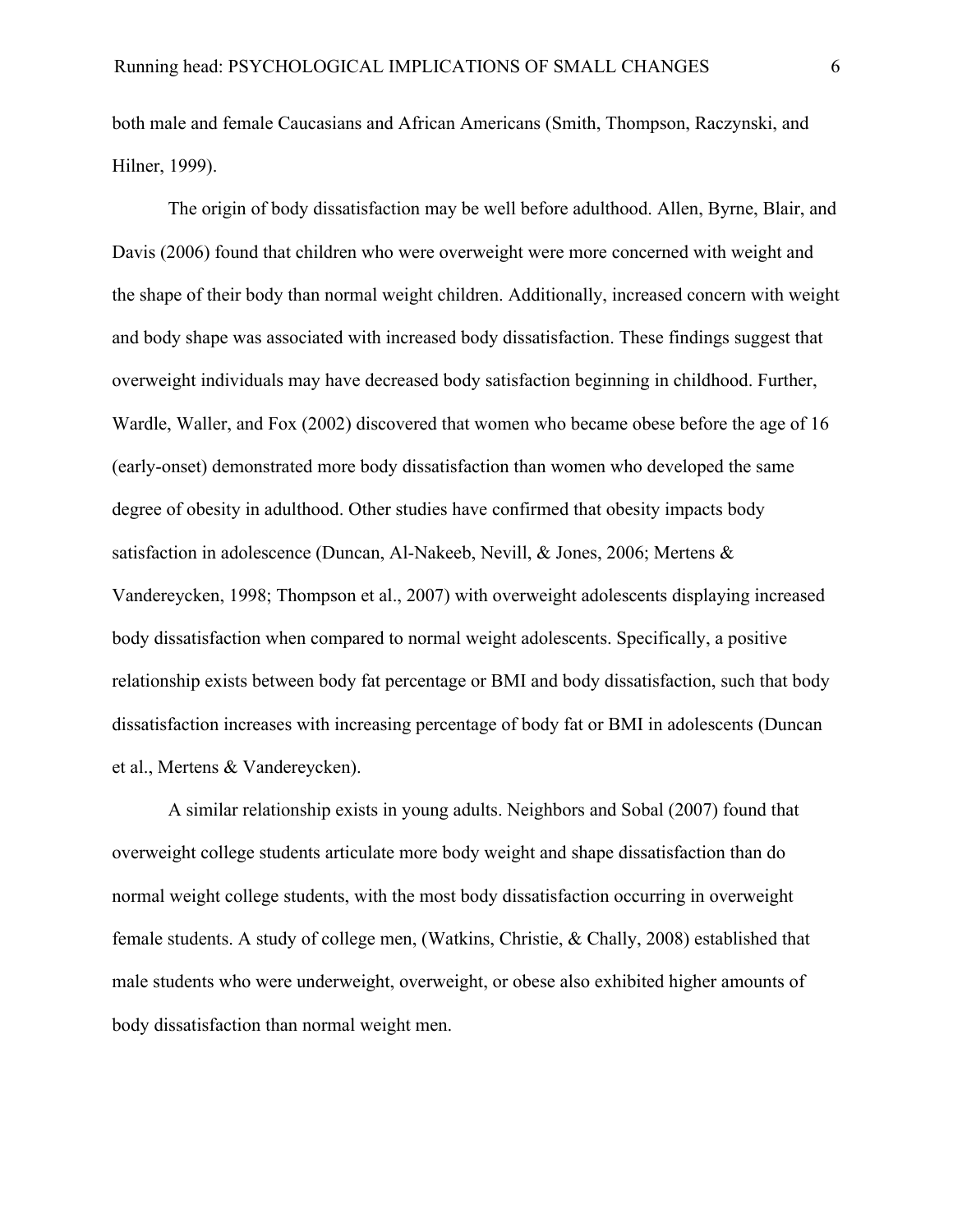While most would consider body dissatisfaction a negative psychological state in its own right, there are implications of body dissatisfaction. Studies have consistently shown that the increased body dissatisfaction associated with obesity is also associated with lower self-esteem in both the present (Annis, Cash, & Hrabosky, 2004; Johnson & Wardle, 2005; Olivardia, Pope, Borowiecki, & Cohane, 2004; Wardle, Waller, & Fox, 2002) and future (Paxton, Neumark-Sztainer, Hannan, & Eisenberg, 2006). In addition, body dissatisfaction has been associated with an increased drive for thinness (Edman, Yates, Aruguete, & DeBord, 2005) and increased dieting attempts (Cattarin & Thompson, 1994; Crow, Eisenberg, Story, & Neumark-Sztainer, 2006) such that patients seeking weight management intervention are those with the greatest body dissatisfaction.

Perhaps even more salient to clinical practice, is the finding that body dissatisfaction may lead to depression. Body dissatisfaction is a predictor of increased depressive symptomology (Stice & Bearman, 2001), and is directly correlated with depression (Johnson & Wardle, 2005; Phares, Steinberg, & Thompson, 2004). In 2002, Ohring, Graber, and Brooks-Gunn discovered a long term association between adolescent body dissatisfaction and an increase in depressive symptoms during both adolescence and young adulthood. Paxton, Neumane-Sztainer, Hannan, & Eisenberg (2006) concluded that body dissatisfaction could lead to increased depression at 5 year follow-up. Newman, Sontag, and Salvato (2006) suggest that body *dis*satisfaction may be related to poorer psychological health in the long-term. Similarly, McCaulay, Mintz, and Glenn (1988) determined that increased body *satisfaction* leads to decreased depressive symptomology, suggesting than an increase in body satisfaction (and thus a decrease in body dissatisfaction) is associated with less depressive symptoms.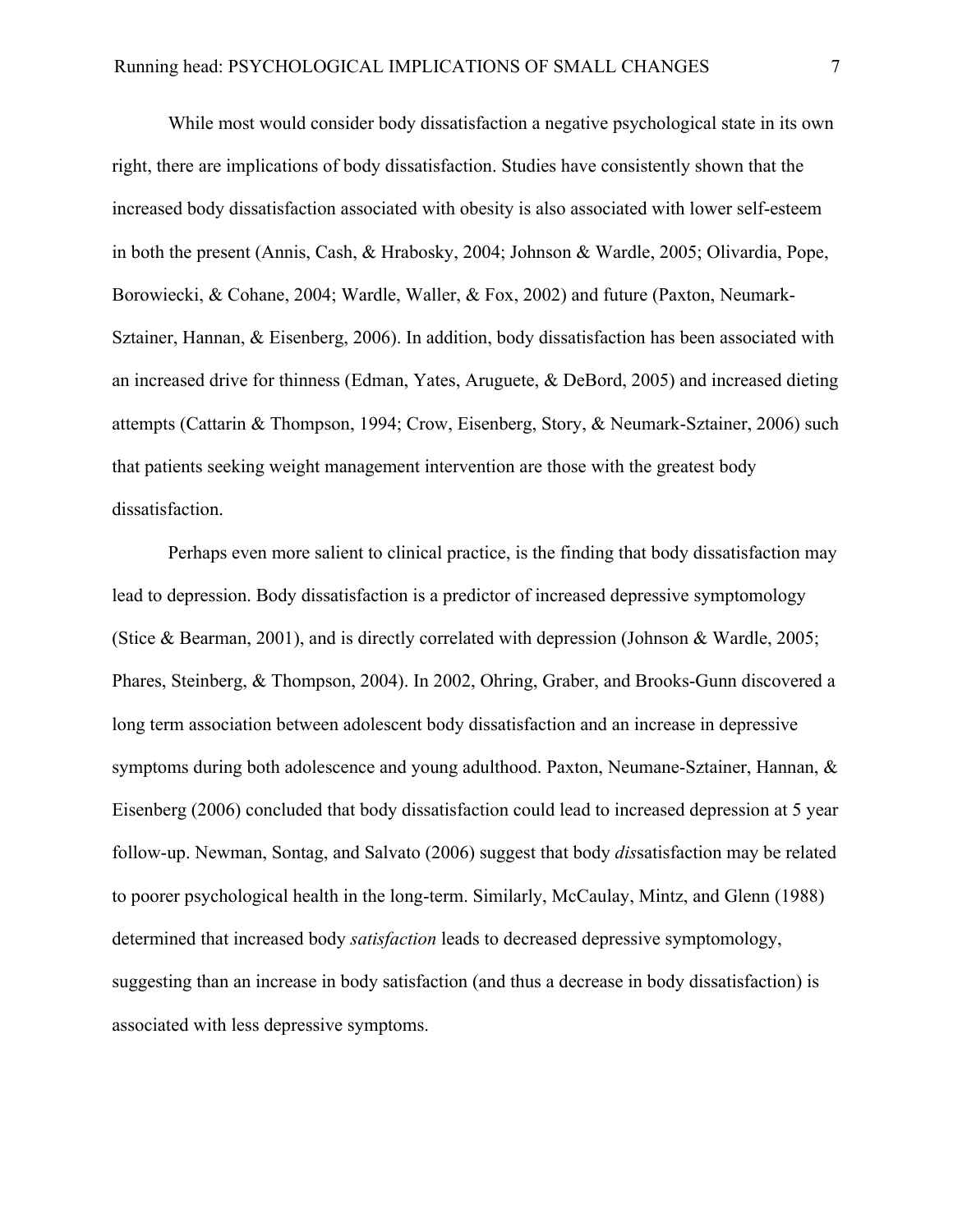In sum, obese individuals are at an increased risk for body dissatisfaction beginning even before adulthood. Body dissatisfaction results in increased drive for thinness, increased dieting attempts, low self-esteem, and depression in the present and future. Developing efficacious treatment is necessary to help reduce the detrimental impact of excess weight on body dissatisfaction, self-esteem, and depression.

**Quality of Life.** A person's health-related quality of life (HRQOL) is defined as their perceived physical and mental health over time (Centers for Disease Control and Prevention [CDC], 2008). HRQOL is typically measured via self-report and demonstrates the extent to which a chronic illness is interfering with a patient's occupational and social functioning. Obese individuals report both physical and social challenges as a result of their excess weight (Barofsky, Fontaine, & Cheskin, 1998; Doll, Petersen, & Stewart-Brown, 2000). These challenges increase as BMI increases (Karlsson, Sjostrom, & Sullivan, 1998). Obese individuals score significantly lower than non-obese individuals on the 36-item Short-Form Health Survey (SF-36), a self-report measure of quality of life (LePen, Levy, Loos, Bunzet, and Basdevant,1998). Some findings suggest that the negative impact of excess weight on quality of life may exist as early as childhood (Tsiros et al., 2009).

It is clear that HRQOL is reduced in obese individuals. However, research investigating the relationship between weight loss and quality of life has yielded mixed results. While some research supports the hypothesis that weight loss results in improved HRQOL (Rippe, et al., 1998; Williamson, et al., 2009), other studies did not find significant improvement in HRQOL (Damschroder, Lutes, Goodrich, Gillon, & Lowery, 2010; Maciejewski, Patrick, & Williamson, 2005). Accordingly, it has been suggested that HRQOL may not be the most appropriate measure for determining perceived changes in physical and psychological symptoms. Despite the lack of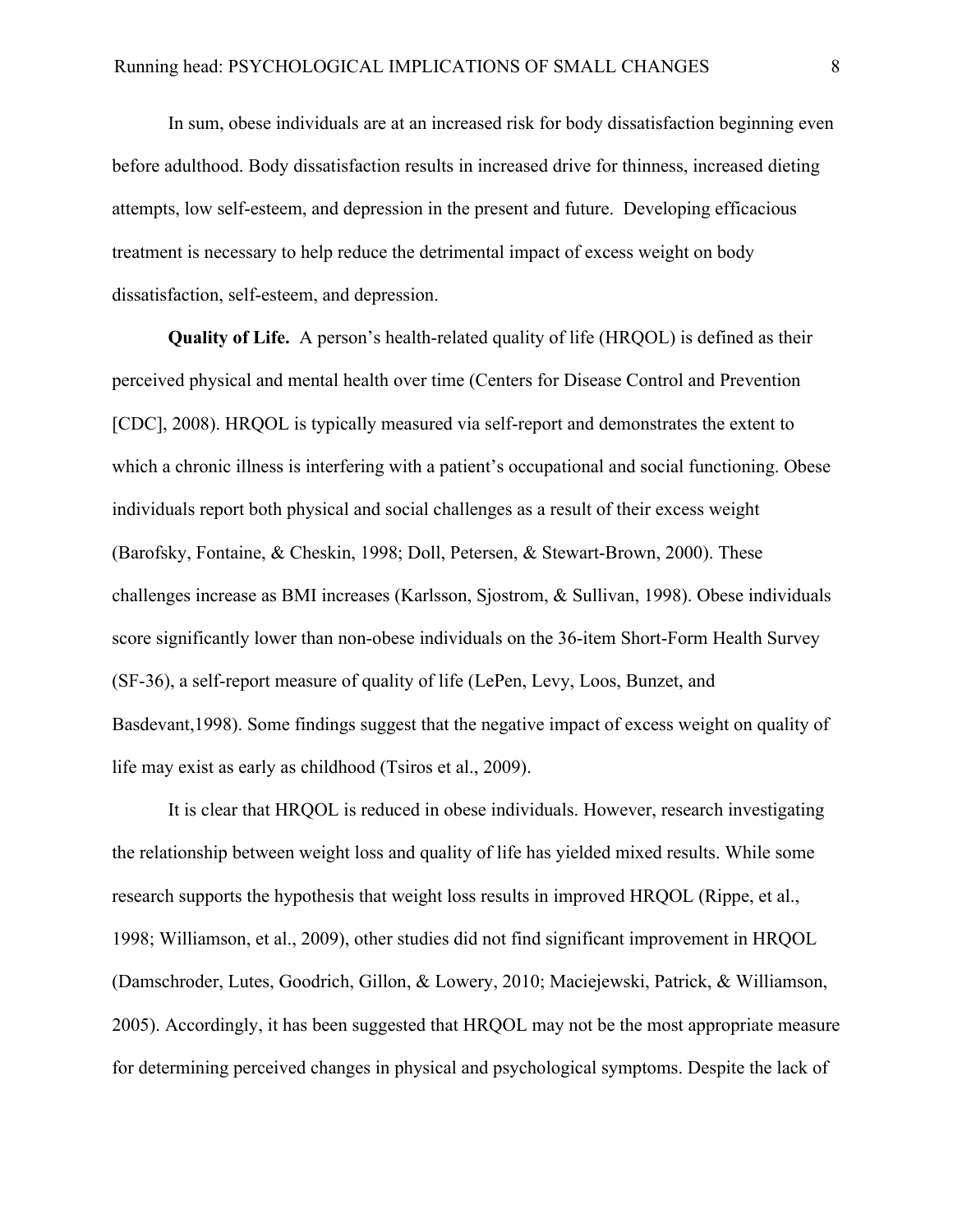change in quality of life, Damschroder, et al. found significant improvements in life satisfaction with weight loss. Although similar in concept, life satisfaction measures reflect a more global evaluation of perceived well-being and contentment with one's current life (Diener, Scollon, Oishi, Dzokoto, & Suh, 2000), as opposed to the more specific focus on current symptomology that a quality of life measure provides. This global focus may make life satisfaction a more valuable determinant of the psychological impact of weight loss on global levels of perceived well-being.

**Life Satisfaction.** Until recently, social psychologists widely accepted the notion that life satisfaction can fluctuate, but does not change significantly over time (Brickman & Campbell, 1971). However, more recent studies have led psychologists to doubt this notion. Researchers have reported that various life events can cause long-term alterations in an individual's life satisfaction level (Lucas, 2005; Lucas, Clark, Georgellis, & Diener, 2004; Lucas, Clark, Georgellis, & Diener, 2003). Interestingly, individuals who engage in physical activity show long term increases in life satisfaction, a relationship that is partially mediated by positive affect (Elavskey, et al., 2005); which supports previous findings that positivity impacts levels of life satisfaction (Diener, Scollon, Oishi, Dzokoto, & Suh, 2000). Pavot and Diener (2008) concluded that while personality factors and positive affect may influence one's perceived satisfaction with life, situational factors such as health and other life circumstances have the power to change an individual's long term satisfaction with life. This conclusion contradicts the original view of life satisfaction as a stable trait, and introduces the possibility that life satisfaction may be improved through intervention.

Unlike the literature on obesity and quality of life, little research currently exists on the relationship between obesity and life satisfaction. A few studies support the hypothesis that obesity impacts life satisfaction. Zullig, Pun, and Huebner (2007) found that among male and female college students, extreme worry about weight was associated with decreased life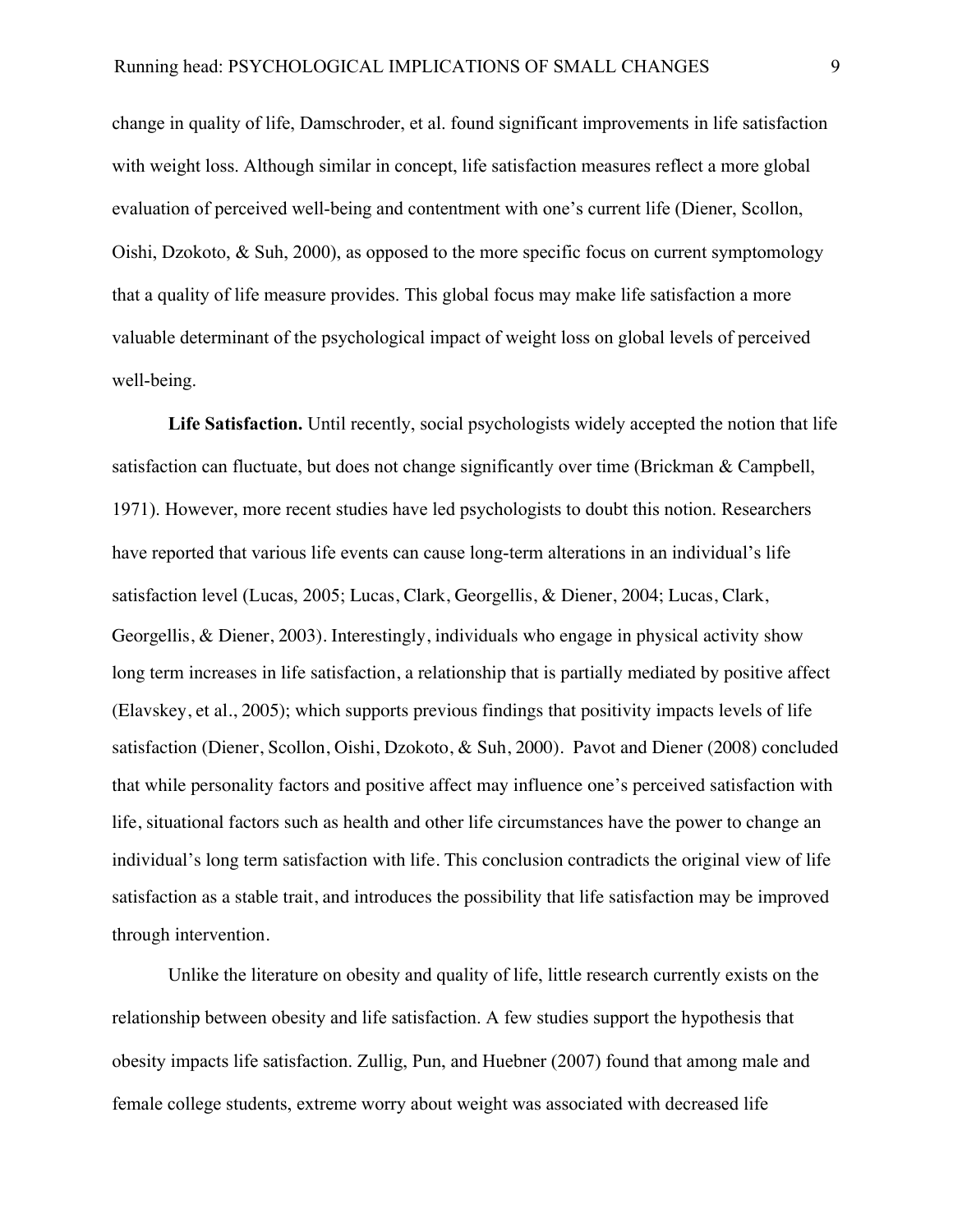satisfaction. In addition, Greeno, Jackson, Williams, and Fortmann (1998) found a negative correlation between BMI and life satisfaction in women. Finally, in a longitudinal study, Ball, Crawford, and Kenardy (2004) demonstrated that obese women had lower levels of life satisfaction than normal weight women both initially and at 4-year follow-up. Although more research is needed in this area, the several existing studies suggest a relationship between obesity and life satisfaction, such that increased weight has a negative impact on life satisfaction.

As clearly established in the literature, obese individuals have an increased susceptibility to a number of unfavorable physical, social, and psychological outcomes. As a result, the most pressing issue for researchers is the determination of treatments that are effective in achieving weight loss as well as alleviating or minimizing the effects of these secondary outcomes. Currently, the standard recommended intervention is a behavioral weight loss program.

#### **Behavioral Weight Loss Programs**

Behavioral weight loss programs first emerged in the late 1960s, when the idea was put forth that weight regulation behaviors had a learned component. These programs applied behavioral principles to eating and exercise. Although behavioral weight loss programs have evolved significantly since the 1960s, some of the most basic principles are still used today and consistent findings have emerged on how to further maximize weight loss.

For overweight to moderately obese individuals, the current standard treatment is a 6 month behavioral weight-loss program, usually implemented in a weekly group format, consisting of restricted caloric intake and a regimen of physical activity (Wadden & Osei, 2002). These programs, sometimes referred to as a "low-calorie diets", recommend between 1,200 and 1,500 kilocalories per day for women and 1,500 to 1,800 kilocalories per day for men. In conjunction with dietary changes, participants are encouraged to reach energy expenditure goals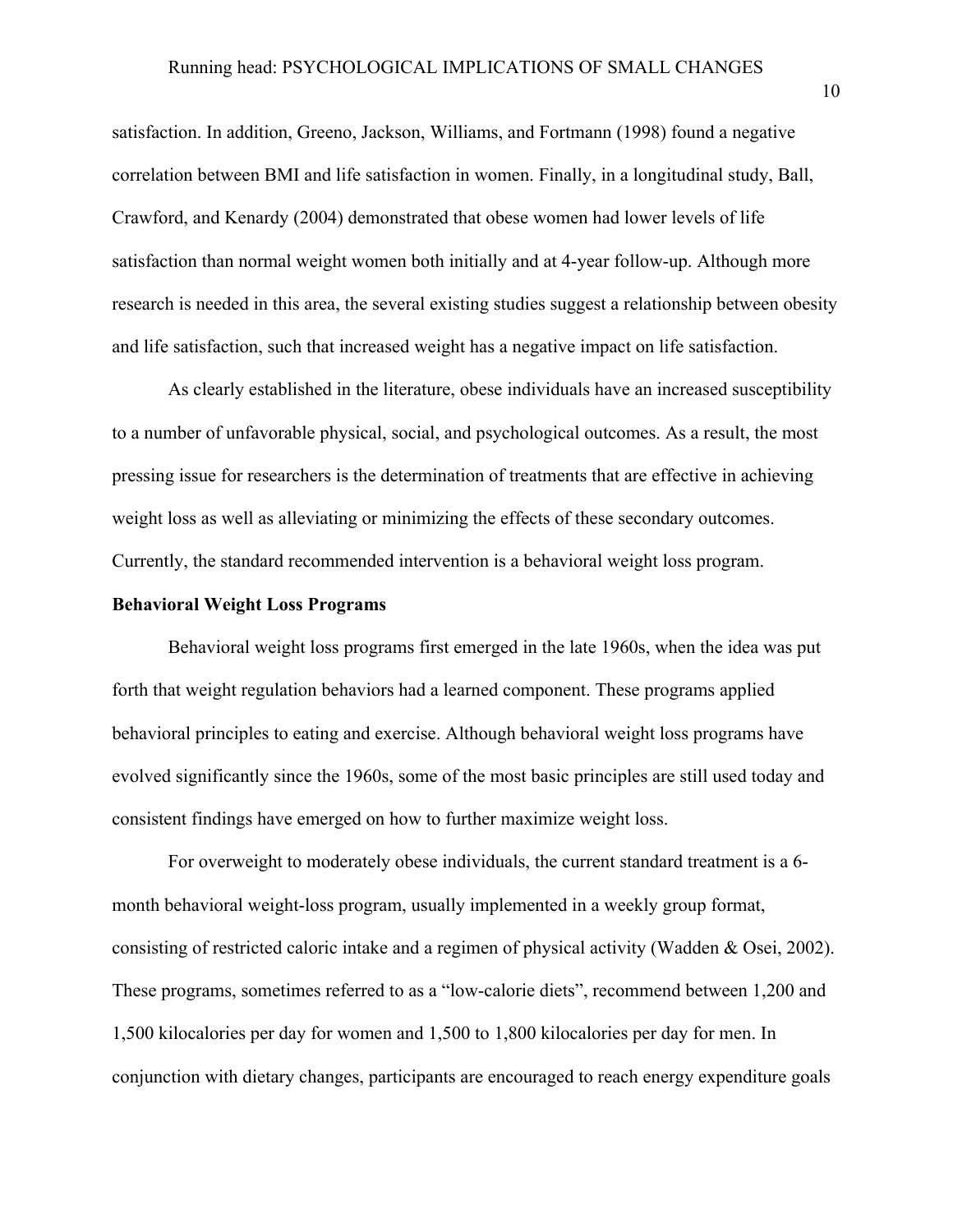of around 1,000 kilocalories per week. Other behavioral and cognitive components frequently incorporated into these programs include self-monitoring (recording food intake and exercise on a daily basis), stimulus control (learning to pay attention to things that trigger eating), problem solving (ways to overcome barriers to adherence), cognitive restructuring (changing maladaptive thoughts), and relapse prevention (education to avoid weight gain after program completion). (Wadden & Osei, 2002; Wing, 2002). The effectiveness of these types of programs has been thoroughly assessed.

**Weight outcomes.** Traditional behavioral weight loss programs help patients who complete them to lose an average of 10% of their initial bodyweight (Cooper & Fairburn, 2002). This amount of weight loss has been associated with improvements in health and reduction in health risks related to being overweight or obese, such as heart disease, hypertension, cholesterol levels, diabetes, respiratory problems, gallbladder disease, and arthritis (Goldstein, 1992; Kanders & Blackburn, 1992; National Heart, Lung, and Blood Institute (NHLBI), 1998; Pi-Sunyer, 1996; Tremblay et al., 1999; Wing, 1998). In fact, the Institute of Medicine (IOM) considers weight loss to be a success if 5% of body weight is lost and maintained for at least a year (Institute of Medicine, 1995).

Unfortunately, though they are successful at initiating weight loss at an average of 10% of baseline weight per person, research shows that the majority of the lost weight is typically regained within the first 3 years (Perri, 1998; Perri & Corsica, 2002). The Institute of Medicine reported (1995) that completers of weight loss treatment programs gained two-thirds of their initial weight back within the first year and almost all of it back by the 5 year post-treatment mark. Perri and Corsica reviewed nine studies of behavioral weight loss programs. In all of the studies where data for 1 year post-treatment was available (8 of 9), participants had lost an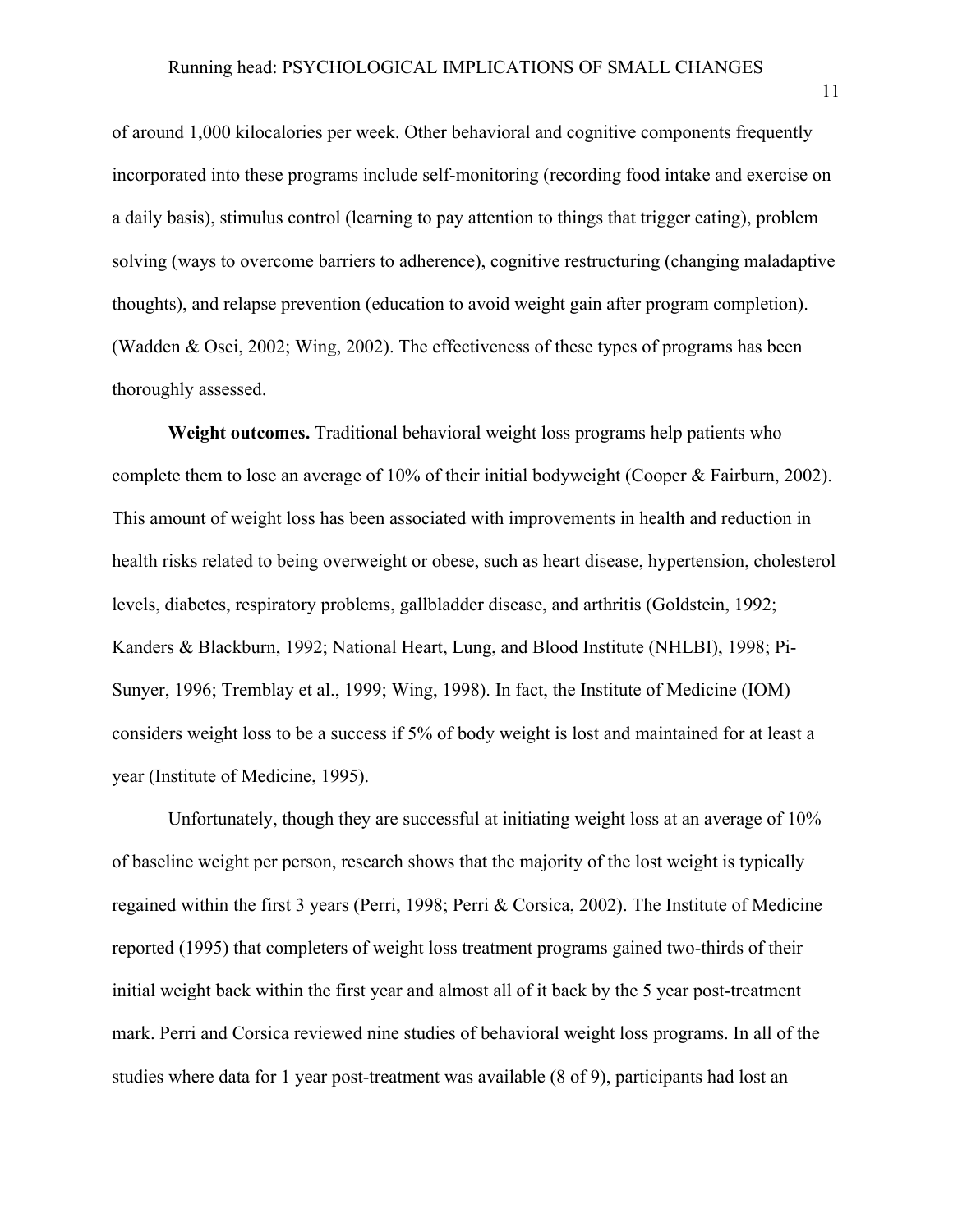average of at least 5% of their initial body weight, meaning that they met the IOM criteria for success. However, at the final follow-up, which varied from 2 to 12 years post-treatment, in only two of the nine studies did participants maintain an average net weight loss. Moreover, in two other studies, participants weighed more on average at follow-up than they did before beginning treatment. Of the two studies that showed maintained weight, one was the study with the shortest follow-up (at 2 years) and the other was the only study that included an extended maintenance program for an additional 4 years post-treatment. This review highlights the typical pattern of weight loss during and following behavioral treatment. Weight is successfully lost but gradually regained after treatment completion (Cooper & Fairburn, 2002; Perri & Corsica; Wadden & Osei, 2002; Wilson, 1994). In fact, even when weight loss maintenance is achieved through extension of behavioral treatment or an extended maintenance program, weight regain begins upon completion of the extended program (Perri, 1998). Although the exact reason for this pattern has not been pinpointed, a psychological perspective would lend speculation that it has to do with the intense restrictive methodology that may not be feasible on a long term basis without the aid of constant direction and accountability provided by a treatment program. However, this speculation has yet to be empirically proven. Although the psychological mechanisms behind weight regain have yet to be determined, the psychological implications of weight loss and regain have been extensively investigated.

**Psychological outcomes.** In general, research suggests that the 10% weight loss achieved via traditional approaches is associated with increased psychological well-being (NHLBI, 1998). More specifically, research indicates that weight lost via traditional behavioral treatment leads to improvements in mood and reduction in symptoms of both depression and anxiety (Taylor,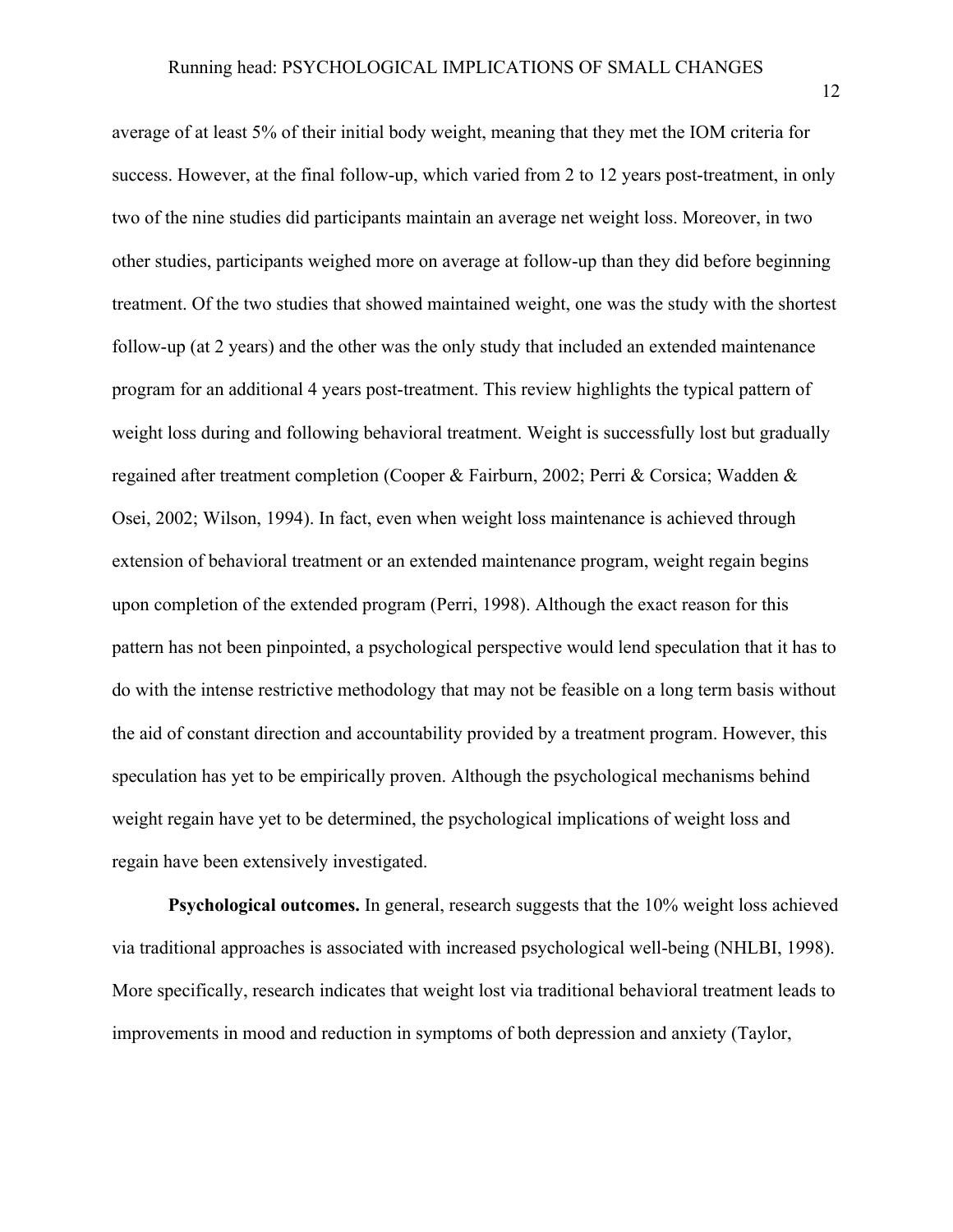Ferguson, & Reading, 1978; Wadden & Stunkard, 1986; Wing, Blair, Marcus, Epstein, & Harvey, 1994; Wing, Marcus, Epstein, & Kupfer, 1983).

While some research has concluded that body dissatisfaction may persevere after weight loss (Cash, Counts, & Huffine, 1990), more recent studies have reported improvements in body satisfaction following weight lost via behavioral treatment (Cash, 1994; Foster, Wadden, & Vogt, 1997; Rosen, Orosan, & Reiter, 1995). Adami, Gandolfo, Bauer, & Scopinaro (1995) posit that the discrepancy may be determined by the age-of-onset. They found that women with adultonset obesity showed significant improvements in body satisfaction, while women with earlyonset obesity did not. They theorize that body image becomes more fixed during adolescence, making a negative body image acquired during adolescence more resistant to changes after weight loss in adulthood.

Current literature on life satisfaction and weight lost via traditional behavioral programs is lacking. Although research has established that obese individuals are likely to have decreased life satisfaction, the impact of weight loss has yet to be examined. It has been suggested that weight loss may play a beneficial role through alleviating health problems and reducing social stigma as well as anxiety in social situations and relationships (Wadden, Womble, Stunkard, & Anderson, 2002) but research is needed to determine the efficacy of this speculation.

Given that psychological improvements are associated with weight lost during treatment, one would naturally question the psychological impact of weight regain. Unfortunately, little research to date has examined the psychological impact of weight regain. However, one study examined women who had participated and succeeded in a 6-month weight loss program, comparing those who regained weight with those who lost additional weight and those who maintained weight lost (Yankura et al., 2008). Researchers found that those who maintained or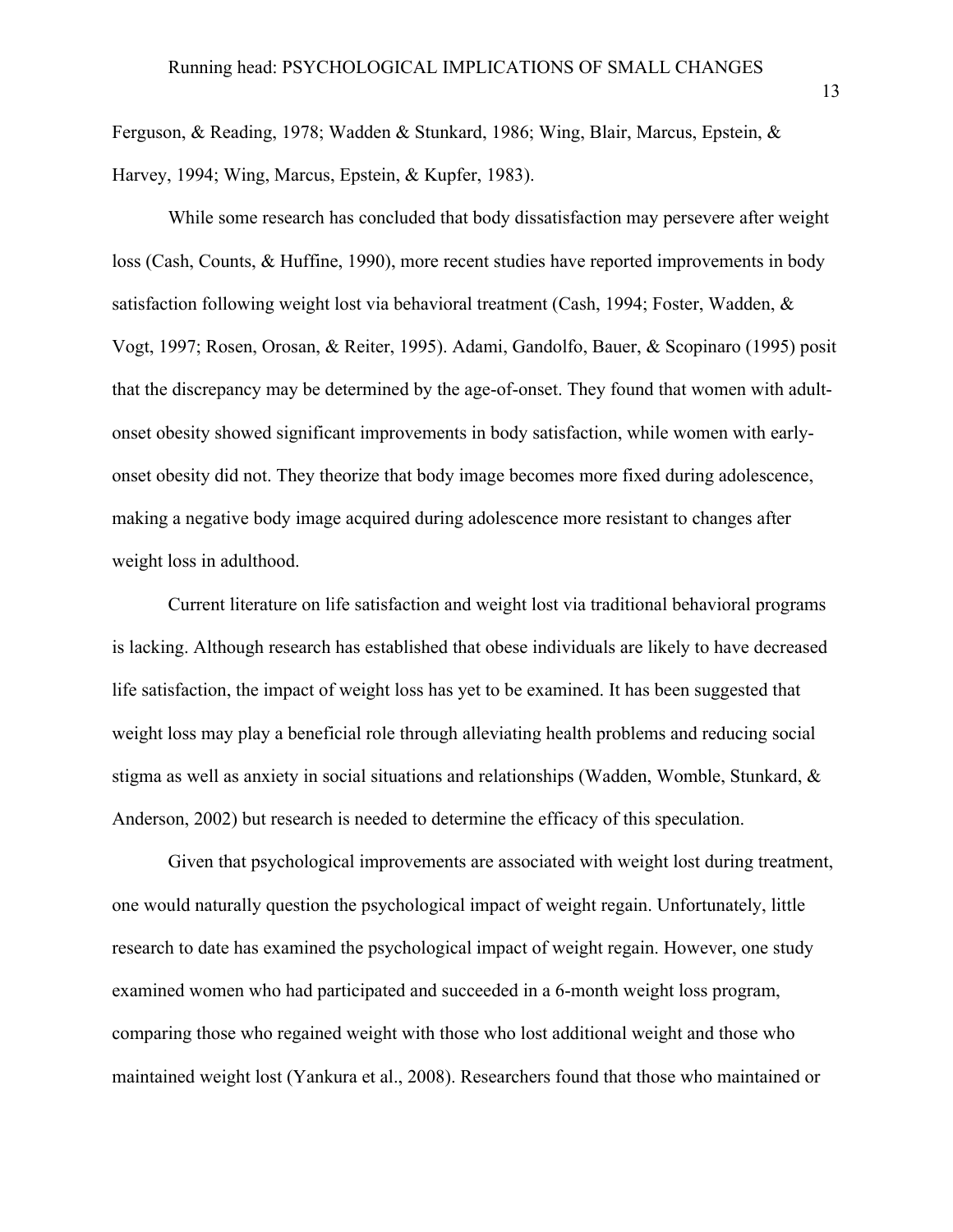continued losing during the 12 months following the program showed improved mental health and social functioning, yet those who regained weight demonstrated decreases in mental health and social functioning scores. Although many research studies have failed to find a link between weight regain and clinically significant depression using the Beck Depression Inventory (BDI) (Wadden, Womble, Stunkard, & Anderson, 2002), others argue that the BDI may not be the best measure of depression factors associated with weight regain. Yet patients do report a negative impact of weight gain on their body satisfaction, self-esteem, and self-confidence (Wadden, Stunkard, & Liebschutz, 1988).

Although standard behavioral weight loss programs are successful at helping participants lose weight and are associated with improvements in health and psychological factors, the weight regain which is characteristic post-treatment is associated with a decay in psychological improvements. As a result, more recently developed approaches have sought to utilize less traditional strategies.

#### **Non-dieting Approaches**

One alternative approach to traditional behavioral programs are non-dieting programs which seek to educate participants against the adverse consequences of dieting and help them to accept themselves while improving their physical and psychological health. While these programs have demonstrated great success in improving self-esteem, mood, and body image, they have not been shown to result in significant weight loss (Foster & McGuckin, 2002). Although maintainable improvements in psychological well-being are a necessary and important goal of weight management, weight loss is necessary for improvement in physical health. Newer approaches to weight loss are seeking ways to help participants lose and maintain significant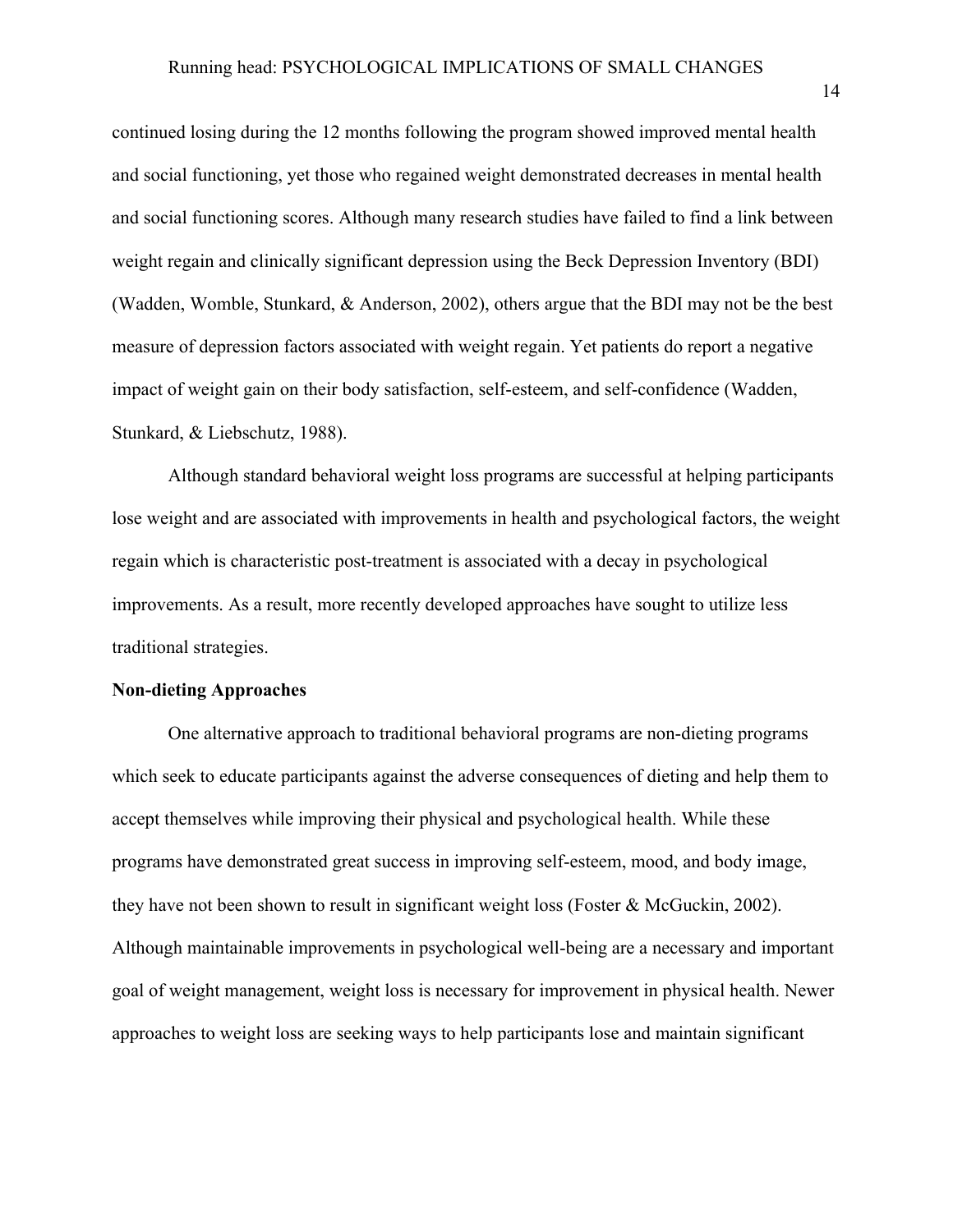weight and thus simultaneously enhance psychological well-being. Among these new approaches to weight loss are small changes approaches.

### **Small Changes Approaches**

Although traditional weight loss programs are successful at helping participants to achieve significant initial weight loss, the regain rates are disconcerting and are associated with relapse in psychological function (Yankura et al., 2008). Recently, the Joint Task Force of the American Society for Nutrition, Institute of Food Technologists, and International Food Information Council met to discuss a small changes approach to help prevent the spread of the obesity epidemic (Hill, 2009). The task force considered the problem of obesity and the nature of the current knowledge and research in the field. They concluded that a small changes approach, emphasizing small lifestyle changes in diet and physical activity, combined with cooperation from the private sector to reduce environmental factors, should help to reduce the ever-increasing rates of obesity by preventing further weight gain in those who are not yet obese. Still, other research is suggesting that small changes may be effective as a weight management tool for those who are already overweight or obese.

In a recent randomized controlled pilot study, Das et al. (2009) compared a low energy restriction (10% reduction from baseline) weight loss group with a moderate energy restriction (30% reduction from baseline) weight loss group. Mean percentage of weight lost was not significantly different between the two groups at 6 or 12 months. This finding suggests that a low energy restriction may result in a similar amount of weight loss as moderate energy restriction over time. Social psychologists have been examining this notion of restriction and report that those with higher levels of restriction may be less likely to succeed because those who restrain their eating must deal with the inherent conflict of eating enjoyment and weight control. In fact,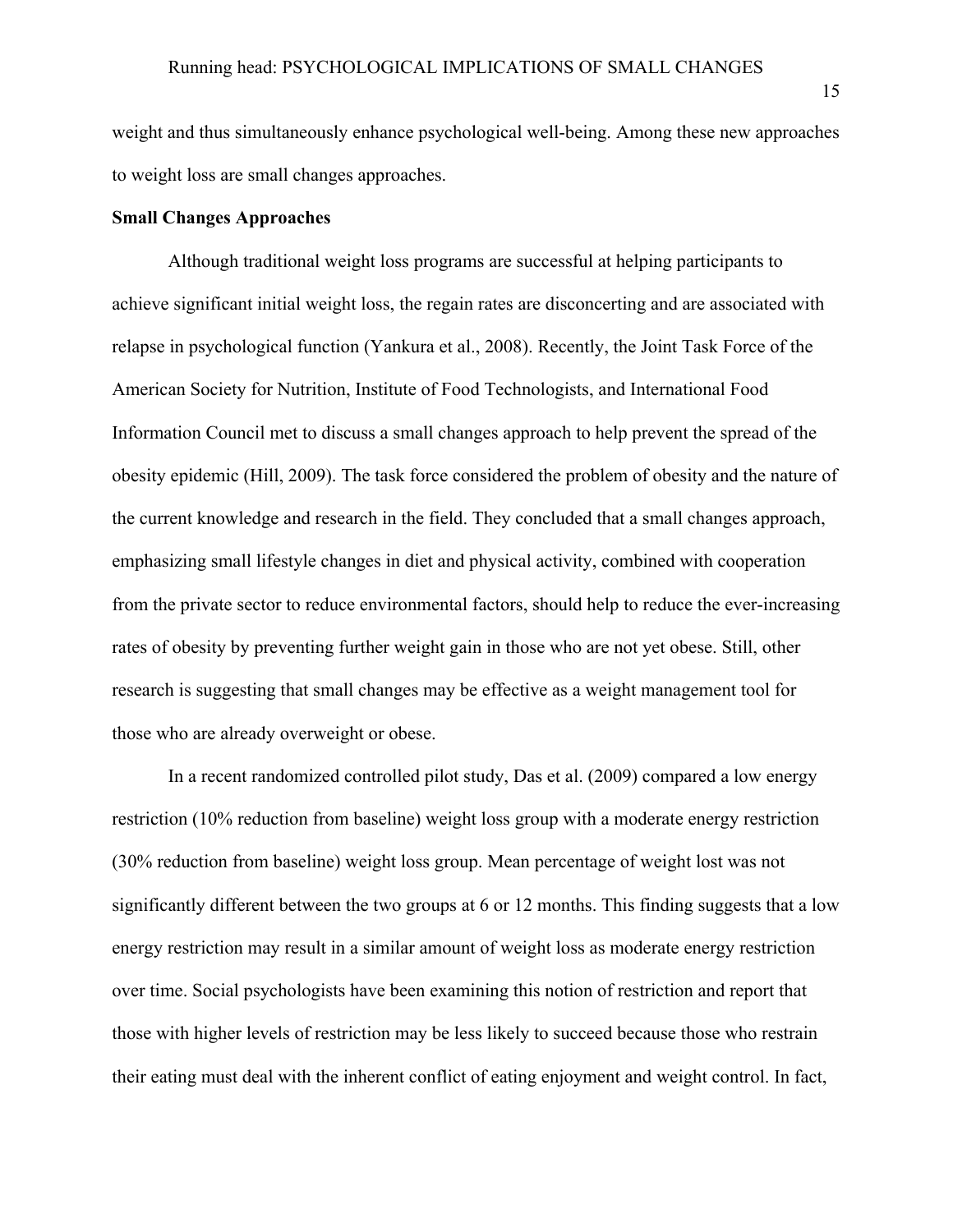research shows that among restrained eaters, eating enjoyment inhibited thoughts of weight control (Stroebe, Mensink, Aarts, Schut, & Kruglanski, 2007). Therefore, feelings of restriction may complicate or compromise ability to lose weight. This finding provides further support for an approach that promotes lower levels of energy restriction as a means of weight loss.

Lutes and Winett, et al. (2008) have suggested that a small changes approach could be used as an intervention for overweight or obese individuals. They propose that smaller behavioral changes may be successful in producing more gradual weight loss accompanied by less restriction and deprivation that is easier to maintain in the long term. According to the Small Changes Model, participants who select their own small and manageable behavioral changes that are relative to baseline will experience initial behavior change, increases in self-efficacy, and decreases is deprivation (Lutes & Steinbaugh, 2010). Thus, weight lost via a small changes approach should reduce the risk of relapse and increase the amount of weight lost and maintained while also providing improvements in psychological function. Lutes et al. have recently been assessing the utility and efficacy of this small changes approach to weight loss using different modalities.

**Weight outcomes.** In a study to test the aforementioned hypothesis, trained lifestyle coaches assisted overweight university employees in selecting and implementing small life-style changes in diet and physical activity that accumulated throughout a 4-month intervention (Lutes and Winett, et al., 2008). Participants in the small changes treatment group were compared to an exercise with education group as well as a waitlist control group. At the end of the 12-week intervention, the small changes group lost an average of 4.5 kg, which was significantly greater than both the USDA education and control groups. More importantly, participants were able to maintain these positive changes when assessed at the 3-month follow-up. Although this approach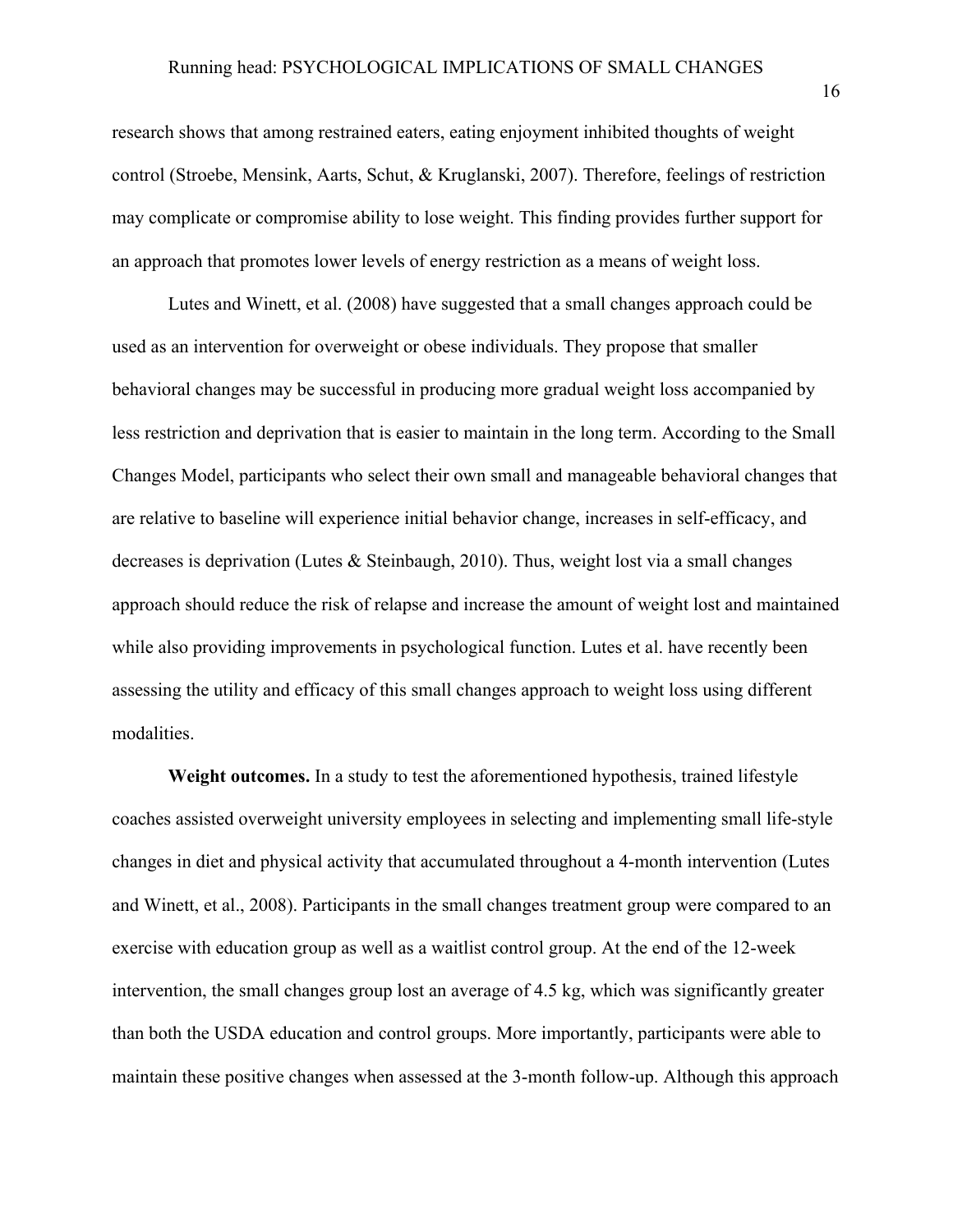resulted in smaller initial weight loss (5% of body weight) than traditional behavioral approaches (10% of body weight), it is unique in its ability to help participants sustain lost weight as opposed to the regain that is typical of traditional behavioral approaches. However, because successful maintenance of weight loss is defined as 6 months, it is currently unclear whether this approach is successful in helping participants to maintain weight loss long-term.

In a similar, subsequent study, obese women (*M* BMI = 32) participated in a 12-week group-based small changes treatment program with a 6-month follow-up program consisting of bi-weekly telephone calls using problem-solving therapy (Lutes, Daiss, et al., In Press). At the end of the initial 12-week treatment period, participants had lost an average of 3.2 kg (using intent-to-treat analyses). At the end of the 6-month follow-up (9 months after baseline), participants had lost an average of 5.4 kg (carrying baseline forward for non-completers). A similar 12-week small changes program was delivered to veterans via telephone (ASPIRE-VA) and resulted in an initial average loss of 3.8 kg (Damschroder, Lutes, Goodrich, Gillon, & Lowery, 2010).

Finally, researchers compared the same 12-week small changes treatment program with 6-month follow-up delivered in-person versus internet. Similarly, participants lost an average of 2.5 kg (intent-to-treat) at the end of the active treatment phase (12-weeks), with an average loss after the 6-month follow-up (9 months after baseline) of 3.3 kg (carrying last weight forward non-completers), regardless of treatment modality. These significant changes in weight across several studies suggest that it is possible for an overweight or obese individual to maintain and even continue losing weight after completion of the small changes active treatment period. Although these findings are ground-breaking with regard to weight outcomes, psychological outcomes have yet to be determined.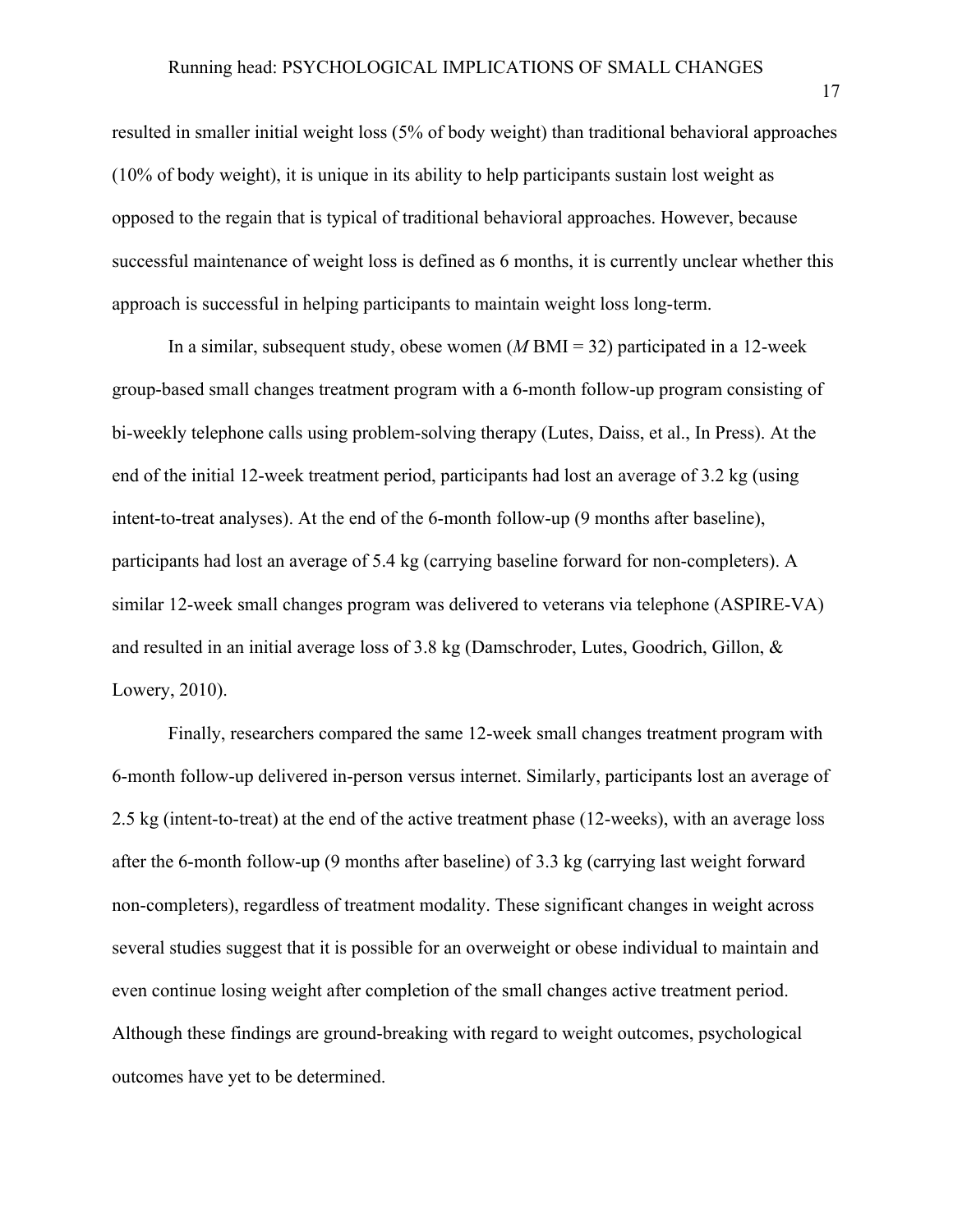**Psychological outcomes.** Although not yet analyzed, psychological outcomes of the small changes intervention should be expected to follow the SCM and thus exhibit a pattern similar to weight loss. In concurrence with this notion, improvements in psychological factors would be more gradual but sustained over time, as opposed to the pattern of psychological impact with traditional weight loss and regain. However, this has yet to be determined. **Therefore, the purpose of the current study is to examine whether a small changes approach to weight loss yields significant and sustained psychological improvement.** If so, a small changes approach may be a preferred treatment for long-term behavioral weight management.

### **Current Study**

The purpose of the current study is to determine the psychological impact of weight loss achieved via the small changes approach in a population of overweight and obese women. More specifically, the study seeks to determine if participants in two separate small changes weight loss programs show significant improvements in depression, body satisfaction, or life satisfaction at the conclusion of the active treatment program and at a 6-month post-treatment follow-up. Additionally, the study seeks to determine the impact of baseline levels of psychological variables on an individual's ability to lose weight. For example, depression is known to influence motivation level, appetite, and energy level (American Psychiatric Association, 2000) in ways that may interfere with an individual's ability to lose weight. As a result, we will seek to determine if initial levels of depression, body satisfaction, and life satisfaction impact an individual's ability to lose weight by comparing weight lost with baseline psychological variables.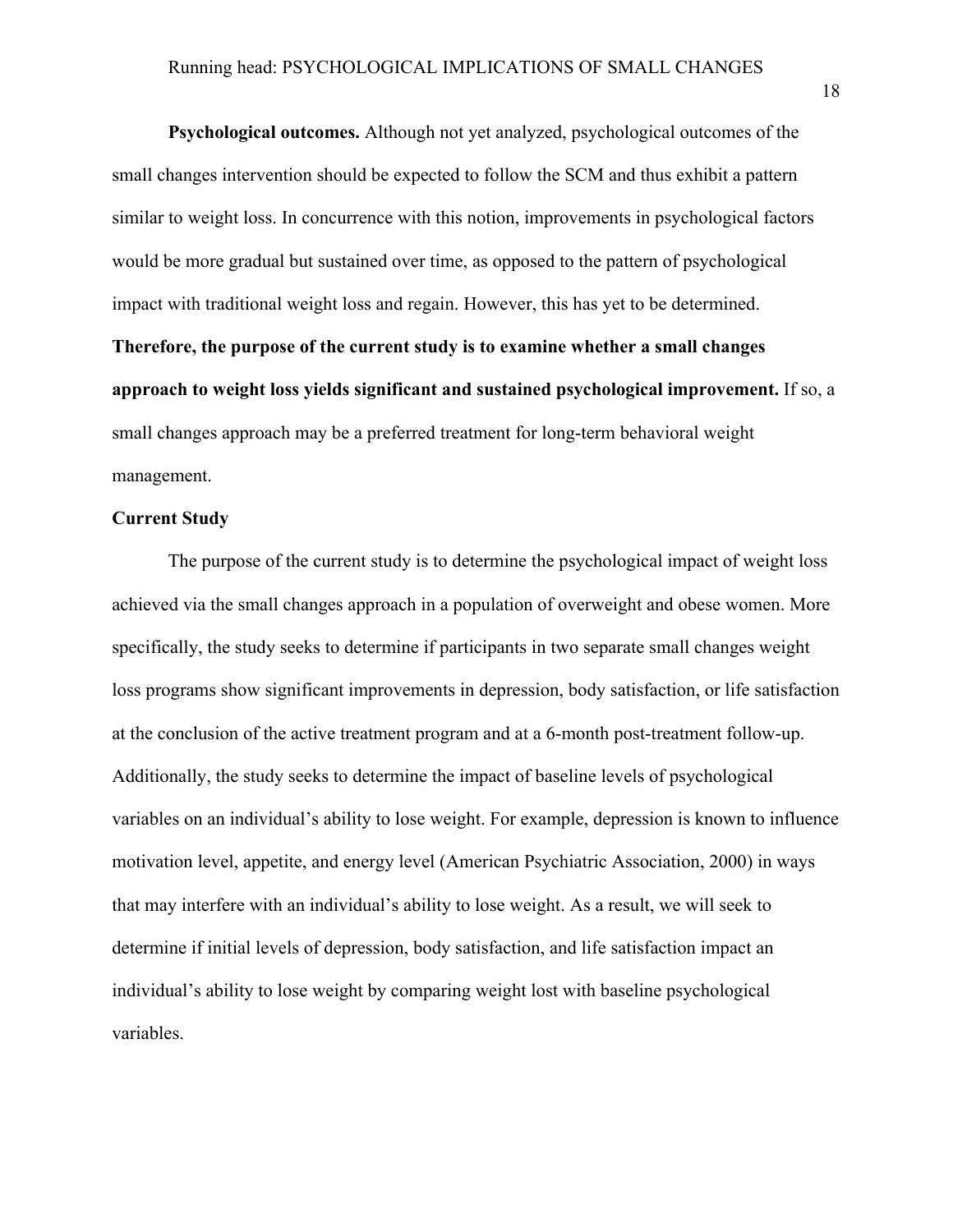#### Running head: PSYCHOLOGICAL IMPLICATIONS OF SMALL CHANGES

With regards to psychological outcomes of weight lost via a small changes program, we hypothesize that in both studies 1) the small changes program will yield decreases in depression at the conclusion of the active treatment phase (12 weeks); 2) the small changes program will yield increases in body satisfaction at the conclusion of the active treatment phase; 3) the small changes program will yield increases in life satisfaction at the conclusion of the active treatment phase; and 4) these changes will be maintained or further improved at the 6-month follow-up (9 months post-baseline). In addition, we hypothesize that these changes in psychological factors will be influenced by the relative change in weight. Therefore, we expect to find 5) a positive correlation between weight change and change in depression; 6) a negative correlation between weight change and change in body satisfaction; and 7) a positive correlation between weight change and change in life satisfaction. Finally, we hypothesize a converse relationship between psychological variables and weight such that psychological function may influence weight loss. As a result, we expect to find 8) significant correlations between weight change and baseline levels of psychological variables.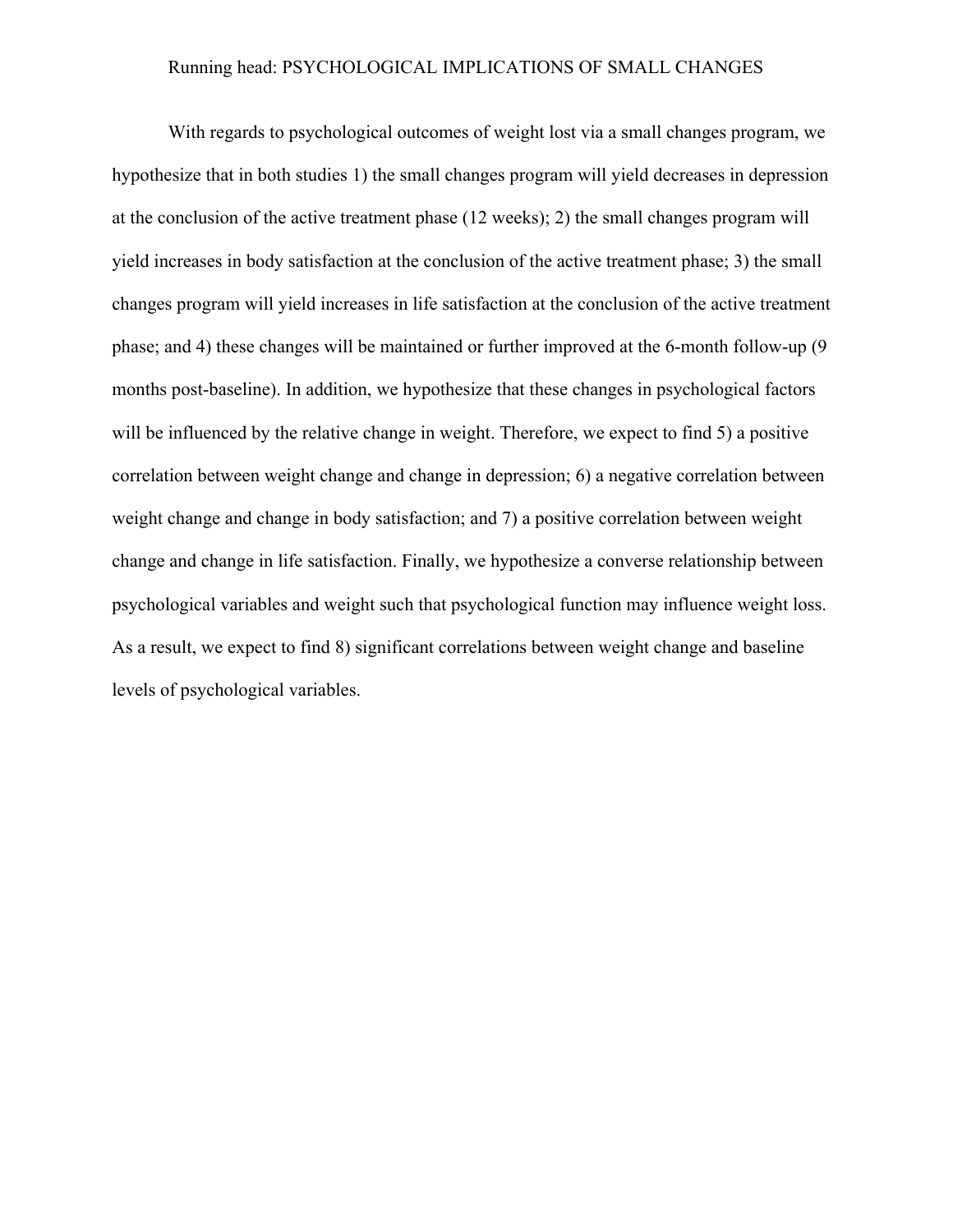#### **Method**

### **Participants**

Participants included individuals who participated in one of two interventions utilizing a small changes approach to weight loss (ASPIRE II & ASPIRE III) at Northern Arizona University. A total of 78 women, ages 25-75 signed consent and completed baseline in either of the two interventions (30 women in ASPIRE II and 49 in ASPIRE III).

In the first clinical trial (ASPIRE II), participants included 25 women between the ages of 25 and 75, with a body mass index (BMI) between 25 and 40. In order to participate, participants were required to be willing to meet weekly for 3 months and bi-weekly over the telephone for the next 6 months, complete medical assessments, and pay an enrollment fee.

In the second clinical trial (ASPIRE III), participants included 49 female employees of the university between the ages of 25 and 60, with a BMI between 25 and 40. In order to participate, participants were required to be willing to commit to weekly meetings either inperson or via the internet for 3 months of active treatment as well as 6 months of follow-up, be medically stable, and have internet access but did not pay an enrollment fee.

#### **Design & Procedure**

In both studies, participants were recruited using announcements in both the community newspaper and the health psychology clinic website. Interested individuals were directed to call the clinic, where they received more information and answered eligibility questions. If eligible, individuals were scheduled to attend an interest meeting. At the interest meetings, participants learned about the program in detail and were instructed to take some time to consider the requirements and commitment before returning to sign the consent form.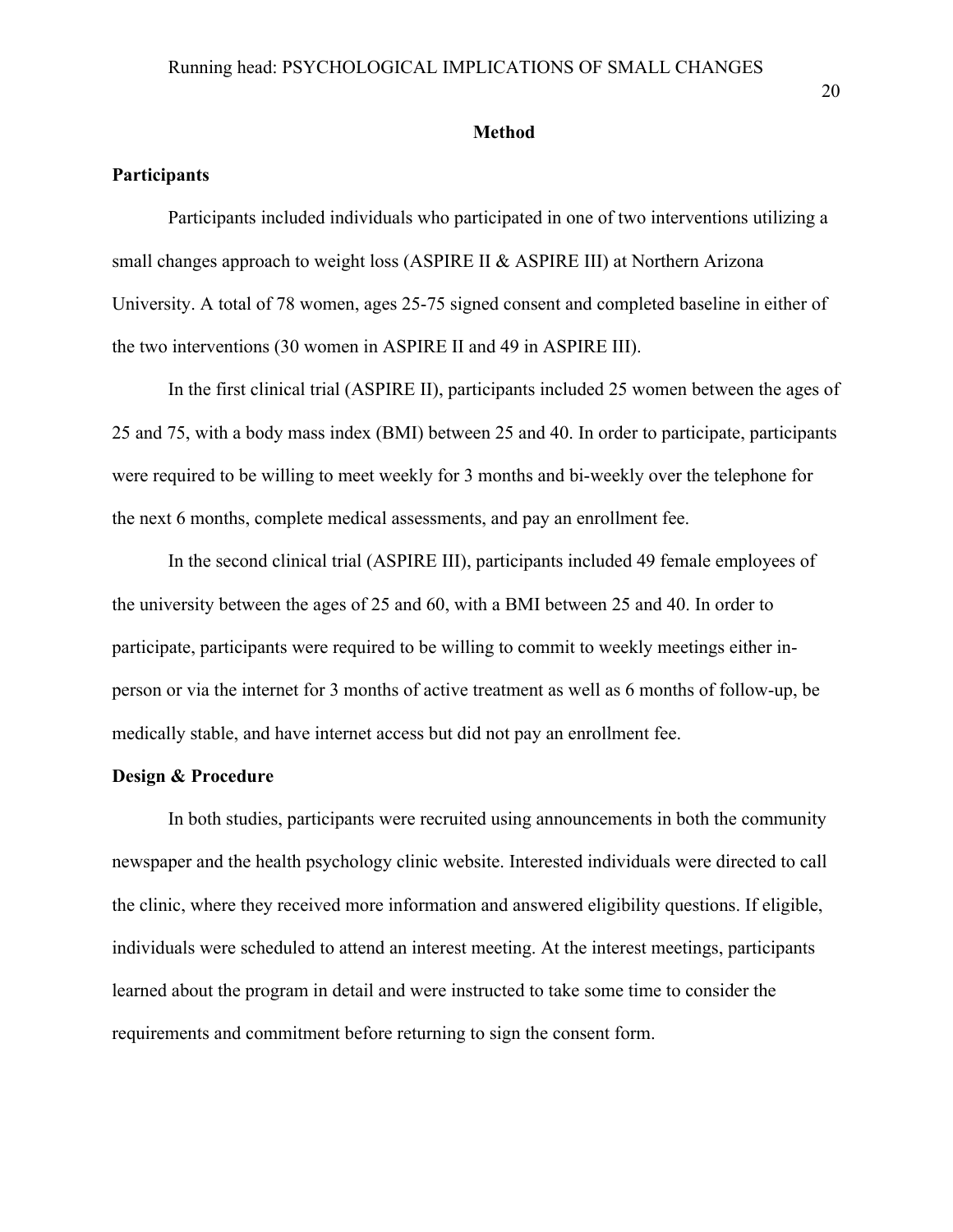The 12-week small changes program included identical content in both studies, including weekly group meetings with a trained lifestyle coach who emphasized and encouraged small, gradual changes in both nutrition and physical activity. Each participant recorded food intake on a daily basis and wore a pedometer to monitor physical activity. During weekly meetings, participants were provided materials on cognitive and behavioral topics relating to weight management (e.g. cognitive distortions, slips and lapses, mindful eating, communication, social support, nutrition, and physical activity). They also learned to problem-solve, anticipating obstacles or challenges, as well as set goals regarding nutrition and physical activity for the upcoming week. In ASPIRE II, all participants met in-person each week. In ASPIRE III, participants were randomized to either in-person or internet chat room groups. The only difference in the two groups was the modality of treatment.

Both clinical trials included a 6-month follow-up program beginning immediately after completion of the active treatment phase. In study one (ASPIRE II), lifestyle coaches contacted participants on a bi-weekly basis via telephone. Participants reported their average kilocalorie and step counts as well as their current weight. In addition, lifestyle coaches utilized problem solving therapy to help participants recognize challenges and brainstorm strategies to overcome obstacles. In study two (ASPIRE III), the same therapeutic strategies were used, but with different modalities. All participants met bi-weekly with their group and group leader, either inperson or in an internet chat room, consistent with the modality they used in the initial treatment phase.

#### **Assessments**

At baseline, participants completed height and weight assessments, as well as several psychological measures, including the Beck Depression Inventory, Second Edition (BDI-II), the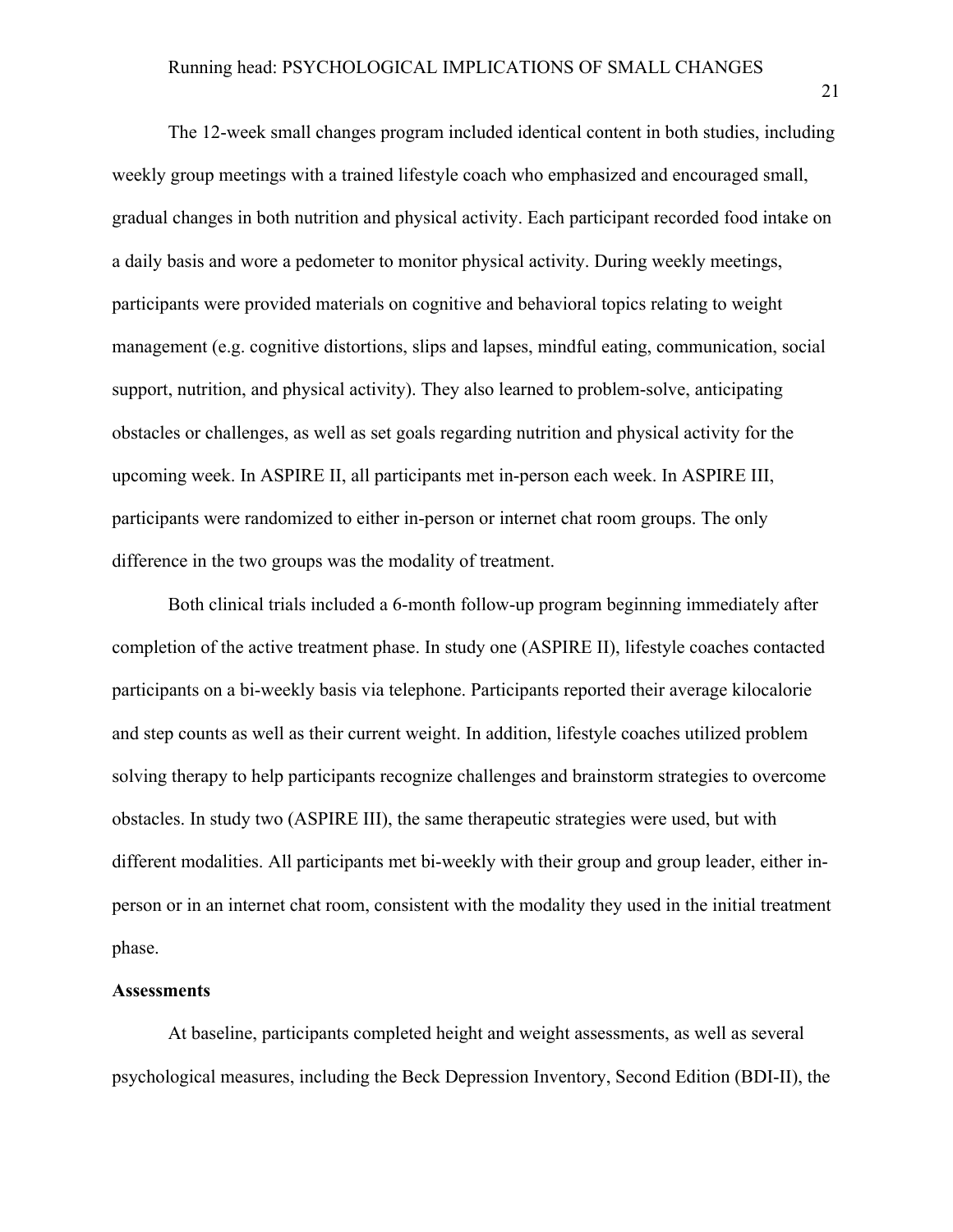Multidimensional Body-Self Relations Questionnaire (MBSRQ), and the Satisfaction with Life Scale (SWLS). At the end of the active treatment phase, participants completed the same physical assessments and questionnaires to determine any changes in psychological factors as well as weight during active treatment. Participants completed the physical assessments and questionnaires again at the 6-month follow-up (9 months post-baseline) to assess maintenance.

**Height and Weight.** In both studies, participants' height was measured using a height rod on a spring scale to the nearest 0.05 cm. Weight was measured in pounds on a Health-O-Meter Body Fat and Hydration Monitoring Scale (Sunbeam Products, Boca Raton, Fl., USA) to the nearest 0.1 pound. Participants were measured without shoes and measurements were taken by trained graduate students.

**Beck Depression Inventory, Second Edition.** The BDI-II is a 21-item questionnaire used to categorize an individual's level of depression as minimal, mild, moderate, or severe (Beck & Steer, 1984). Scores on the BDI-II can range from 0 to 63. Categorizations are based on the individual's responses to questions regarding symptoms that are associated with Major Depressive Disorder, based on the diagnostic criteria outlined by the Diagnostic and Statistical Manual of Mental Disorders, Fourth Edition (DSM-IV).

**Multidimensional Body-Self Relations Questionnaire (MBSRQ).** The MBSRQ is a 34-item self-report inventory designed to measure multiple facets of an individual's body image. The MBSRQ consists of five subscales, including: appearance evaluation, appearance orientation, overweight preoccupation, self-classified weight, and the Body Areas Satisfaction Scale (BASS). Participants will complete the 22 items of the appearance evaluation and orientation subscales using a 5-point likert scale to rate agreement with statements (agree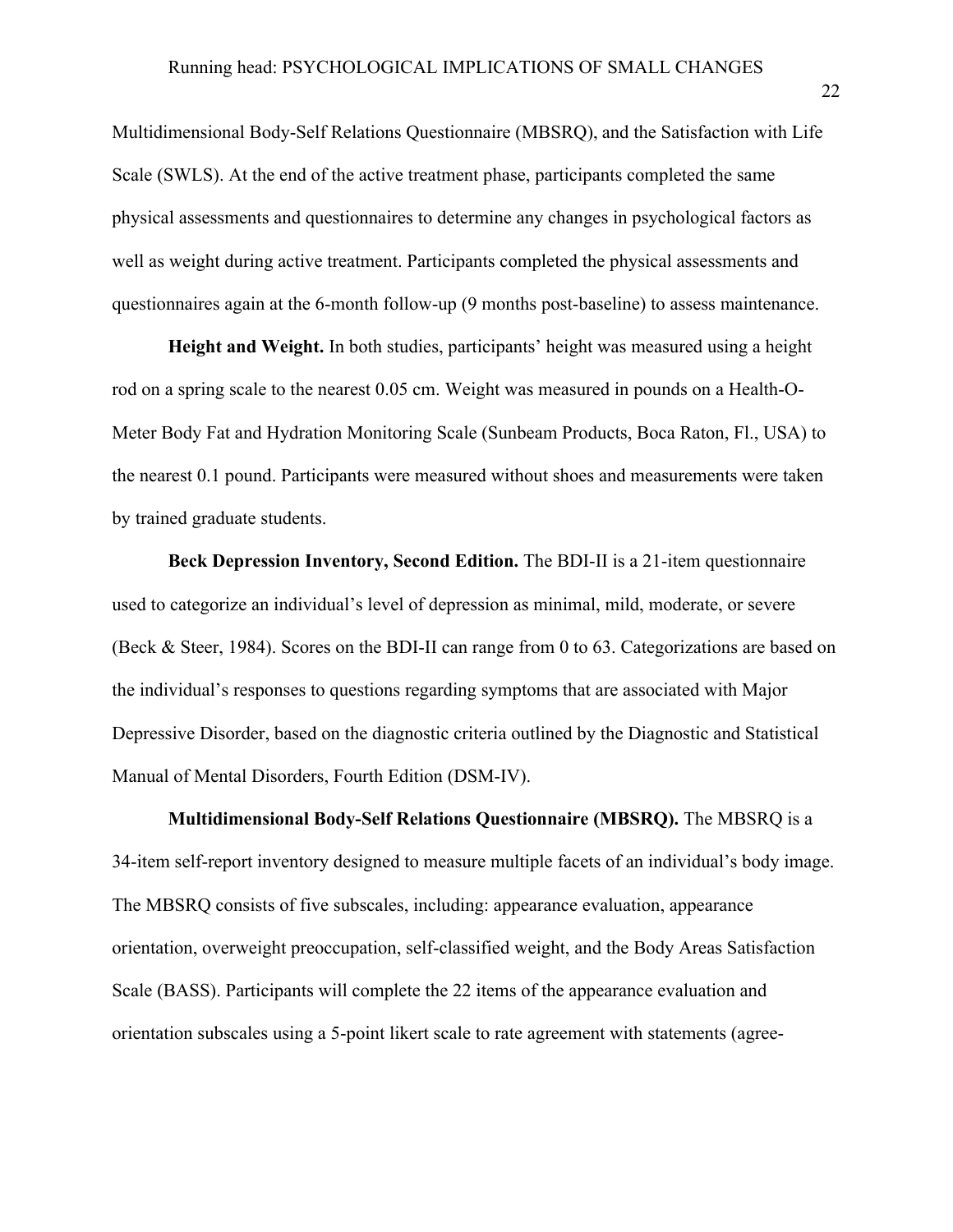disagree) relating to their appearance evaluation and orientation. Scores can range from 22 to 110 with higher scores indicating more satisfaction with one's body.

**Satisfaction with Life Scale (SWLS).** The SWLS (Diener, Emmons, Larson, & Griffin, 1985) is a 5-item measure designed to measure an individual's overall satisfaction with the current state of their life. The individual rates each of the five statements on a 7-point likert scale where 1 is strongly disagree and 7 is strongly agree. Ratings are then totaled to yield an overall life satisfaction score, which can range from 5 to 35 with higher scores indicating greater satisfaction with life.

#### **Statistical Analyses**

Data was analyzed using the Statistical Package for the Social Sciences (SPSS for Windows, Version 17 SPSS Inc, Chicago, IL), with statistical significance set at *p* < .05. Each data set was analyzed separately to better determine whether small changes approaches yielded consistent results. Primary analyses included only those participants who completed the initial treatment phase as well as the follow-up phase in order to determine treatment effects. As a conservative measure, secondary analyses were intent-to-treat, including those who did not complete treatment assuming their baseline numbers as their final numbers. Descriptive statistics were used to describe the characteristics of each group; including age, weight, marital status, and education. Repeated measures univariate analysis of variance (ANOVA) was used to assess differences by time point in psychological variables. In addition, paired samples *t*-tests were used to determine significant differences in psychological variables between specific assessment points (baseline, post-treatment, follow-up) for both completers-only and all participants. Pearson's product moment correlations were calculated between weight change and change in depression; weight change and change in body dissatisfaction; and weight change and change in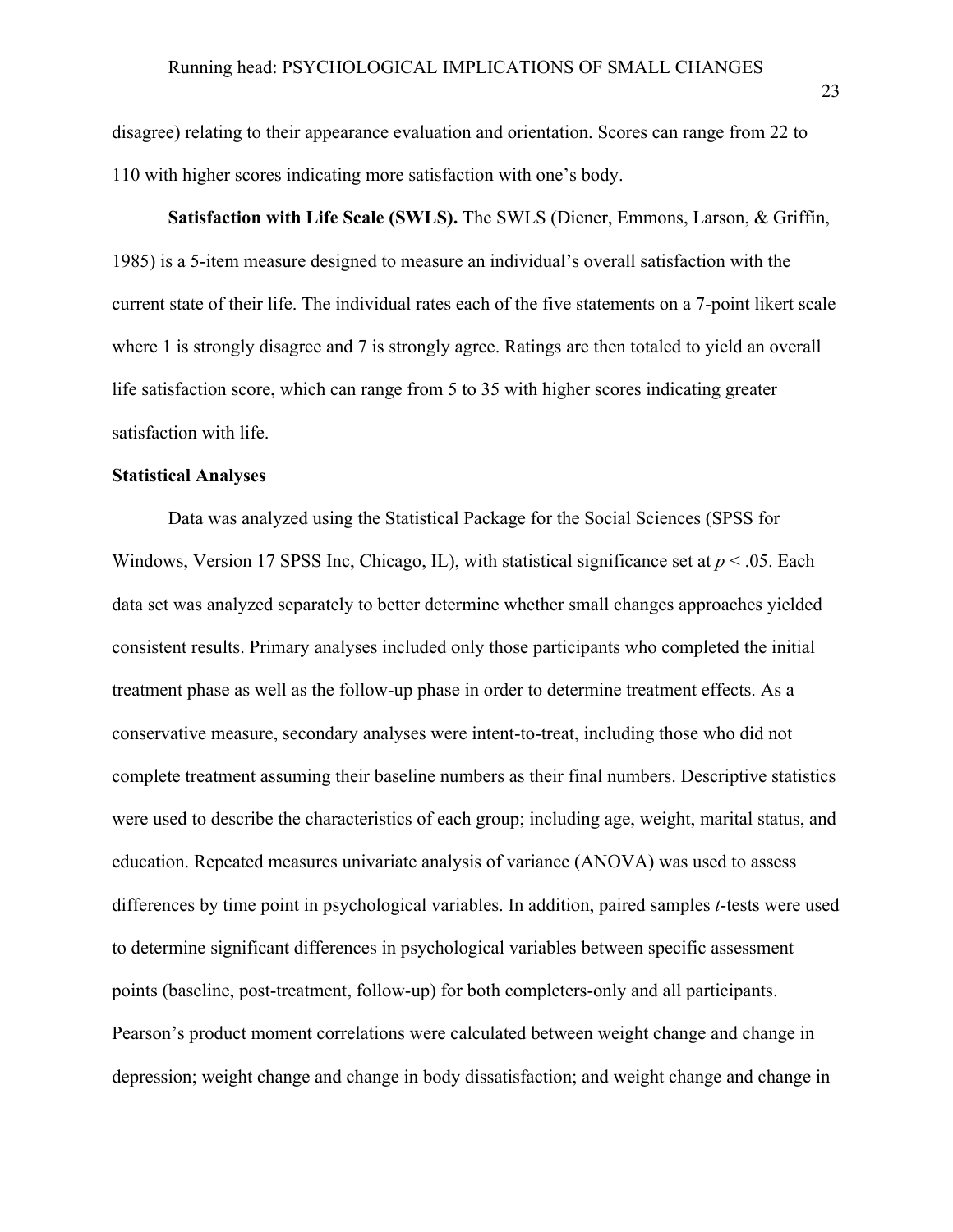life satisfaction for both the treatment phase and across the 9 month treatment with follow-up period. Initial levels of depression, body satisfaction, and life satisfaction were correlated with change in weight to determine any differences in success based on baseline factors. Finally, *t*tests were utilized to determine any differences in improvement by treatment modality for participants in ASPIRE III.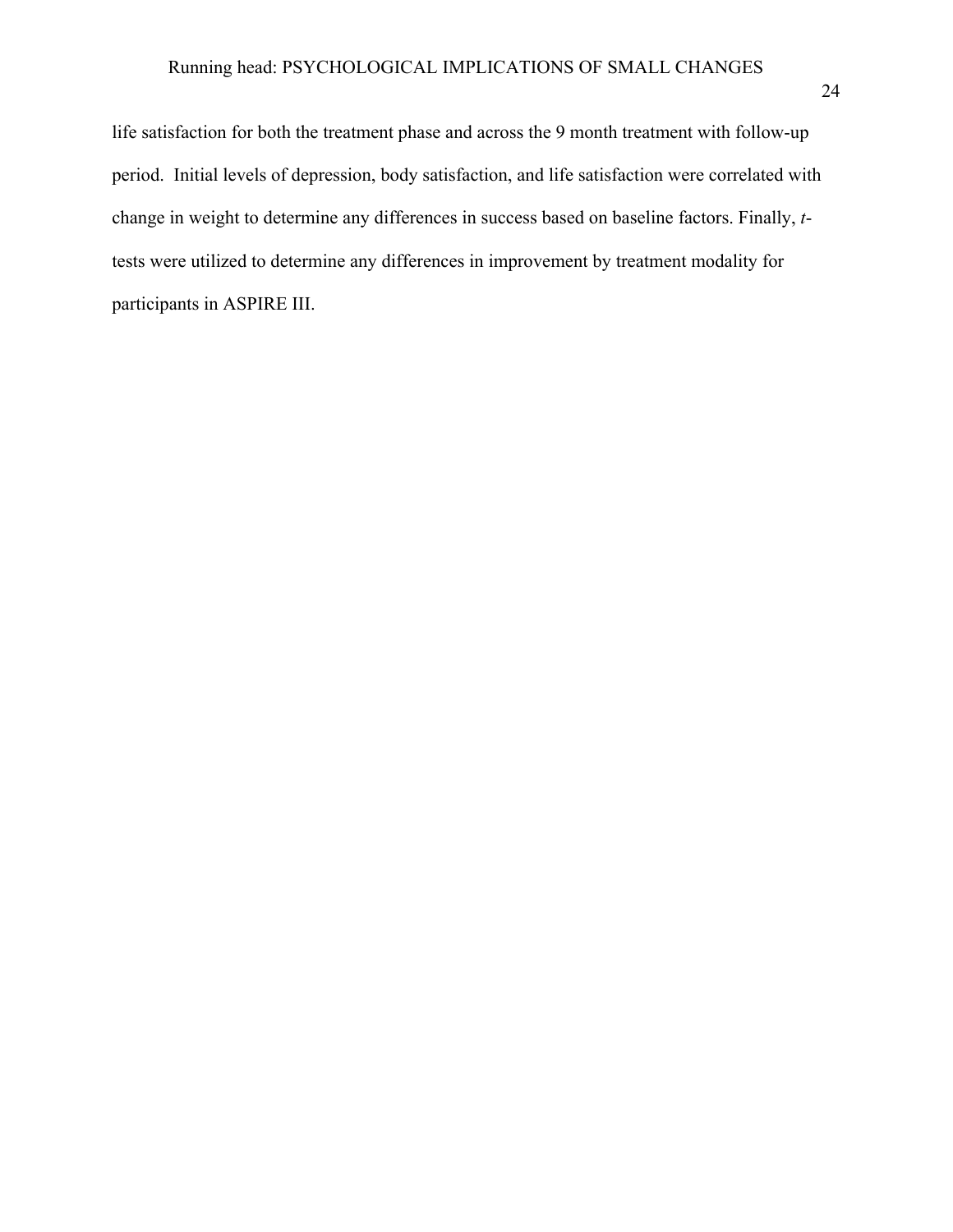#### **Results**

### **Completers Only**

**ASPIRE II.** Baseline characteristics of the ASPIRE II completers are displayed in Table 1. Participants were predominately Caucasian, married and well educated. Average age at the beginning of the study was  $51.09$  years  $(SD = 11.41)$ . These baseline characteristics are typical, given that advertising targeted university employees. The average baseline BMI was 30.82 (*SD* = 3.88). Twenty-five participants who completed the initial treatment enrolled in the study. Of those 25, 22 (88%) completed the follow-up phase and 3 dropped out during follow-up (12%). Results are presented for the 22 participants who completed the follow-up phase. Weight outcomes are presented previously (Lutes et al., In Press) and are included in Table 2. A repeated measures Analysis of Variance (ANOVA) demonstrated significant weight loss among time points,  $F(2, 40) = 22.13$ ,  $p < .001$ ,  $\eta_p^2 = .525$ . Results for psychological variables are reported in Tables 3-5 and are described below.

**Depression.** A repeated measures Analysis of Variance (ANOVA) revealed a significant reduction in scores on the BDI between baseline, post-treatment, and follow-up time points, *F*(2,  $40$ ) = 5.52,  $p = .008$ ,  $\eta_p^2 = 0.216$ ). A paired samples *t*-test to compare differences between each time point revealed a significant reduction in depression from baseline  $(M = 7.43, SD = 5.95)$  to the end of active treatment ( $M = 4.14$ ,  $SD = 4.05$ ),  $t(20) = 2.99$ ,  $p = .007$ , suggesting an improvement in depression during the initial treatment phase. There was no significant difference in depression from the end of initial treatment to the end of follow-up ( $M = 4.67$ ,  $SD =$ 5.49),  $t(20) = 0.82$ ,  $p = .42$ ) suggesting that although participants did not significantly improve depression scores across follow-up, they were able to maintain improvements made during initial treatment. Overall, the reduction in depression from baseline to the end of follow-up was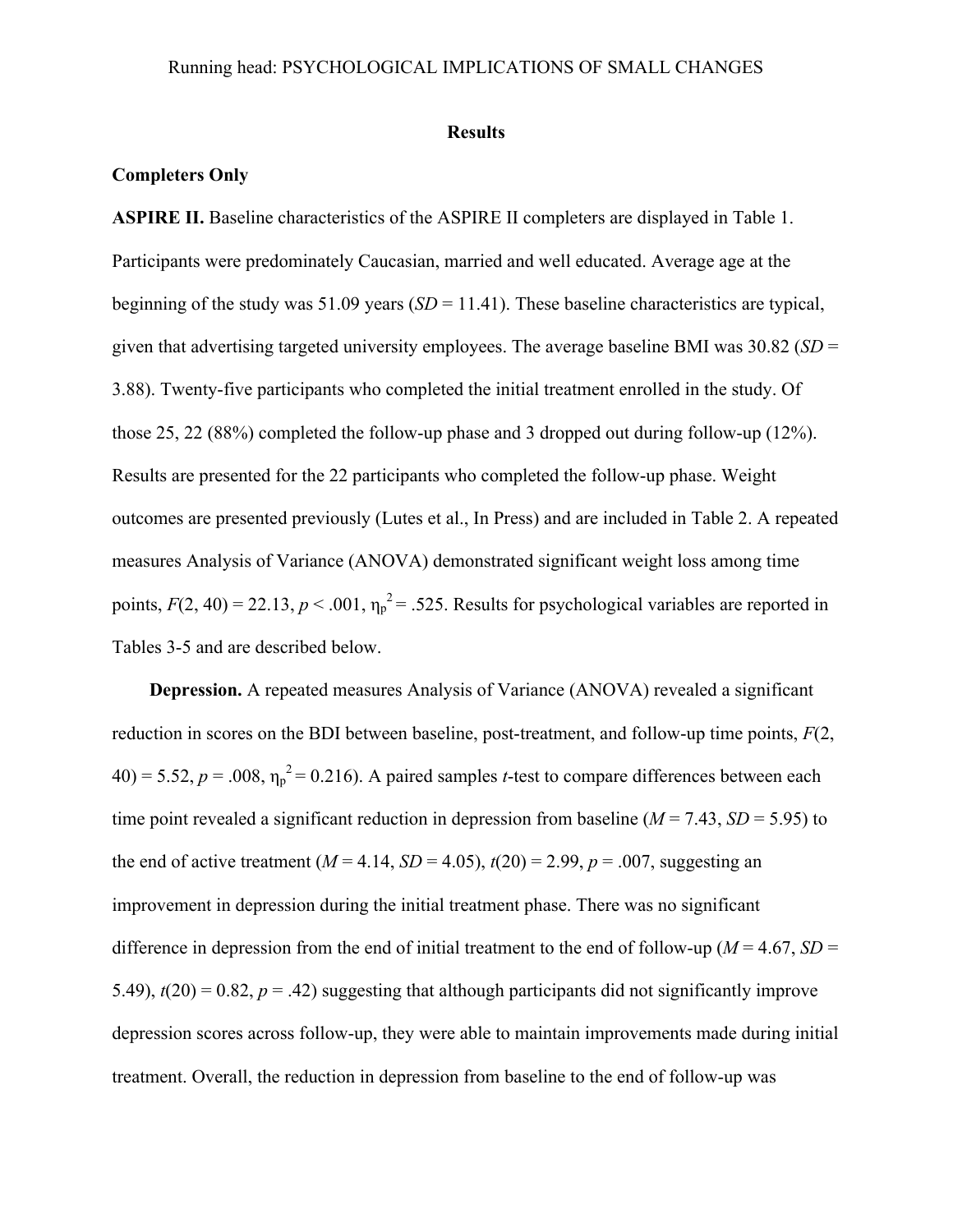significant,  $t(21) = 2.15$ ,  $p = .044$ , suggesting an overall improvement in depression across treatment and follow-up. In addition to statistical significance, improvements in depression were clinically significant. Of the 22 completers, two reduced from average to minimum, another three participants reduced depression level from minor to minimum. Only two participants moved upward, but only from minimum to minor.

**Body Satisfaction.** A repeated measures ANOVA revealed a significant improvement in body satisfaction between baseline, post-treatment, and follow-up time points, *F*(2, 40) = 3.78, *p*  $= .031$ ,  $\eta_p^2 = 0.16$ . A paired samples *t*-test revealed a marginally significant improvement in body satisfaction from baseline ( $M = 61.81$ ,  $SD = 10.87$ ) to the end of the active treatment phase  $(M = 65.48, SD = 12.54)$ ,  $t(20) = 1.99$ ,  $p = .06$ , suggesting a trend in increasing body satisfaction during active treatment. The difference in body satisfaction from the end of initial treatment to the end of the follow-up phase ( $M = 65.95$ ,  $SD = 10.95$ ) was not significant,  $t(20) = 0.40$ ,  $p = .70$ , suggesting that there was not much change in body satisfaction throughout the follow-up phase. However, the increase in body satisfaction from baseline to the end of the follow-up phase was significant,  $t(21) = 2.32$ ,  $p = .031$ , suggesting an overall improvement in body satisfaction across treatment and follow-up for completers.

**Life Satisfaction.** A repeated measures ANOVA indicated a marginally significant increase in life satisfaction between baseline, post-treatment, and follow-up time points,  $F(2, 40)$  $= 2.94$ ,  $p = .064$ ,  $\eta_p^2 = 0.13$ . This is a noteworthy trend, given that life satisfaction is typically viewed as a stable factor, more resistant to change. Paired samples t-tests revealed a significant difference between baseline ( $M = 25.00$ ,  $SD = 6.91$ ) and the end of initial treatment ( $M = 27.95$ ,  $SD = 4.57$ ,  $t(20) = 3.30$ ,  $p = .004$  suggesting an improvement in life satisfaction during the active treatment phase. The small decrease in life satisfaction from treatment conclusion through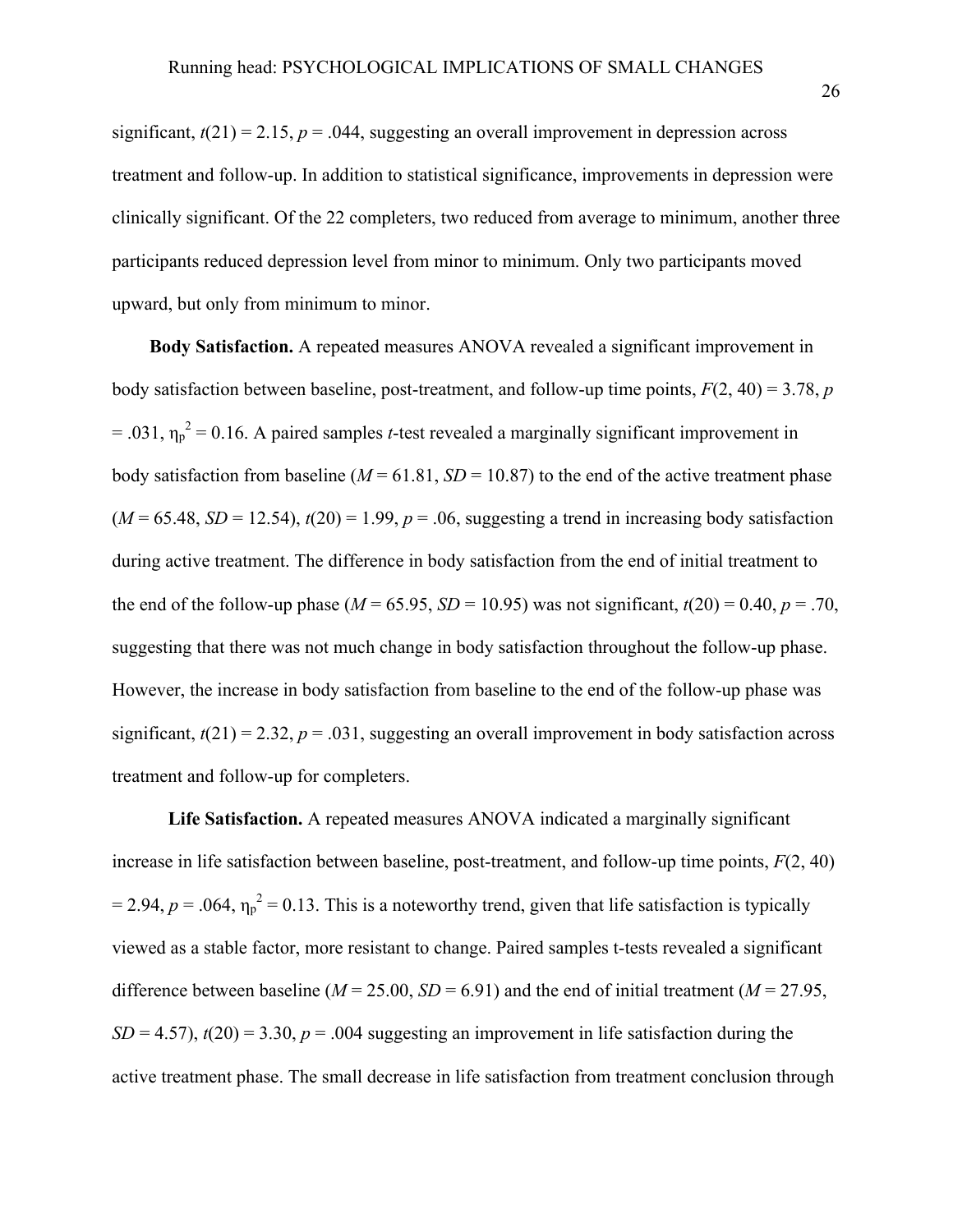the end of follow-up ( $M = 26.00$ ,  $SD = 6.50$ ) was not significant,  $t(20) = 1.64$ ,  $p = .117$ . However, the small decrease was enough to yield an overall change that did not reach statistical significance,  $t(21) = 0.55$ ,  $p = .586$ .

**Weight Correlations.** A Pearson product-moment correlation coefficient was computed in order to further explore the relationship between weight and each of the psychological outcomes. A statistically significant positive correlation was found between change in weight across 9 months and change in depression,  $r(21) = .49$ ,  $p = .026$ . In other words, the more weight a participant lost, the more improvement they displayed on the depression measure. The correlation between weight change across 9 months and change in body satisfaction was not statistically significant,  $r(21) = -.29$ ,  $p = .20$ . Nor was the correlation between weight change across 9 months and change in life satisfaction,  $r(21) = -0.26$ ,  $p = 0.26$ , suggesting that something else may be influencing these variables.

When correlations were computed between changes in psychological variables and change in weight in the initial treatment, a similar pattern emerged. The correlation between weight change across initial treatment and change in depression was significant,  $r(21) = .51$ ,  $p =$ .018, suggesting that more improvement in depression was associated with more weight loss. The correlation between change in weight across initial treatment and change in body satisfaction was not significant,  $r(21) = -0.21$ ,  $p = 0.37$ ; nor was the correlation between change in weight across initial treatment and change in life satisfaction,  $r(21) = .07$ ,  $p = .77$ , suggesting no association between amount of weight lost and improvements in life satisfaction or body satisfaction.

Additional correlations were computed between baseline levels of each of the psychological outcomes and weight change across 9 months in order to determine the impact of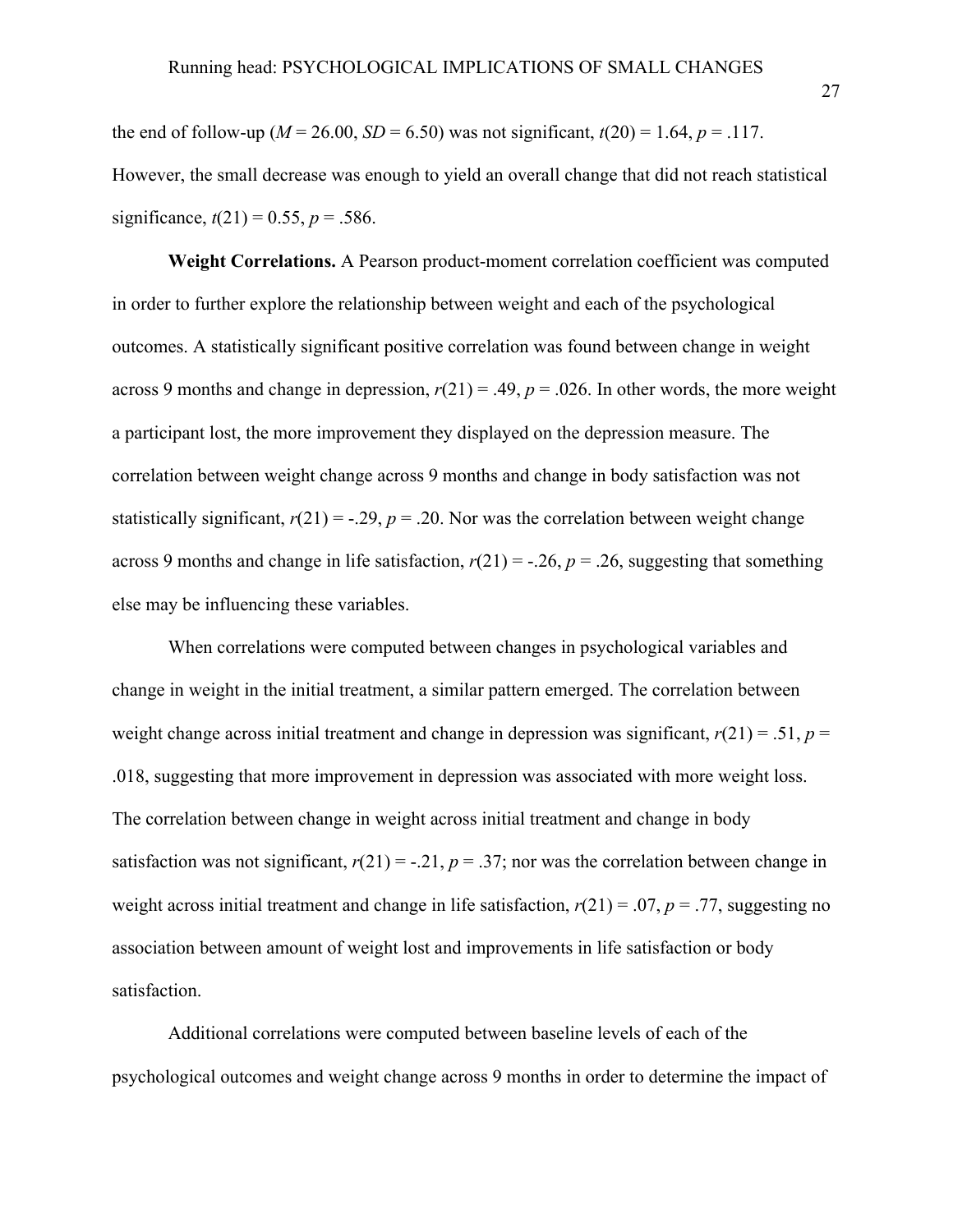initial levels of these variables on ability to lose weight in a small changes program. The correlation between initial level of depression and weight change was not statistically significant,  $r(21) = .021$ ,  $p = .93$ ; nor was the correlation between initial level of body satisfaction and weight change,  $r(21) = -0.31$ ,  $p = 0.17$ ; or the correlation between initial level of life satisfaction and weight change,  $r(21) = -.27$ ,  $p = .24$ . The lack of relationship between initial levels of psychological variables and treatment success suggest that initial differences in depression, body satisfaction, and life satisfaction do not hinder or enhance weight loss via a small changes approach.

**ASPIRE III.** Baseline characteristics of the ASPIRE III completers are displayed in Table 1. Like the participants in ASPIRE II, participants of ASPIRE III were predominately Caucasian, married and well educated. Average age at the beginning of the study was 46.70 years (*SD =*  9.90), about 5 years less than participants in ASPIRE II. The average baseline BMI was 30.25 (*SD* = 5.07), strikingly similar to those in ASPIRE II. Forty-nine participants enrolled in the study and 39 completed the end-of-treatment assessment (79.5%). Twenty-seven (55%) completed the follow-up assessment. Results are presented for the 27 participants who completed follow-up assessment. Weight outcomes are included in Table 2. A repeated measures Analysis of Variance (ANOVA) demonstrated significant weight loss among time points,  $F(2, 50) =$ 30.60,  $p < .001$ ,  $\eta_p^2 = .550$ . Results for psychological variables are reported in Tables 3-5 and are described below.

**Depression.** A repeated measures Analysis of Variance (ANOVA) revealed a significant difference in depression scores (on the BDI) by time of assessment,  $F(2, 50) = 9.43$ ,  $p < .001$ ,  $\eta_p^2$ = 0.27. A paired samples *t*-test to compare differences of each assessment yielded a significant reduction in depression from baseline  $(M = 8.27, SD = 5.90)$  to the end of the active treatment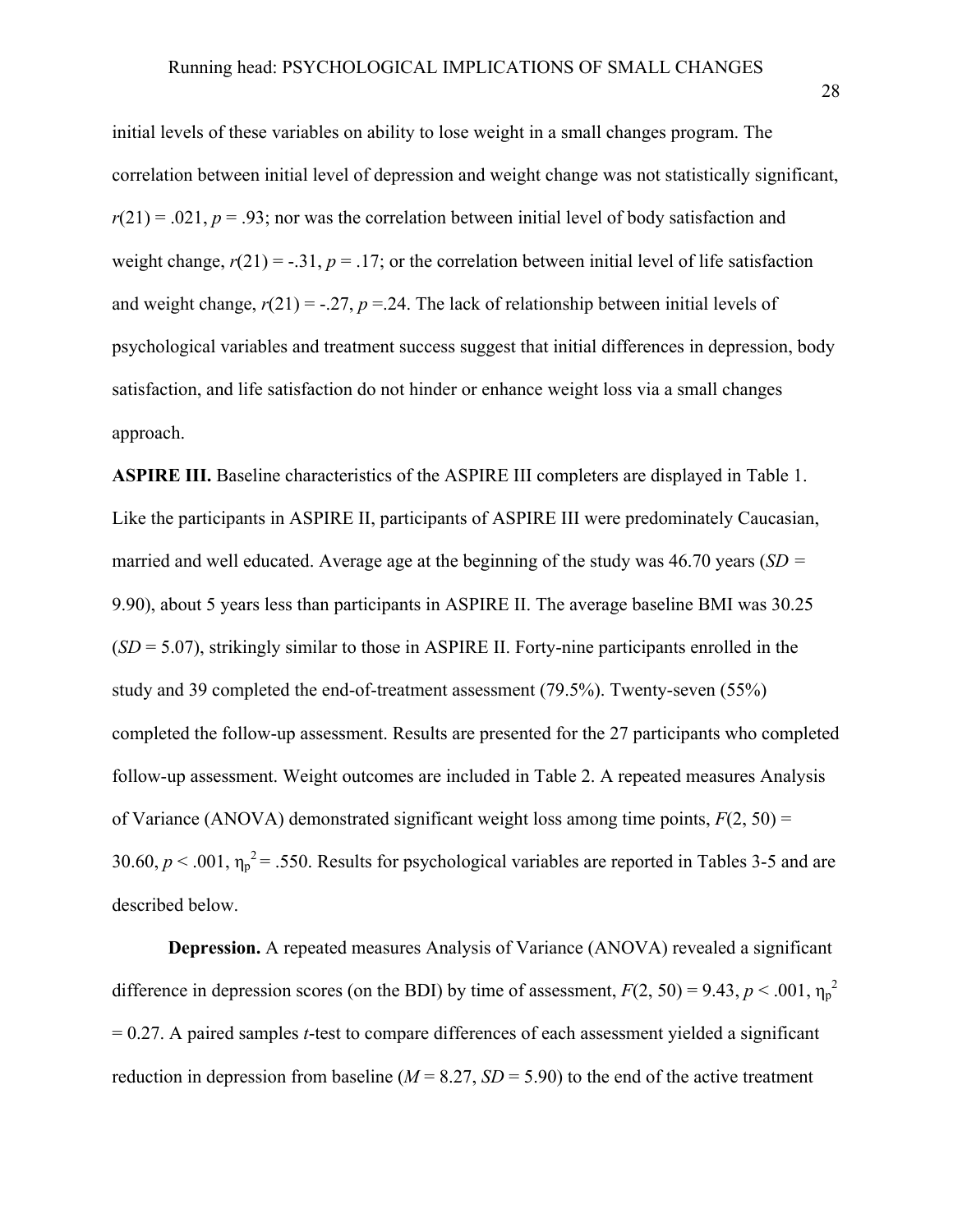phase ( $M = 4.85$ ,  $SD = 6.25$ ),  $t(25) = 2.16$ ,  $p = .041$ . The change in depression from the end of initial treatment to the end of the follow-up phase  $(M = 2.50, SD = 3.46)$  was not significant,  $t(25) = 1.74$ ,  $p = .09$ . Overall, the reduction in depression from baseline to the end of follow-up was statistically significant,  $t(26) = 5.79$ ,  $p < .001$ . These findings are consistent with those from ASPIRE II, suggesting an improvement in depression during initial treatment and maintenance of these improvements throughout follow-up. Improvements in depression were also clinically significant. Of the 27 completers, three reduced from average to minimum, one from average to minor, and six from minor to minimum. Only one participant became more depressed, moving from minimum to severe, likely influenced by some external event.

**Body Satisfaction.** The ANOVA also revealed a significant improvement in body satisfaction by time of assessment,  $F(2, 50) = 9.92$ ,  $p < .001$ ,  $\eta_p^2 = 0.28$ . A paired samples *t*-test to examine differences between time points yielded a significant change in body satisfaction between baseline ( $M = 62.73$ ,  $SD = 8.53$ ) and the end of active treatment ( $M = 66.12$ ,  $SD = 5.87$ ),  $t(25) = 2.66$ ,  $p = .013$ . The change in body satisfaction between the end of initial treatment and end of follow-up ( $M = 67.54$ ,  $SD = 4.92$ ) was not statistically significant,  $t(25) = 1.88$ ,  $p = .072$ . The overall improvement in body satisfaction across treatment and follow-up was significant,  $t(26) = 3.97$ ,  $p = 0.001$ . These results are consistent with the findings from ASPIRE II, suggesting significant overall gains in body satisfaction from baseline to follow-up as well as during initial treatment. As in ASPIRE II, there was a small but insignificant decline in body satisfaction throughout follow-up. However, levels of body satisfaction at the end of follow-up were still significantly improved from baseline levels.

**Life Satisfaction.** The ANOVA indicated that the small change in life satisfaction did not reach statistical significance across time points,  $F(2, 50) = 0.66$ ,  $p = .52$ ,  $\eta_p^2 = 0.026$ . The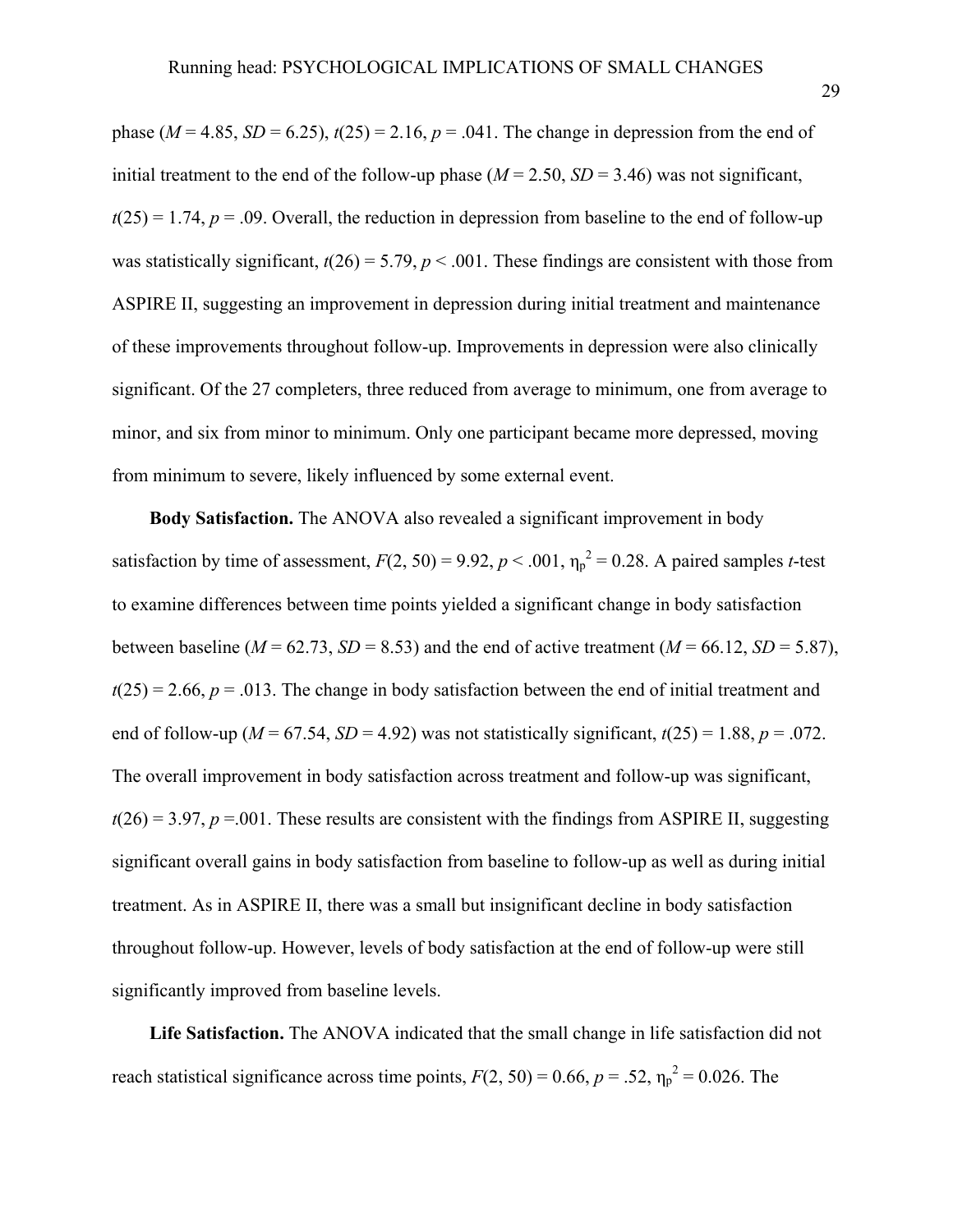improvement in life satisfaction between baseline  $(M = 26.38, SD = 6.31)$  and the end of active treatment ( $M = 27.38$ ,  $SD = 4.44$ ) was not significant,  $t(25) = 0.81$ ,  $p = .43$ ; nor was the improvement from the end of initial treatment to the end of follow-up ( $M = 27.73$ ,  $SD = 6.05$ ),  $t(25) = 0.34$ ,  $p = .74$ . The overall change in life satisfaction across treatment and follow-up was also not significant,  $t(26) = 1.10$ ,  $p = .28$ . These findings differ slightly from ASPIRE II in that ASPIRE II participants showed improvements in life satisfaction during initial treatment.

**Weight Correlations.** Pearson product-moment correlation coefficients were computed in order to further explore the relationship between weight and each of the psychological outcomes. Surprisingly, the correlations for weight change with change in depression,  $r(27) = -$ .026,  $p = 0.896$ ; weight change with change in body satisfaction,  $r(27) = -0.28$ ,  $p = 0.17$ ; and weight change with change in life satisfaction,  $r(27) = .033$ ,  $p = .87$  were not statistically significant. This finding suggests that although we see improvements in these variables during initial treatment, improvements are not dependent on the weight loss itself.

When correlations were computed between changes in psychological variables and change in weight in the initial treatment, results were similar. Correlations between change in weight and change in depression,  $r(26) = .27$ ,  $p = .19$ ; change in weight and change in body satisfaction,  $r(26) = -.36$ ,  $p = .08$ ; and change in weight and change in life satisfaction,  $r(26) = -$ .043,  $p = 0.84$  were still not significant.

As with ASPIRE II, additional correlations were computed between baseline levels of each of the psychological outcomes and weight change across 9 months in order to determine the impact of initial levels of these variables on ability to lose weight in a small changes program. The correlation between initial level of depression and weight change was not statistically significant,  $r(27) = .15$ ,  $p = .47$ ; nor was the correlation between initial level of body satisfaction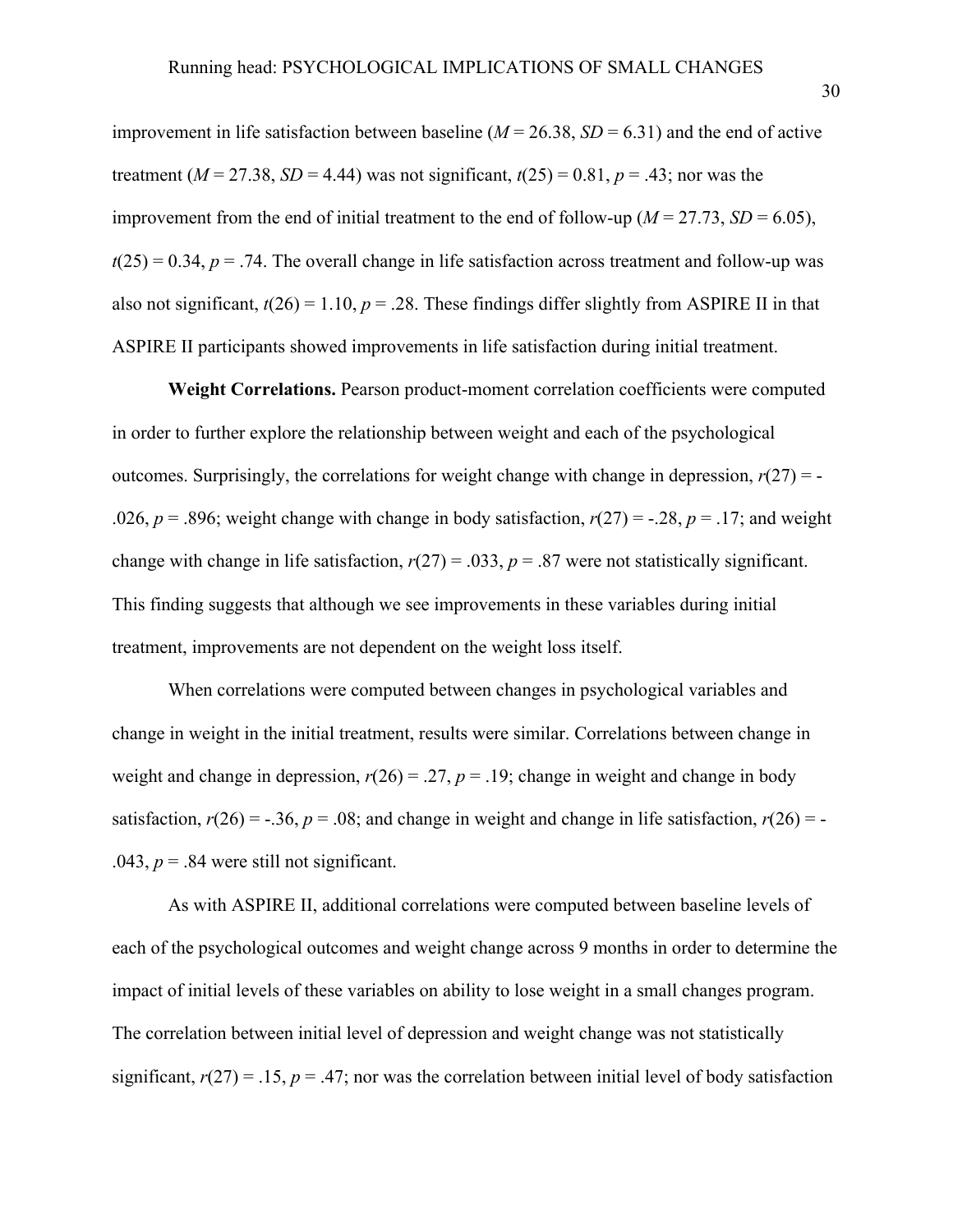and weight change,  $r(27) = 0.23$ ,  $p = 0.25$ ; or the correlation between initial level of life satisfaction and weight change,  $r(27) = .15$ ,  $p = .46$ . These findings are consistent with those of ASPIRE II, and further suggest that initial differences in depression, body satisfaction, and life satisfaction do not hinder or enhance weight loss via a small changes approach.

Since ASPIRE III participants were randomized to either in-person or internet treatment modality with match follow-up modality, a secondary analysis was employed to determine any differences in improvements between treatment modalities. An independent samples *t*-test comparing changes in weight, depression, body satisfaction, and life satisfaction across both active treatment and from baseline to follow-up revealed no significant differences by treatment modality.

### **Intent-to-Treat Analyses**

As a secondary analysis and in order to scrutinize results most carefully, an intent-to-treat analysis was performed on each data set. For this analysis, those who did not complete the study were assigned their baseline values as final values, assuming no improvements. This type of analysis sheds light on the average overall improvements for everyone who begins the study, not just those who complete the program. In general, we found similar results using intent-to-treat analyses.

**ASPIRE II.** Baseline characteristics of all those who consented for ASPIRE II are displayed in Table 6. The averages were not much different from completers, with participants being predominately Caucasian, married and well educated. Average age at the beginning of the study was 49.76 years ( $SD = 11.40$ ). The average baseline BMI was  $31.79$  ( $SD = 4.92$ ). Results are presented for all 25 participants who consented to participate. Weight outcomes are presented previously (Lutes et al., In Press) and are included in Table 7. A repeated measures Analysis of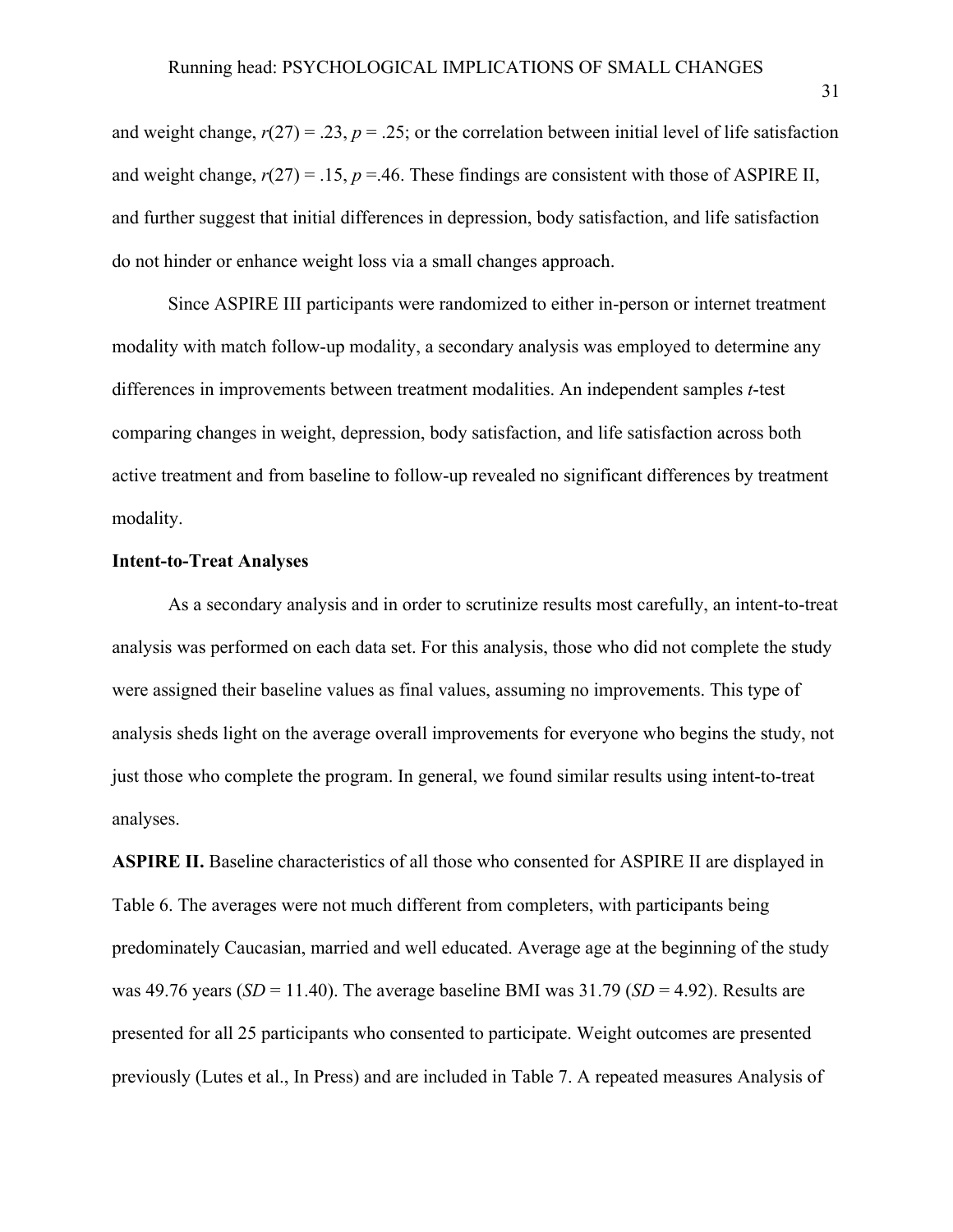Variance (ANOVA) demonstrated significant weight loss among time points, *F*(2, 48) = 19.71, *p*  $< .001$ ,  $\eta_p^2$  = .451. Results for psychological variables are reported in Tables 8-10 and are described below.

**Depression.** As in completers only analyses, the intent-to-treat repeated measures Analysis of Variance (ANOVA) revealed a significant reduction in scores on the BDI between baseline, post-treatment, and follow-up time points,  $F(2, 48) = 6.19$ ,  $p = .004$ ,  $\eta_p^2 = 0.205$ ). A paired samples *t*-test to compare differences between each time point revealed a significant reduction in depression from baseline ( $M = 7.76$ ,  $SD = 6.17$ ) to the end of active treatment ( $M = 4.52$ ,  $SD =$ 3.96),  $t(24) = 3.27$ ,  $p = .003$ , suggesting an improvement in depression during the initial treatment phase. There was no significant difference in depression from the end of initial treatment to the end of follow-up ( $M = 5.36$ ,  $SD = 6.09$ ),  $t(24) = 1.21$ ,  $p = .24$ ) suggesting that although participants did not significantly improve depression scores across follow-up, they were able to maintain improvements made during initial treatment. Overall, the reduction in depression from baseline to the end of follow-up was significant,  $t(24) = 2.12$ ,  $p = .044$ , suggesting an overall improvement in depression across treatment and follow-up.

**Body Satisfaction.** An intent-to-treat repeated measures ANOVA revealed a significant improvement in body satisfaction between baseline, post-treatment, and follow-up time points,  $F(2, 48) = 3.99$ ,  $p = .025$ ,  $\eta_p^2 = 0.14$ . A paired samples *t*-test revealed a significant improvement in body satisfaction from baseline ( $M = 62.08$ ,  $SD = 10.03$ ) to the end of the active treatment phase ( $M = 65.76$ ,  $SD = 11.63$ ),  $t(24) = 2.24$ ,  $p = .035$ , suggesting an increase in body satisfaction during active treatment. This increase was only marginally significant in completers. The difference in body satisfaction from the end of initial treatment to the end of the follow-up phase ( $M = 65.64$ ,  $SD = 10.16$ ) was not significant,  $t(24) = 0.10$ ,  $p = .92$ , suggesting that there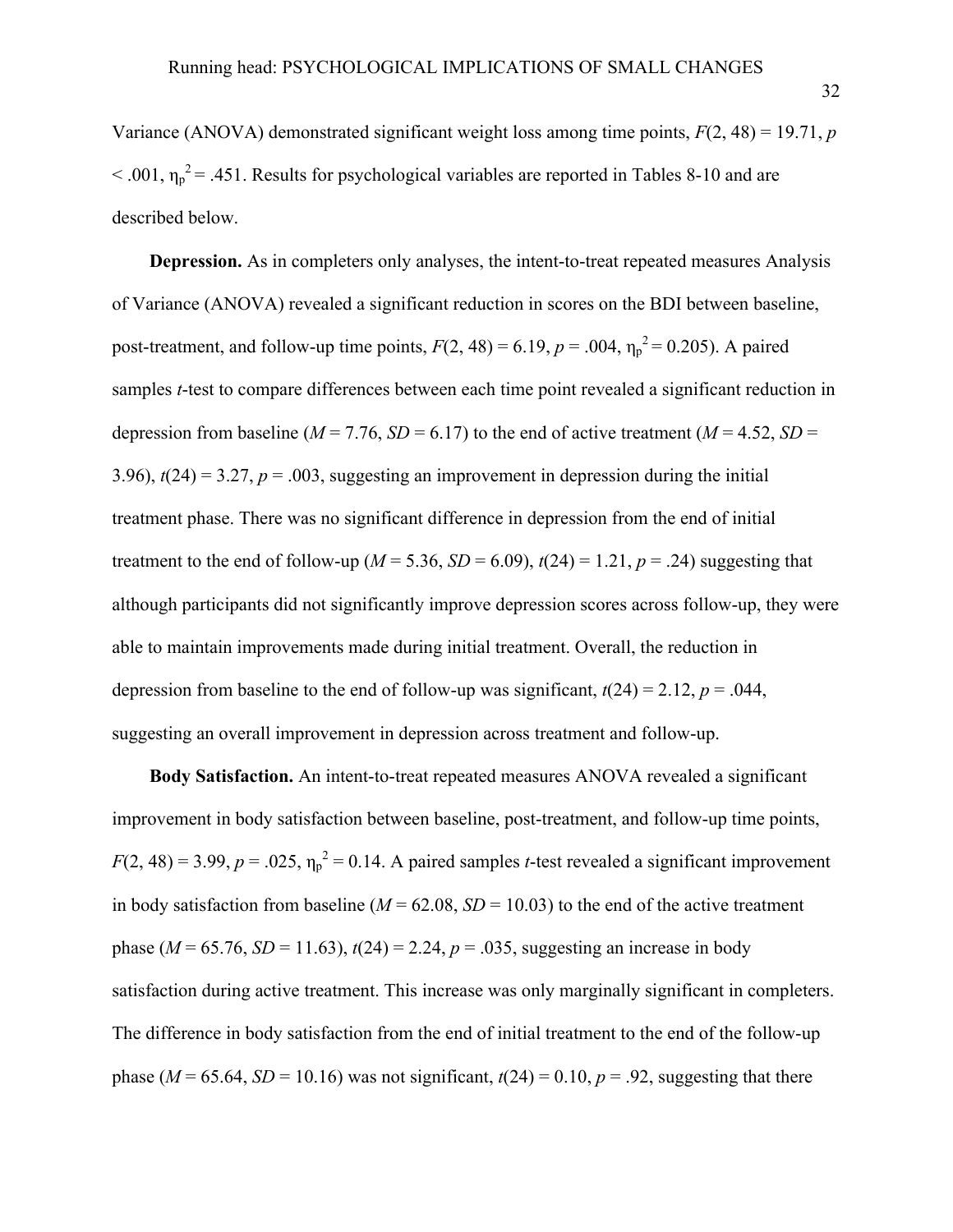was not much change in body satisfaction throughout the follow-up phase. However, the increase in body satisfaction from baseline to the end of the follow-up phase was significant,  $t(24) = 2.29$ ,  $p = 0.031$ , suggesting an overall improvement in body satisfaction across treatment and follow-up.

**Life Satisfaction.** An intent-to-treat repeated measures ANOVA indicated a significant increase in life satisfaction between baseline, post-treatment, and follow-up time points, *F*(2, 48)  $= 3.85, p = .028, \eta_p^2 = 0.14$ . This was only marginally significant in completers and is worth mentioning, given that life satisfaction is typically viewed as more resistant to change. Paired samples t-tests revealed a significant difference between baseline  $(M = 25.48, SD = 6.58)$  and the end of initial treatment ( $M = 28.28$ ,  $SD = 4.50$ ),  $t(24) = 3.64$ ,  $p = .001$  suggesting an improvement in life satisfaction during the active treatment phase. The decrease in life satisfaction from treatment completion through the end of follow-up ( $M = 26.20$ ,  $SD - 6.06$ ) for all participants reached statistical significance,  $t(24) = 2.06$ ,  $p = .050$ , suggesting that maintenance of improvements was better in completers than in all study participants. The overall change in life satisfaction across treatment and follow-up was not significant,  $t(24) = 0.55$ ,  $p =$ .585.

**Weight Correlations.** As with completers, a Pearson product-moment correlation coefficient was computed in order to further explore the relationship between weight and each of the psychological outcomes. Similar to findings with completers, a statistically significant positive correlation was found between change in weight across 9 months and change in depression,  $r(25) = .50$ ,  $p = .01$ , signifying that the more weight a participant lost, the more improvement they displayed on the depression measure. The correlation between weight change across 9 months and change in body satisfaction was not statistically significant,  $r(25) = -.33$ ,  $p =$ .10. Nor was the correlation between weight change across 9 months and change in life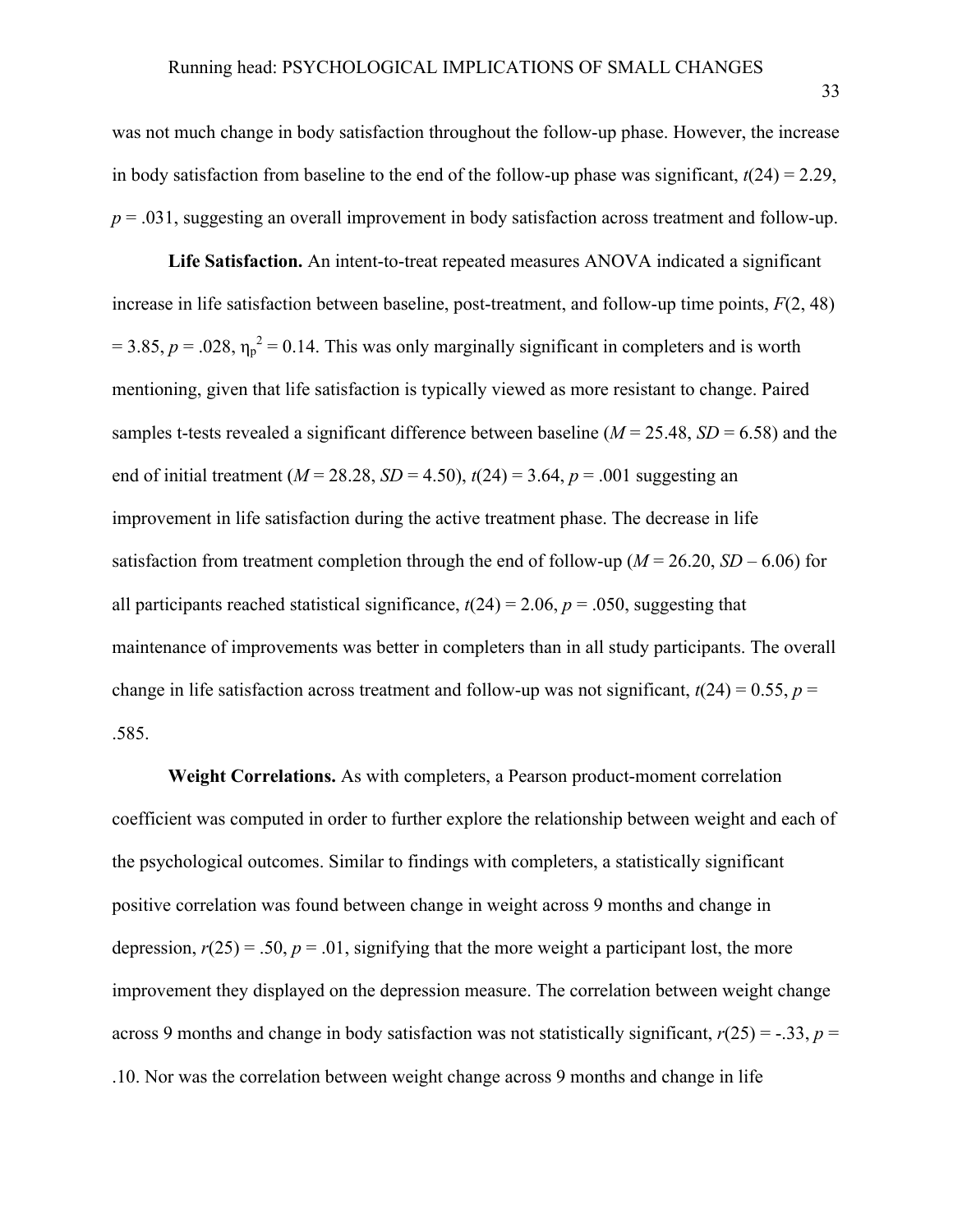satisfaction,  $r(25) = -0.27$ ,  $p = 0.19$ , suggesting that something else may be influencing these variables.

When correlations were computed between changes in psychological variables and change in weight in the initial treatment, a similar pattern emerged. The correlation between weight change across initial treatment and change in depression was not quite significant,  $r(25)$  = .37, *p* = .076, suggesting a trend toward more improvement with more weight loss. The correlation between change in weight across initial treatment and change in body satisfaction was not significant,  $r(25) = -.20$ ,  $p = .35$ ; nor was the correlation between change in weight across initial treatment and change in life satisfaction,  $r(24) = .04$ ,  $p = .86$ , suggesting no association between amount of weight lost and improvements in life satisfaction or body satisfaction.

Correlations were computed between baseline levels of each of the psychological outcomes and weight change across 9 months in order to determine the impact of initial levels of these variables on ability to lose weight in a small changes program. The correlation between initial level of depression and weight change was not statistically significant,  $r(25) = .080$ ,  $p =$ .71; nor was the correlation between initial level of body satisfaction and weight change,  $r(25) =$ -.26, *p* = .20; or the correlation between initial level of life satisfaction and weight change, *r*(25)  $= -.18$ ,  $p = .39$ . The lack of relationship between initial levels of psychological variables and treatment success are consistent with completers only analyses and suggest that initial differences in depression, body satisfaction, and life satisfaction do not hinder or enhance weight loss via a small changes approach.

**ASPIRE III.** Baseline characteristics of all of the ASPIRE III participants are displayed in Table 6. Like the participants in ASPIRE II, participants of ASPIRE III were predominately Caucasian,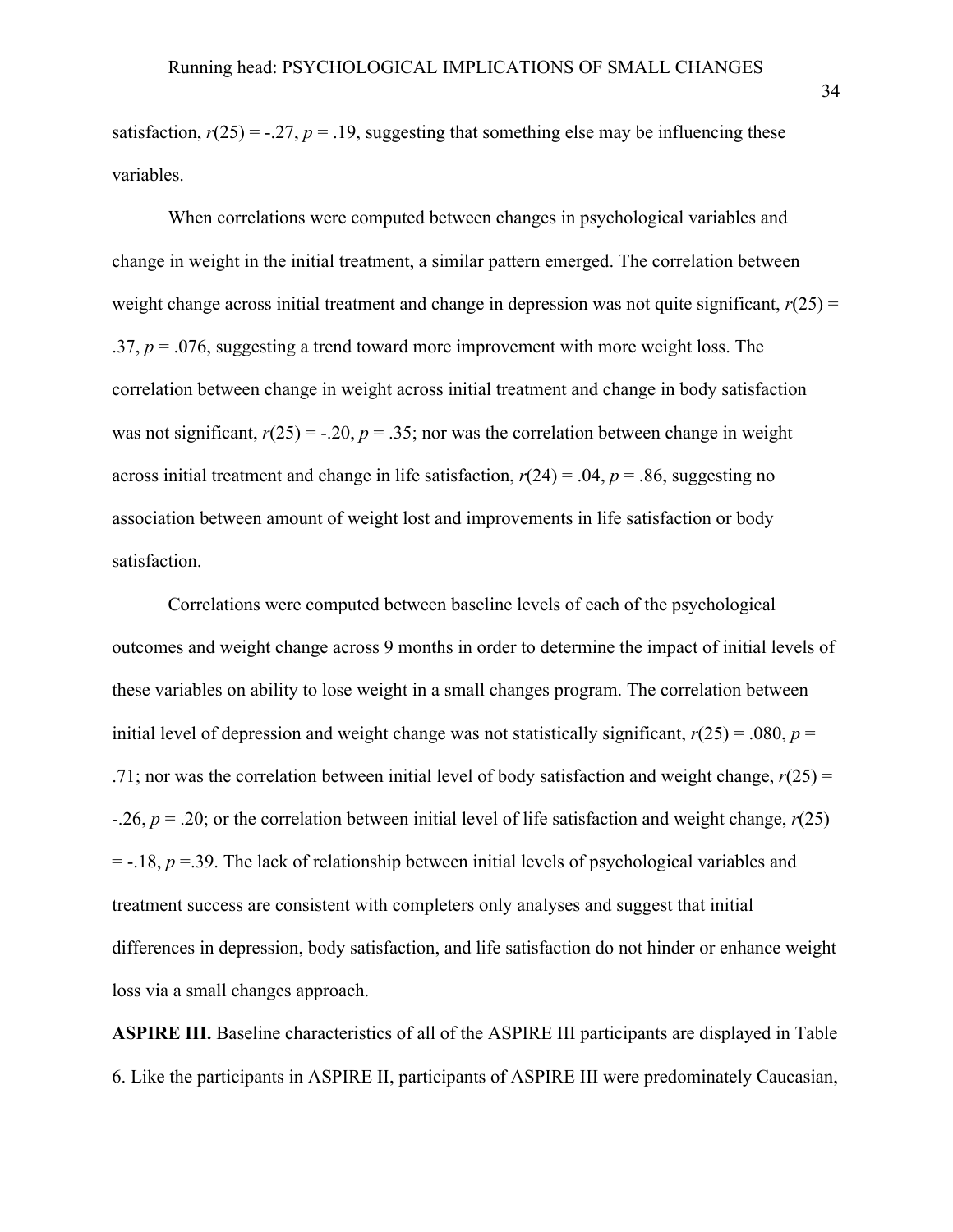married and well educated. Average age at the beginning of the study was 44.14 years (*SD =*  9.58), about 5 years less than participants in ASPIRE II,  $p = .027$ . The average baseline BMI was 31.82 (*SD* = 5.04), similar to those in ASPIRE II. Results are presented for the 49 participants who consented to the study. Weight outcomes are included in Table 7. A repeated measures Analysis of Variance (ANOVA) demonstrated significant weight loss among time points, *F*(2,  $96$ ) = 19.21,  $p < .001$ ,  $\eta_p^2$  = .286. Results for psychological variables are reported in Tables 8-10 and are described below.

**Depression.** An intent-to-treat repeated measures Analysis of Variance (ANOVA) revealed a significant difference in depression scores (on the BDI) by time of assessment, *F*(2, 94) = 8.14,  $p = .001$ ,  $\eta_p^2 = 0.15$ . A paired samples *t*-test to compare differences of each assessment yielded a significant reduction in depression from baseline  $(M = 9.92, SD = 7.09)$  to the end of the active treatment phase ( $M = 6.17$ ,  $SD = 6.59$ ),  $t(47) = 3.34$ ,  $p = .002$ . The change in depression from the end of initial treatment to the end of the follow-up phase ( $M = 6.73$ ,  $SD =$ 7.60) was not significant,  $t(47) = 0.50$ ,  $p = .62$ . Overall, the reduction in depression from baseline to the end of follow-up was statistically significant,  $t(47) = 4.67$ ,  $p < .001$ . These findings are consistent with those from completers analyses and intent-to-treat with ASPIRE II, suggesting an improvement in depression during initial treatment and maintenance of these improvements throughout follow-up.

**Body Satisfaction.** The intent-to-treat ANOVA also revealed a significant improvement in body satisfaction by time of assessment,  $F(2, 92) = 8.31$ ,  $p < .001$ ,  $\eta_p^2 = 0.15$ . A paired samples *t*-test to examine differences between time points yielded a significant change in body satisfaction between baseline ( $M = 62.85$ ,  $SD = 8.26$ ) and the end of active treatment ( $M = 65.15$ ,  $SD = 6.55$ ),  $t(46) = 2.88$ ,  $p = .006$ . The change in body satisfaction between the end of initial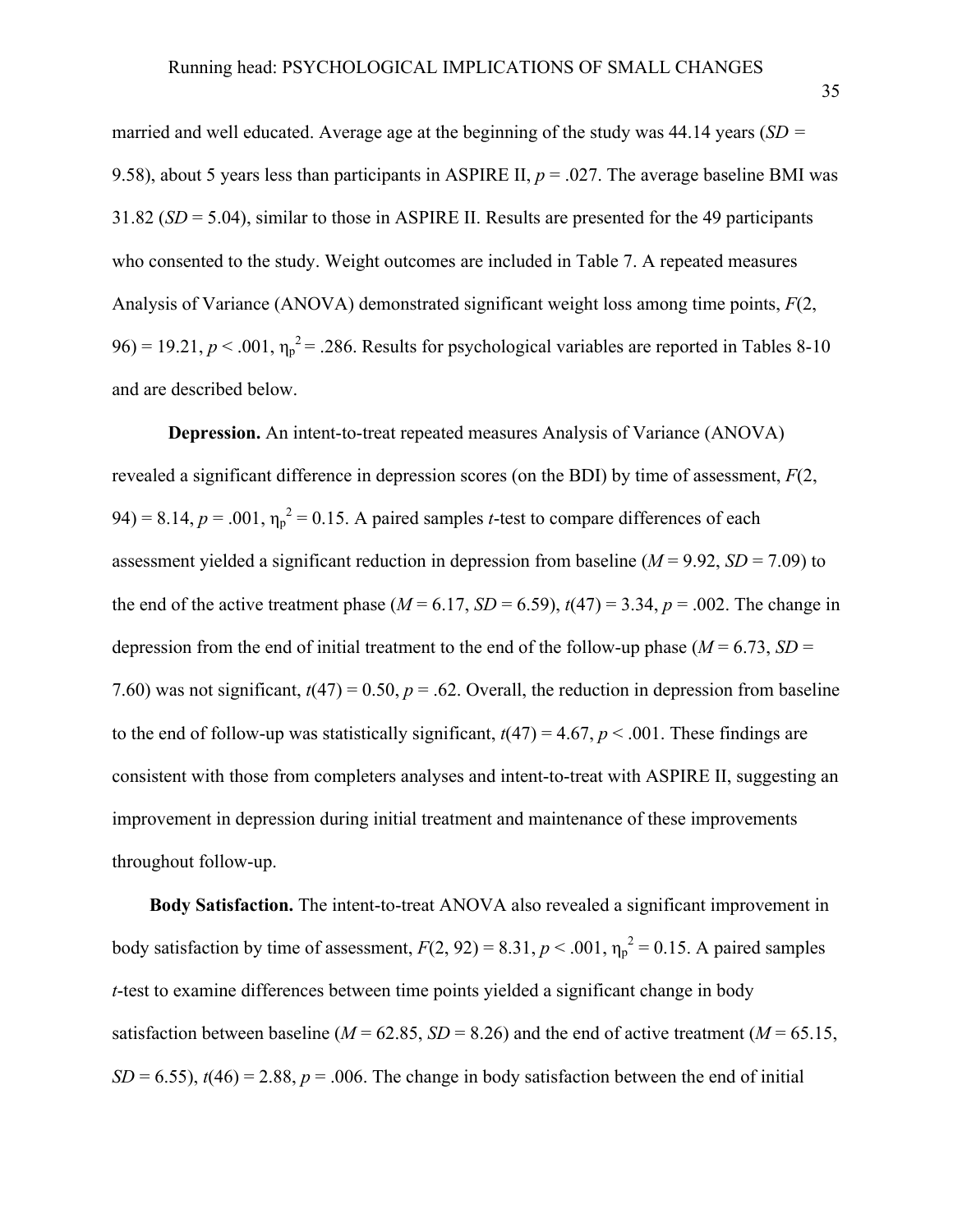treatment and end of follow-up ( $M = 65.55$ ,  $SD = 6.86$ ) was not statistically significant,  $t(46) =$ .711,  $p = 0.48$ . The overall improvement in body satisfaction across treatment and follow-up was significant,  $t(46) = 3.57$ ,  $p = .001$ . These results are consistent with completers analyses and findings from intent-to-treat with ASPIRE II, suggesting significant overall gains in body satisfaction from baseline to follow-up as well as during initial treatment.

**Life Satisfaction.** The ANOVA indicated that the small change in life satisfaction did not reach statistical significance across time points,  $F(2, 92) = 0.830$ ,  $p = .44$ ,  $\eta_p^2 = 0.018$ . The improvement in life satisfaction between baseline  $(M = 24.87, SD = 5.77)$  and the end of active treatment ( $M = 25.68$ ,  $SD = 4.94$ ) was not significant,  $t(46) = 1.05$ ,  $p = .30$ ; nor was the improvement from the end of initial treatment to the end of follow-up ( $M = 25.70$ ,  $SD = 5.88$ ),  $t(46) = 0.031$ ,  $p = .98$ . The overall change in life satisfaction across treatment and follow-up was also not significant,  $t(47) = 1.10$ ,  $p = .28$ . These findings differ slightly from intent-to-treat with ASPIRE II in that ASPIRE II participants showed improvements in life satisfaction during initial treatment.

**Weight Correlations.** Pearson product-moment correlation coefficients were computed in order to further explore the relationship between weight and each of the psychological outcomes. In contrast with completers only analyses but consistent with ASPIRE II intent-totreat analyses, significant correlations were demonstrated between change in weight and change in depression across 9 months  $r(49) = .354$ ,  $p = .012$  as well as change in weight and change in body satisfaction across 9 months,  $r(49) = -.473$ ,  $p = .001$ . These findings suggest associations between amount of weight lost and improvements in both depression and body satisfaction. The Correlation between weight change and change in life satisfaction,  $r(49) = -0.055$ ,  $p = 0.71$  was not statistically significant.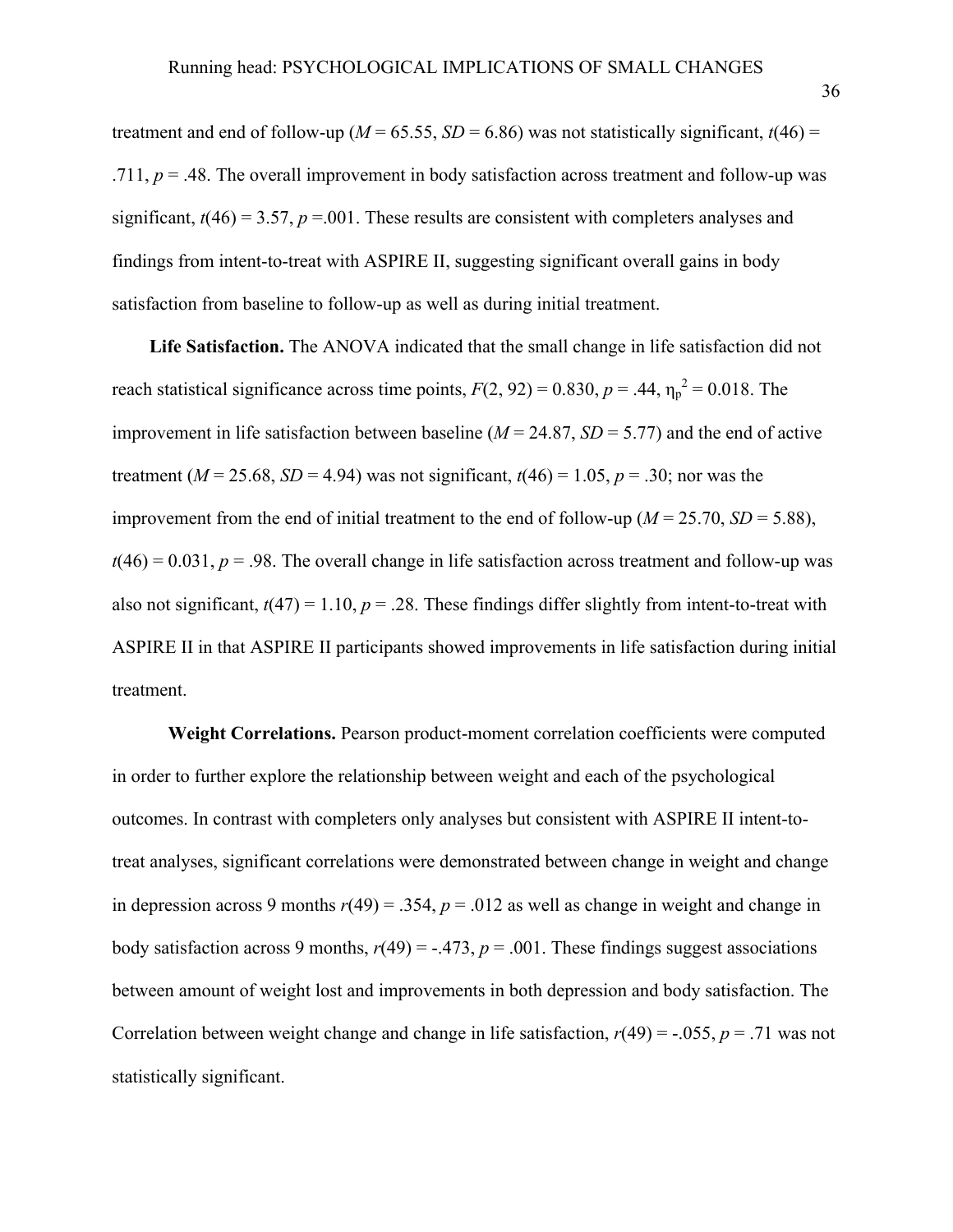When correlations were computed between changes in psychological variables and change in weight in the initial treatment, results were different. Interestingly, the association between change in weight and change in depression during initial treatment did not reach statistical significance,  $r(49) = .18$ ,  $p = .23$ . However, the association between change in weight and change in body satisfaction remained significant when considering only initial treatment,  $r(49) = -.33$ ,  $p = .023$ . Again, the correlation between change in weight and change in life satisfaction,  $r(49) = -0.079$ ,  $p = 0.60$  was not significant.

As with ASPIRE II, additional correlations were computed between baseline levels of each of the psychological outcomes and weight change across 9 months in order to determine the impact of initial levels of these variables on ability to lose weight in a small changes program. The correlation between initial level of depression and weight change was not statistically significant,  $r(49) = 0.25$ ,  $p = 0.084$ ; nor was the correlation between initial level of body satisfaction and weight change,  $r(49) = .14$ ,  $p = .34$ ; or the correlation between initial level of life satisfaction and weight change,  $r(49) = -0.076$ ,  $p = 0.61$ . These findings are consistent with those of completers and intent-to-treat with ASPIRE II, and further suggest that initial differences in depression, body satisfaction, and life satisfaction do not hinder or enhance weight loss via a small changes approach.

All ASPIRE III participants were grouped by modality and compared to determine any differences in change in weight, depression, body satisfaction, and life satisfaction across both active treatment and from baseline to follow-up. Consistent with completers analysis, the analysis revealed no significant differences by treatment modality.

In addition, a significant drop-out rate in ASPIRE III (45%) led to a secondary analysis in order to determine differences at baseline between completers and non-completers. An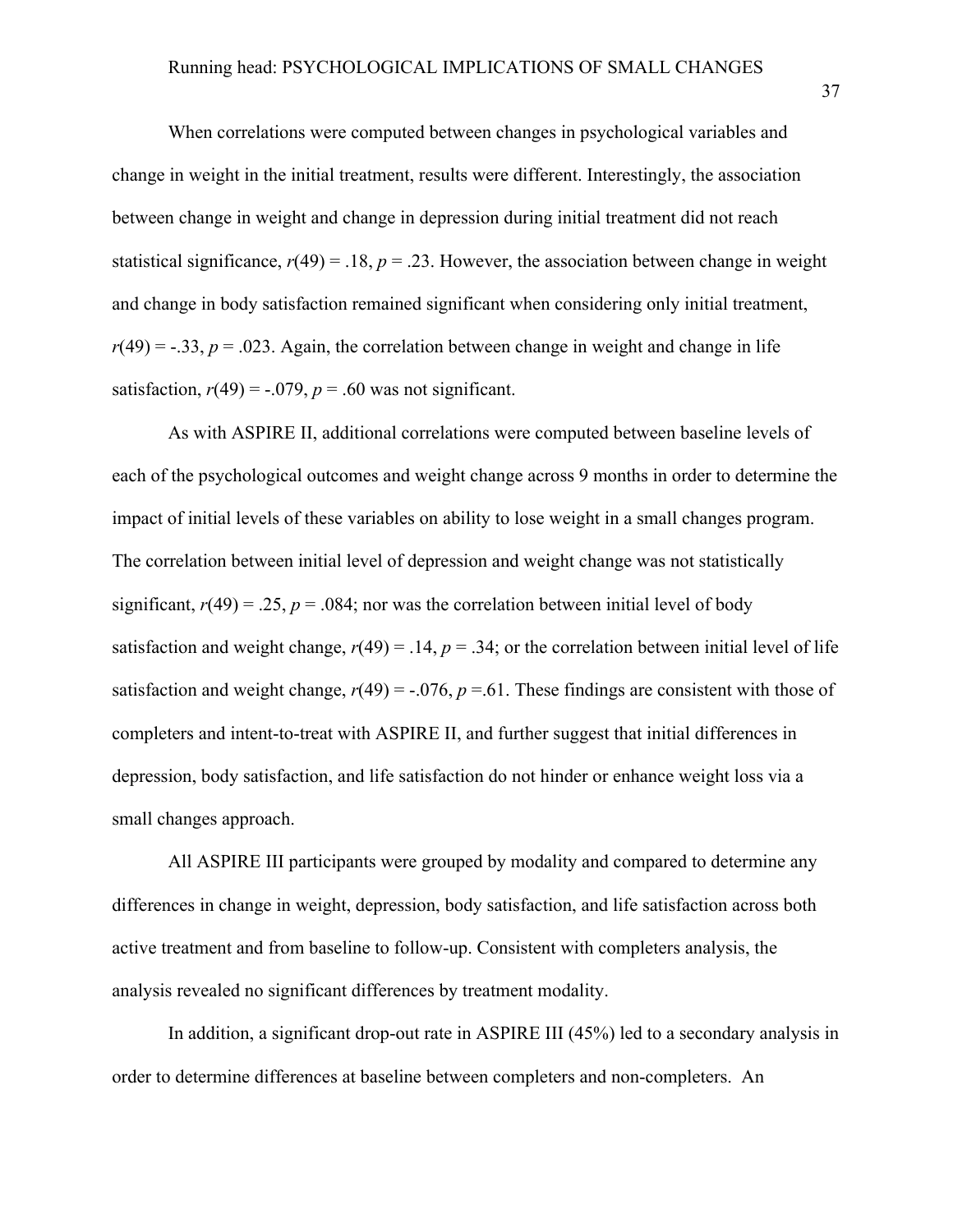independent samples *t*-test revealed significant differences in weight and depression between completers and non-completers. Non-completers  $(M = 12.29, SD = 7.92)$  were significantly more depressed than completers ( $M = 8.07$ ,  $SD = 5.87$ ) at baseline,  $t(47) = 2.55$ ,  $p = .014$ . Noncompleters ( $M = 91.00$ ,  $SD = 14.33$ ) were also significantly heavier than completers ( $M = 81.84$ ,  $SD = 16.26$ ) at baseline,  $t(47) = 2.07$ ,  $p = .044$ . Another noteworthy difference was a marginally significant difference in life satisfaction. Non-completers  $(M = 23.14, SD = 4.61)$  were less satisfied at baseline than completers  $(M = 26.33, SD = 6.20)$ ,  $t(46) = 1.97$ ,  $p = .055$ . These findings suggest that those who dropped out of the program were initially heavier, more depressed, and less satisfied. Therefore, those at additional risk due to increased weight and poorer psychological function initially may be the most difficult to keep in treatment, adding an additional challenge to weight management providers.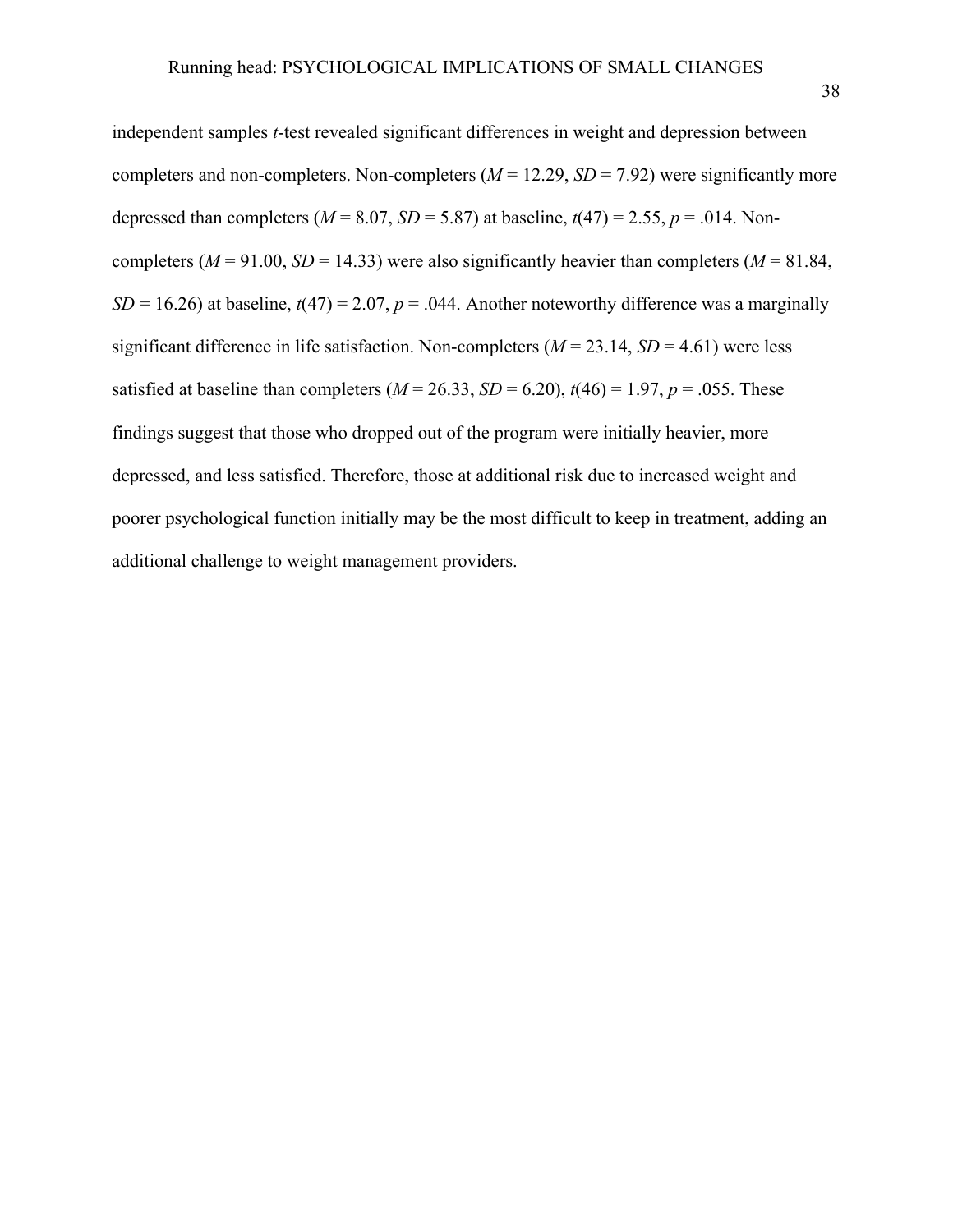#### **Discussion**

While a small changes approach to weight management has been shown to help participants lose weight (Damschroder, Lutes, Goodrich, Gillon, & Lowery, 2010; Lutes, Daiss, Barger, Read, & Winett, In Press; Lutes et al., 2008), the purpose of the current study was to determine its psychological implications. Specifically, the goal of this study was to determine whether a small changes approach to weight management has an impact on depression, body satisfaction, or life satisfaction. Analyzing results from two separate small changes studies, we predicted that a small changes approach would yield declines in depressive symptoms as well as improvements in both body satisfaction and life satisfaction at the end of the initial treatment phase (12 weeks) and that these improvements would be maintained at the 6-month follow-up. In addition, we predicted that these changes would be influenced by the amount of weight lost. As such, we expected to find positive correlations between change in weight and change in depression; change in weight and change in body satisfaction; and change in weight and change in life satisfaction.

In general, improvements in psychological variables were most pronounced during initial treatment, with maintenance during follow-up; similar to the pattern of weight loss achieved via a small changes approach. Overall, findings were consistent across studies, which strengthens confidence in conclusions. However, one noteworthy difference was that ASPIRE II participants yielded a significant improvement in life satisfaction during the initial treatment phase, while ASPIRE III participants demonstrated no significant changes in life satisfaction. This discrepancy warrants further investigation and should thus be a target of future study. The differences in findings between ASPIRE II and III raise some questions about whether or not something about ASPIRE II was more conducive to improvements in life satisfaction. The most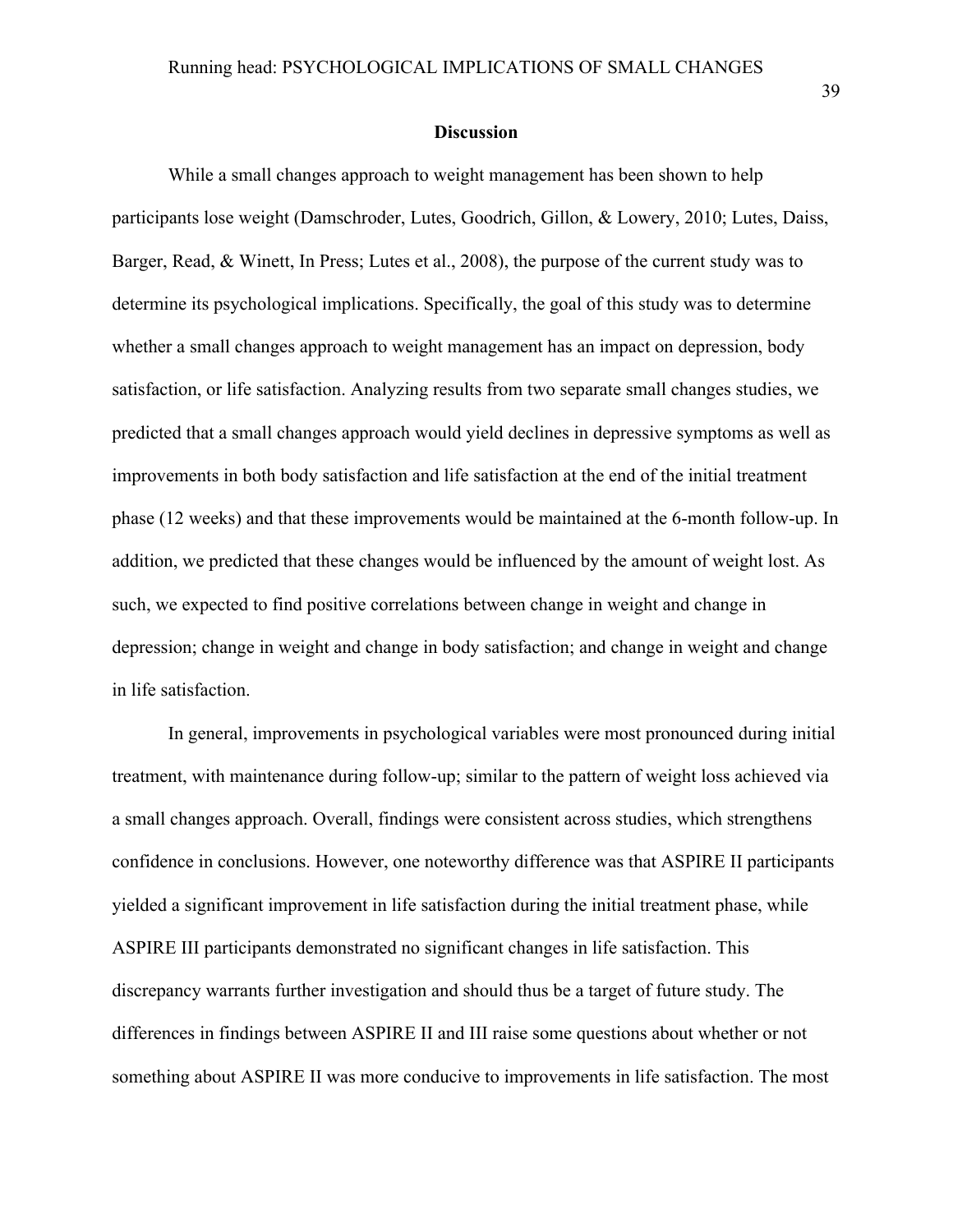obvious difference in the two studies is the treatment sample and modality of treatment. Intuitively, one might speculate whether there is something about face-to-face treatment that is more likely to yield improvement in life satisfaction. However, our comparative analysis of those in the face-to-face arm of ASPIRE III with those in the internet arm of ASPIRE III did not yield any significant differences in amount of weight or psychological change. It is important to remember that the participants were in two separate studies, thus any number of factors could contribute to the difference, including interventionist, unrelated environmental events at the time, etc. Clearly, more research is needed to establish the impact of a small changes approach to weight loss on life satisfaction.

In both studies, participants demonstrated significant improvements in depression throughout the initial 12-week treatment. This is consistent with the notion that weight loss leads to improvements in depression (Taylor, Ferguson, & Reading, 1978; Wadden & Stunkard, 1986; Wing, Blair, Marcus, Epstein, & Harvey, 1994; Wing, Marcus, Epstein, & Kupfer, 1983) and confirms the hypothesis that the small changes approach is capable of yielding improvements in depression despite the fact that weight loss is slower. While no additional gains were made across follow-up, no significant losses were displayed either, suggesting that at 9 months post baseline, participants maintained the gains they had accrued during initial treatment. This is contrary to the results of traditional behavioral weight management, in which participants typically display a reversal of psychological gains upon regaining lost weight (Yankura et al., 2008). Helping participants to maintain weight lost and/or keep losing weight seems to protect and/or further psychological gains. Longer randomized trials utilizing the small change approach will determine its ability to help participants maintain weight and psychological gains over a longer period of time.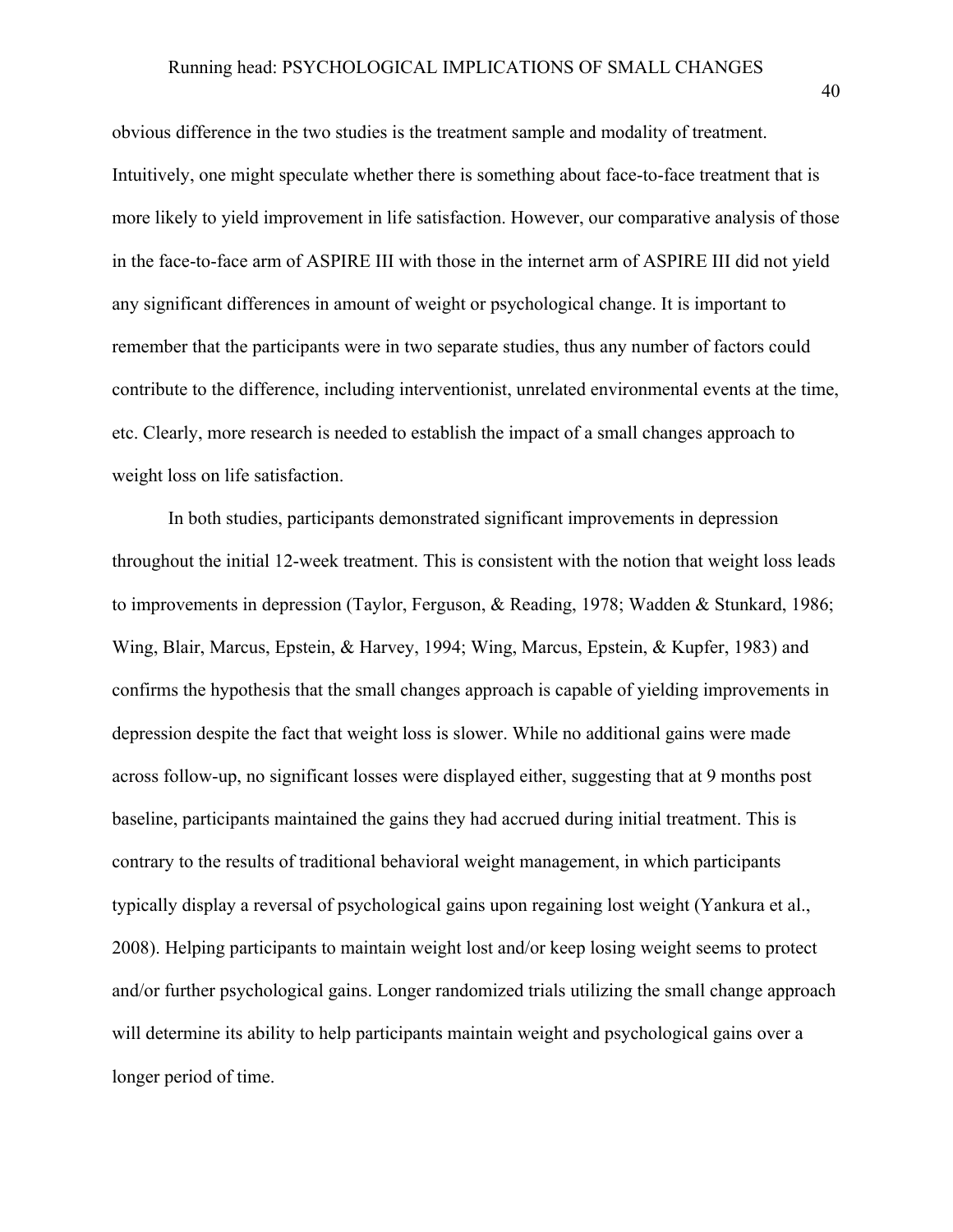Participants in both studies showed a significant improvement in body satisfaction across initial treatment. This is consistent with the current literature suggesting that body satisfaction improves following weight loss (Cash, 1994; Foster, Wadden, & Vogt, 1997; Rosen, Orosan, & Reiter, 1995) and confirms the hypothesis that a small changes approach can lead to improvements in body satisfaction despite slower weight loss. Although one study showed a small decrease in body satisfaction from the end of treatment to follow-up, neither study yielded significant differences in body satisfaction from the end of treatment to follow-up, suggesting a relative maintenance of treatment gains. Again, this finding is promising because behavioral weight loss programs typically lead to regain and reversal of psychological gains following completion (Wadden, Stunkard, & Liebschutz, 1988). These findings suggest that participants in a small changes program may be able to maintain both weight and psychological improvements.

Results regarding life satisfaction were a little less straightforward. Although no significant changes in life satisfaction resulted in ASPIRE III, participants in ASPIRE II showed a slight improvement. In ASPIRE II, improvement in life satisfaction was significant during the initial treatment phase, supporting the most modern position of researchers that situational factors such as health can impact life satisfaction (Pavot & Diener, 2008). While changes in life satisfaction for ASPIRE III participants were not statistically significant, they were improving across both treatment and follow-up. However, despite significant improvement in life satisfaction across treatment, ASPIRE II participants demonstrated a significant reduction in life satisfaction during the follow-up phase, yielding averages similar to baseline. Social psychologists have theorized that life satisfaction may fluctuate around a genetic set point such that life events can temporarily alter one's life satisfaction but that it will ultimately adjust back to its baseline average (Fujita & Diener, 2005). In fact, researchers found that although 25% of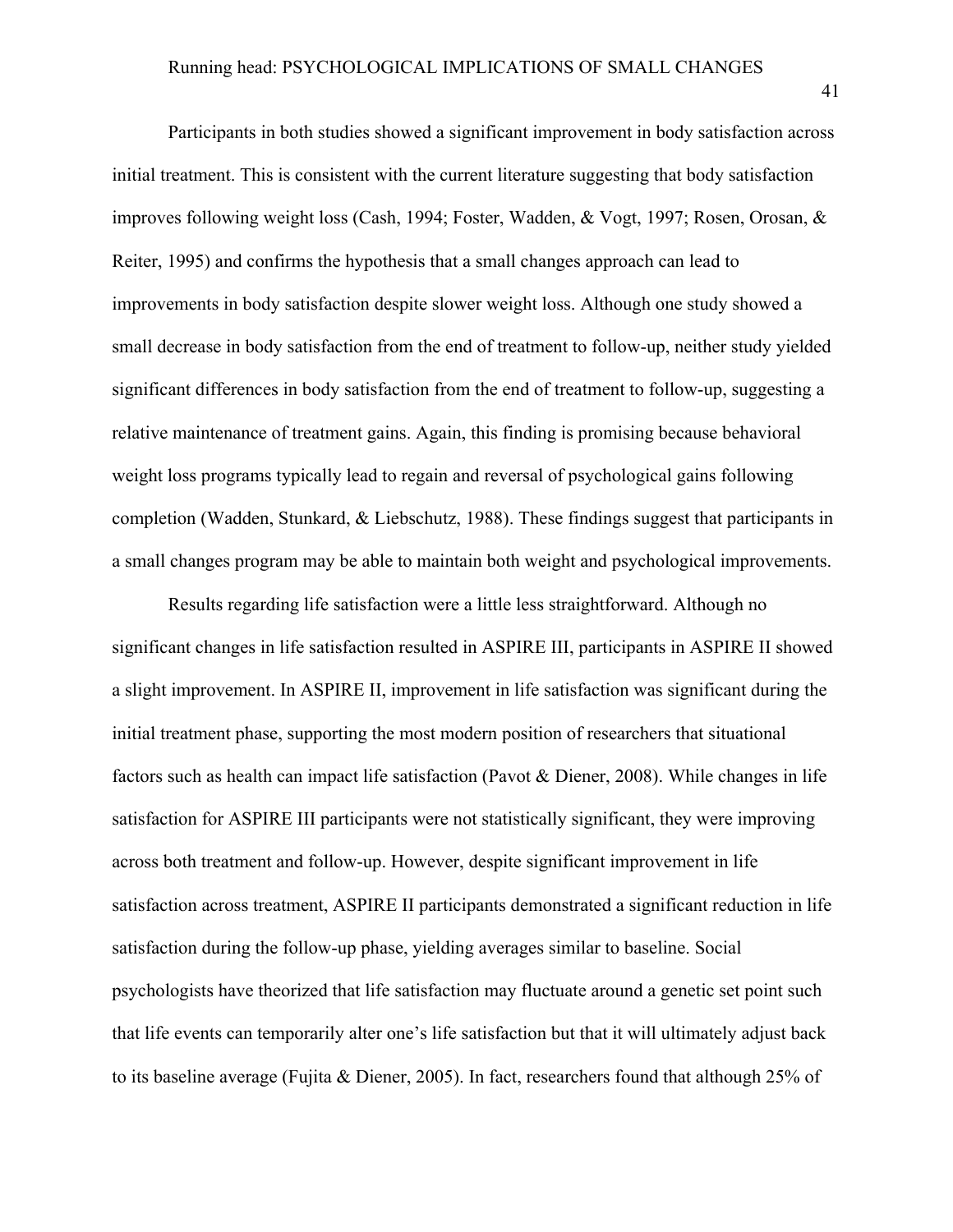people significantly alter their baseline across time, 75% of people fluctuate around the same baseline level of life satisfaction across decades (Fujita & Diener). Perhaps ASPIRE II participants were strongly reacting to initial weight loss but then returned to their baseline life satisfaction. Yet, this pattern was not observed among ASPIRE III participants. As a result, further research is needed to confirm this hypothesis.

Surprisingly, few significant associations were discovered between changes in weight and changes in psychological variables. In ASPIRE II completers and intent-to-treat analyses as well as ASPIRE III intent-to-treat analyses, significant positive correlations between weight change and change in depression existed, suggesting that the more weight was lost, the more improvements were demonstrated in depression. This correlation was not demonstrated in ASPIRE III completers, which suggests that more research is needed to determine whether or not amount of weight loss is influencing psychological improvement. If true, these associations would confirm our prediction and suggest that improvements in depression are at least partially a result of weight loss itself.

A significant negative association was found between change in weight and change in body satisfaction, suggesting improvements in body satisfaction with weight loss, but only in ASPIRE III intent-to-treat analyses. These findings signify that improvements in body satisfaction may be linked to amount of weight loss; however, the lack of similar findings in ASPIRE II leads to speculation about results and clearly warrants future study.

On the other hand, there were no significant overall correlations found between weight change and life satisfaction. The fact that improvements for life satisfaction and body satisfaction were demonstrated in ASPIRE II but that they were not directly mediated by amount of weight lost suggests that there must be some other aspect of the small changes approach that is fostering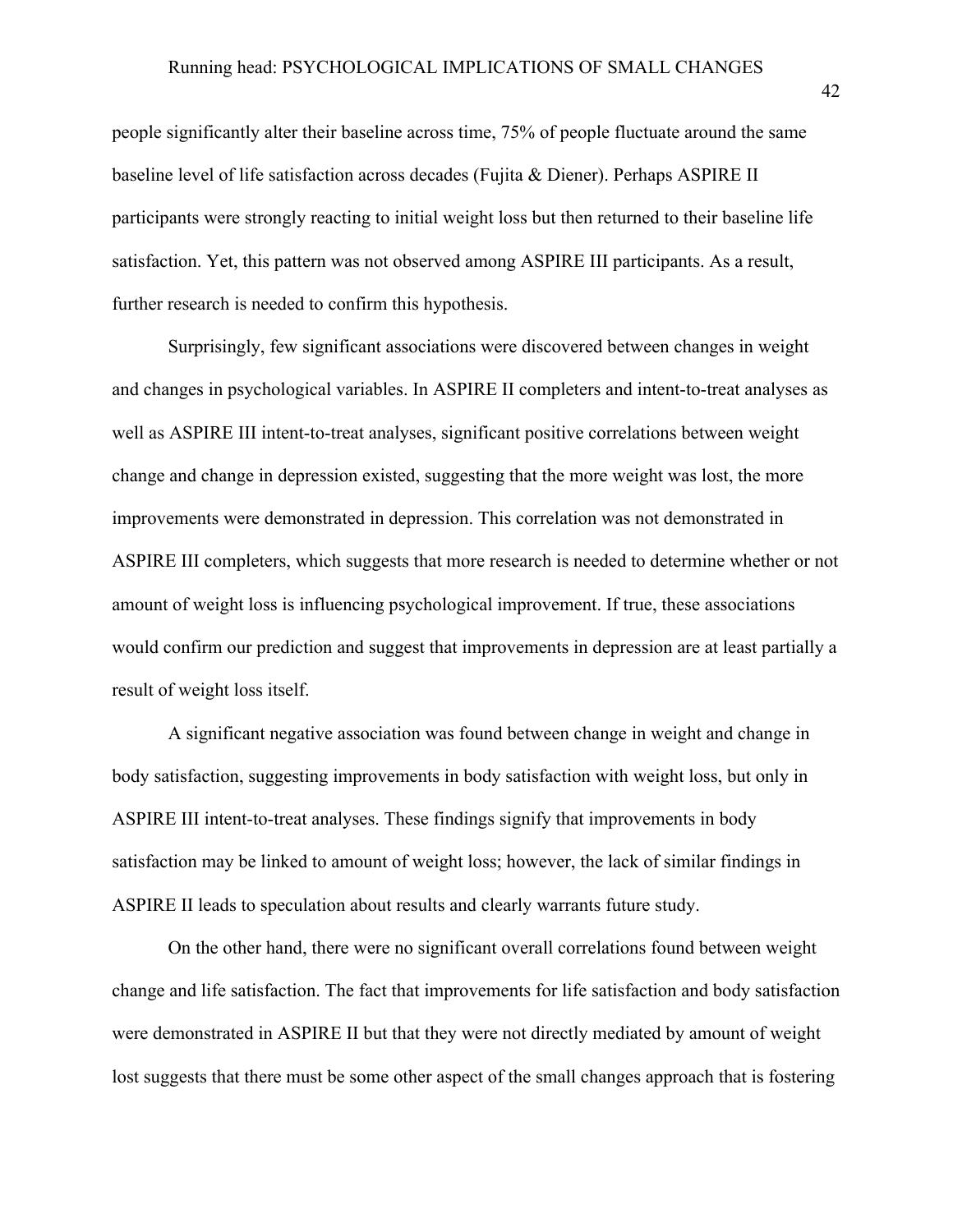improvements in these psychological variables. These could range from lack of restriction or deprivation and bolstered self-efficacy as the small change model suggests (Lutes & Steinbaugh, 2010) or some other nonspecific factor such as social support, discussion of body image, increases in universality, empathy, and lack of deflation to name a few. Certainly, future research with a small changes approach should seek to determine the mechanism of change for psychological improvements so that we can utilize those mechanisms to promote and maximize improvement.

The lack of association found between initial levels of depression, initial body satisfaction, initial life satisfaction and change in weight imply that weight loss success throughout a small changes program is not dependent upon or mediated by initial levels of these variables. Given that obese individuals who seek treatment have increased rates of depression (McElroy et al., 2004) and body satisfaction (Cattarin & Thompson, 1994; Crow, Eisenberg, Story, & Neumark-Sztainer, 2006), this finding offers hope because it proposes that participants at varying levels of psychological function can utilize this adaptive program without hindrance from baseline functioning.

However, secondary analyses to compare completers with non-completers revealed that non-completers were significantly more depressed at baseline than completers. This is consistent with previous research demonstrating that those who are more depressed at baseline are more likely to drop-out from behavioral weight management programs (Dalle Grave, Suppini, Calugi, & Marchesini, 2006). Given that those seeking treatment for weight management typically have elevated depression scores (McElroy et al., 2004), this finding is concerning. Although lower psychological function at baseline did not result in inability to achieve success in the program and display improvement in psychological variables, it does increase risk for drop-out. As a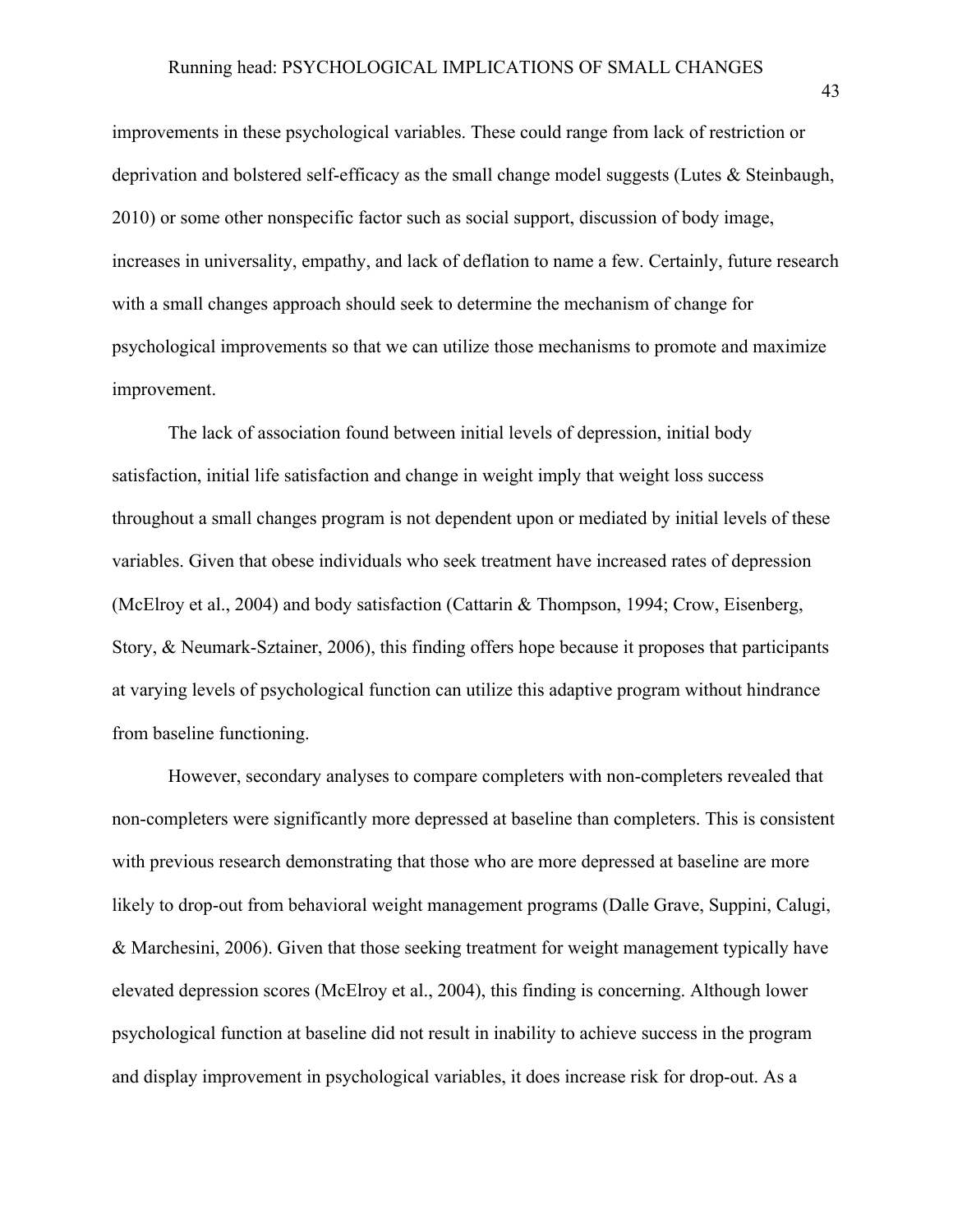result, an additional challenge to weight management providers will be helping those most at risk (due to lower psychological function and increased weight) to avoid attrition. Our findings suggest that those at more risk who remained in the program were just as successful as others in the program who did not display elevated depression scores at baseline. Therefore, finding ways to maximize involvement and avoid drop-out will be paramount to successfully treating those who are most at risk.

Finally, non-completers were heavier at baseline than completers, suggesting that those who initially weighed more were more susceptible to drop-out. Past research on initial weight and attrition has yielded mixed results (Dalle Grave, Suppini, Calugi, & Marchesini, 2006). Some studies failed to find any relationship between initial body mass index (BMI) and attrition rates. Other studies demonstrated a positive correlation between BMI and attrition while still others found a negative correlation between BMI and attrition (Dalle Grave, Suppini, Calugi,  $\&$ Marchesini). While our findings suggest that those who were most overweight were more likely to drop-out, we also found that those who dropped out were more depressed. Since a relationship has been established between obesity and depression, it is possible that depression is moderating the relationship between weight and attrition. Clearly, more research is needed in this area to clarify the relationship between weight and attrition. However, our findings further reinforce the importance of finding ways to minimize attrition especially for those who are initially at increased risk.

### **Limitations**

There are several limitations to this study which impact our ability to generalize results. The first and most significant is the small sample size in each of the studies. With such small sample sizes in both studies and such large standard deviations on most of the dependent variable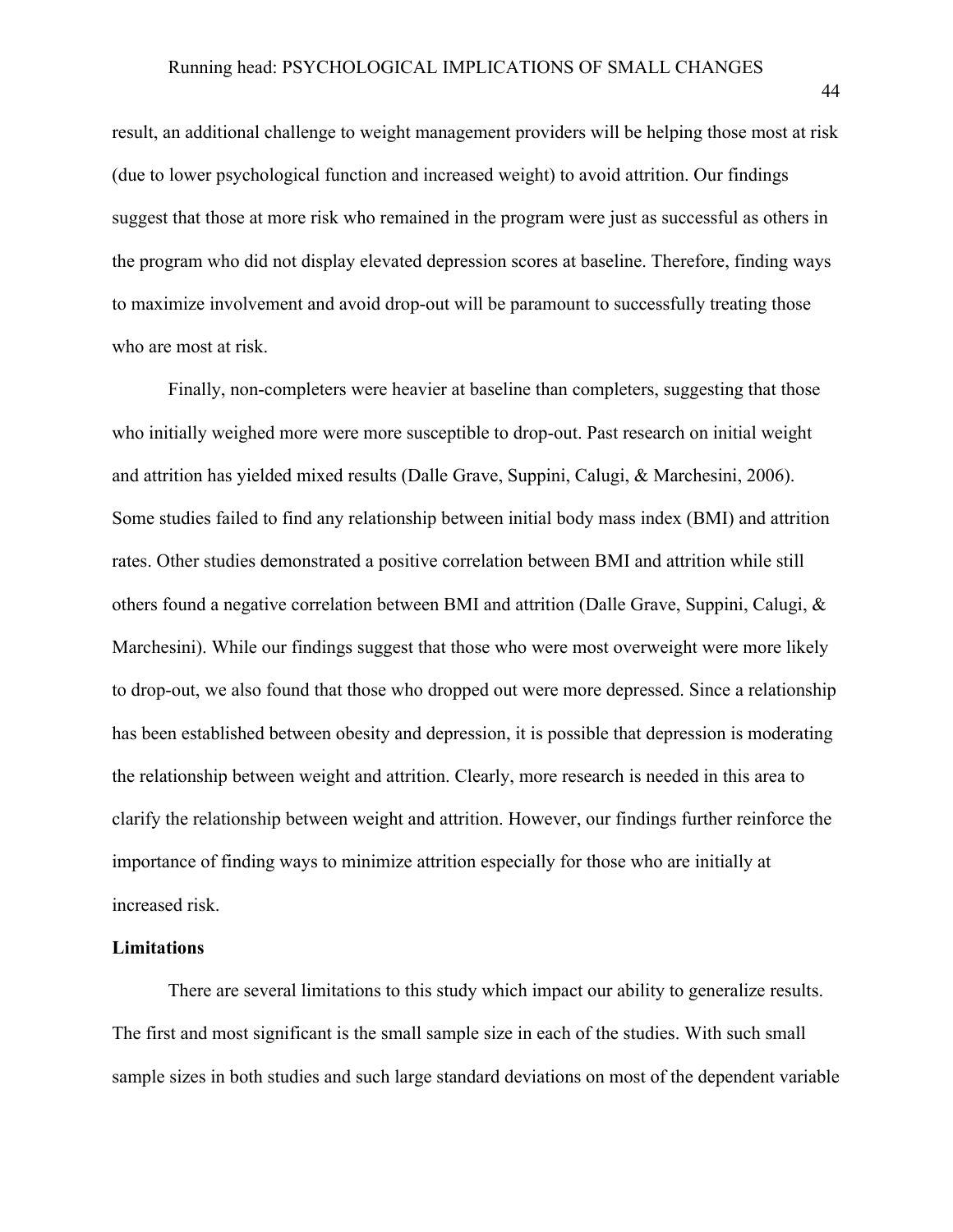measures, it is difficult to establish findings with confidence. For this reason, small effects sizes were common but could likely be bolstered with a larger sample size. Additionally, the lack of a comparison group makes it difficult to conclude with confidence that the findings were due to the small changes program itself and not to some other factor that might result from the passage of time or from weekly contact with any group, such as attention, social support, or sense of belonging. However, while it is likely that the passage of time and sense of support are partially responsible for psychological improvement, they most likely would not lead to improvements as substantial as we found in the current study alone. Further research is needed to confirm this hypothesis.

Several characteristics of our particular participants may impact our ability to generalize our results. First, our participants consisted of adult women. Although providers who often treat obesity may argue that adult women are most likely to seek treatment, including only these women as participants limits our ability to generalize findings to men or other age groups, such as adolescents. Additionally, average baseline depression scores of participants in both studies were not elevated to a clinical level. This limits our ability to generalize to all those seeking treatment for obesity because it has been established that most patients seeking obesity treatment display elevated levels of depression (McElroy et al., 2004). In addition, it is difficult to determine whether depression symptoms would improve with a small changes approach when initial levels were below clinical levels and below what one would typically expect.

Finally, the studies were limited in that they were relatively short-term in nature. Both studies included a 12-week initial treatment period, followed by a 6-month follow-up phase. This initial 3-month treatment phase is only half as long as the current recommended behavioral weight management treatments, which are usually 6-months in duration (Wadden & Osei, 2002;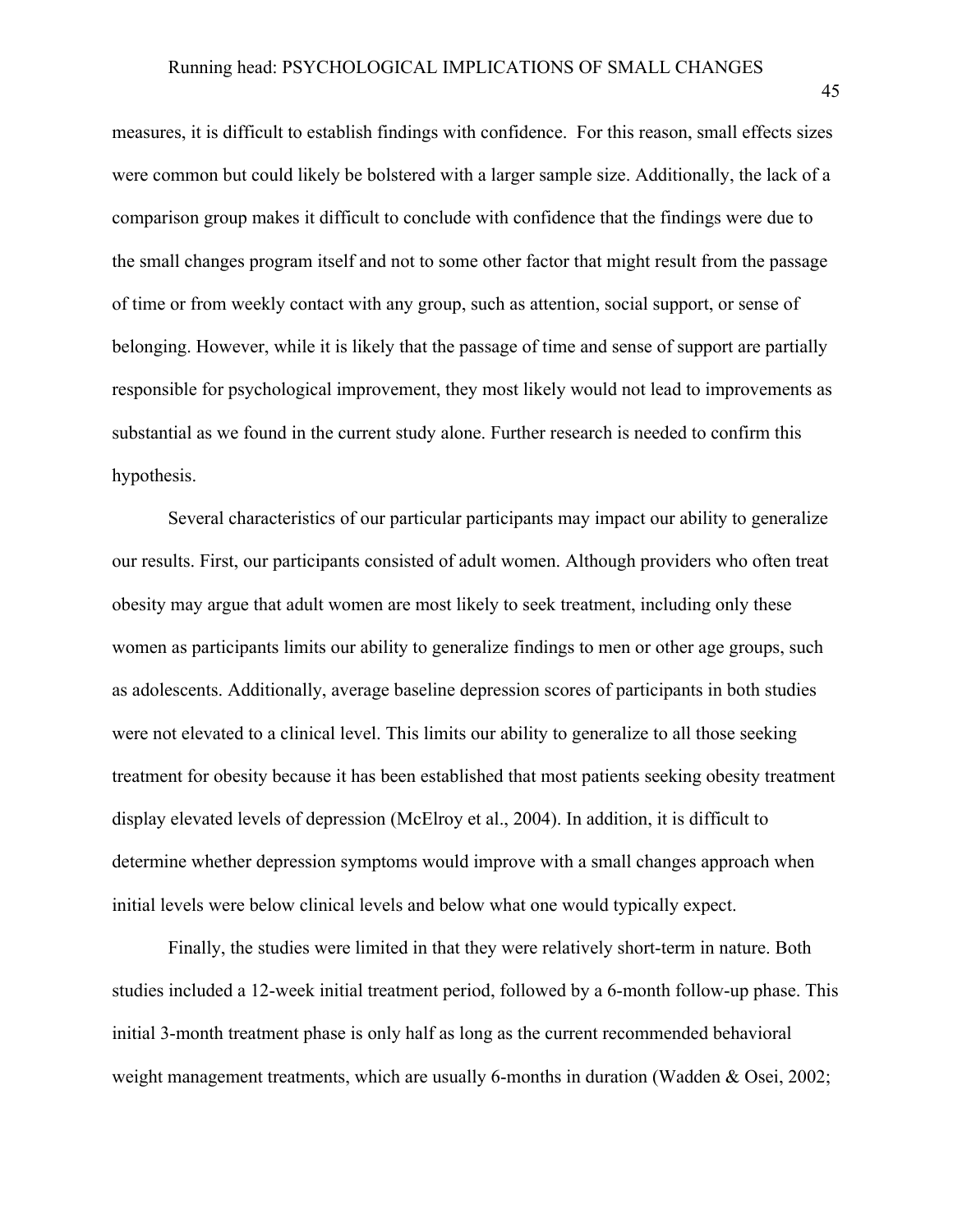Wing, 2002). A longer initial treatment phase would allow for more confident conclusions about treatment effects and may yield further improvement in psychological variables. Additionally, we found small trends or shifts in psychological variables between the end of initial treatment and the follow-up assessment point (6 months after completion). These trends would be more fully understood if examined again at a 12 and 24-month follow-up assessment.

In ASPIRE III, attrition rates were elevated (45%), especially in comparison to ASPIRE II attrition (12%). We believe this difference to be due to a several factors. First, participants in ASPIRE II were monetarily invested because they paid to be a part of the program. In addition, they did not consent to the study until the active treatment was over. Therefore, not all who initially signed up for the program participated in the study and follow-up – only those who were truly interested and likely still invested upon program completion. Not only did ASPIRE III participants not pay a fee, but they were randomized to either face-to-face or internet groups at baseline, which may have led to more dropouts than if they had all received face-to-face before randomization. However, it is important to note that these drop out rates are not untypical. Typical attrition rates for behavioral weight management programs have been stated to range from 10-80%, with rates above 50% not uncommon (Dalle Grave, Suppini, Calugi, & Marchesini, 2006; Inelmen et al., 2005). As previously discussed, attrition risk is increased for those with poor psychological function and increased weight, emphasizing the importance of improving attrition. Future studies would be wise to require monetary investment and personal accountability via face-to-face meetings in addition to seeking other possibilities for improved attrition rates.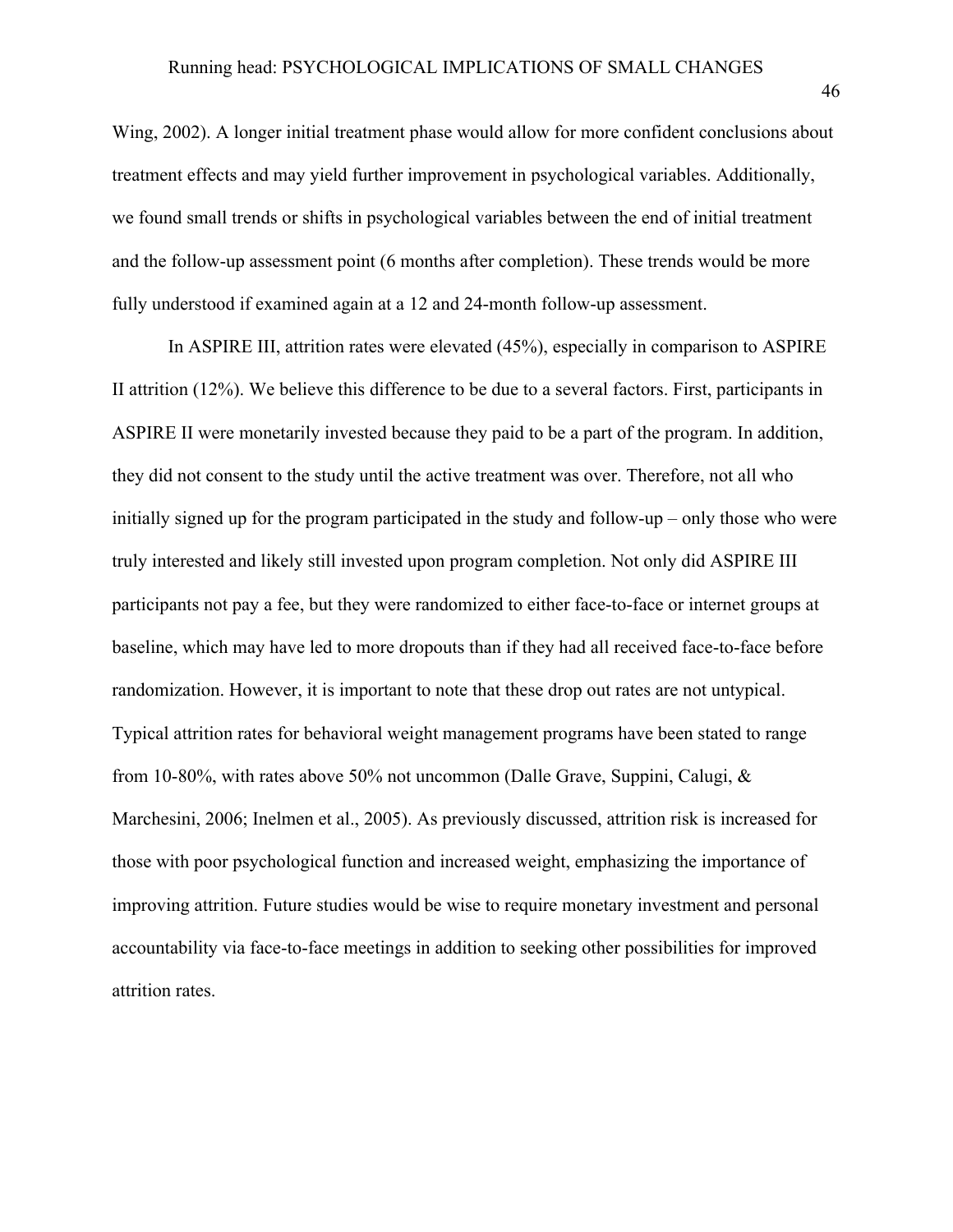# **Future directions**

While several studies have examined the small changes approach's ability to help participants to lose weight through various modalities (Damschroder, Lutes, Goodrich, Gillon, & Lowery, 2010; Lutes, Daiss, Barger, Read, & Winett, In Press; Lutes et al., 2008), this is the first time the psychological outcomes have been inspected. Additional studies looking at the psychological impact of a small changes approach are needed to confirm and increase confidence in the current findings. Furthermore, future studies should specifically examine the relationship between weight and psychological variables, especially depression and body satisfaction, to determine whether improvements can be attributed to weight lost or components of the specific treatment. Correlations only imply association, not causation. For this reason, future studies should seek to determine if treatment and weight loss lead to psychological improvements or if these psychological improvements are mediating weight loss. Moreover, future studies should be longer in nature to determine if there are long-term implications and should include a control group for comparison purposes and to firmly establish that the program is leading to these changes. A study directly comparing a small changes approach to a traditional weight management program will help establish whether the psychological improvements yielded by each are comparable. Once these findings are established, the next step for researchers is to determine the mechanism of psychological change. Knowing what aspects of the small changes approach are directly leading to psychological improvement will help in further developing and planning intervention in general and also in tailoring to specific populations or individuals with varying psychological needs.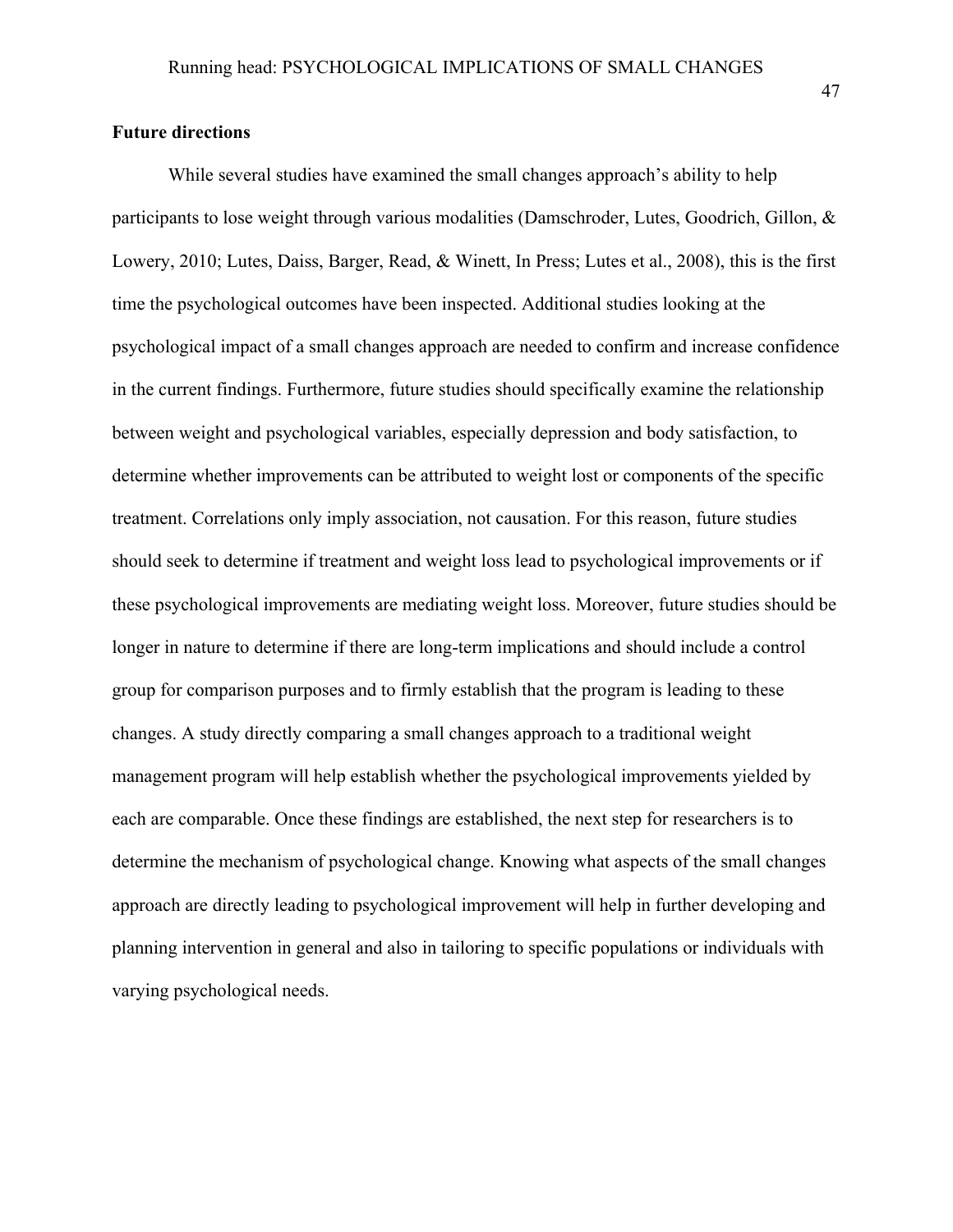# **Conclusions**

Findings from the current studies suggest that a small changes approach to weight management may lead to significant weight loss and maintenance and to significant improvements in depression and body satisfaction that are maintained across a 6-month followup. In addition, participants in one study showed significant improvements in life satisfaction during initial treatment, suggesting that a small changes approach to weight management may have an impact on life satisfaction as well. It is important to note that although traditional behavioral weight management has also been associated with significant improvements in psychological variables (Cash, 1994; Foster, Wadden, & Vogt, 1997; Rosen, Orosan, & Reiter, 1995; Taylor, Ferguson, & Reading, 1978; Wadden & Stunkard, 1986; Wing, Blair, Marcus, Epstein, & Harvey, 1994; Wing, Marcus, Epstein, & Kupfer, 1983), our participants showed significant psychological improvement while losing only half the weight of those in traditional programs. We hypothesize that participants in a small changes program are less frustrated, less deprived, and more satisfied but future research is needed to confirm these findings. If participants in a small changes program can lose weight in a slower manner but continue to maintain or keep losing after active treatment ends and can achieve similar improvements in psychological variables, then a small change program may provide a practical choice for the long term management of weight. Therefore, a small changes approach to weight management may be a viable option and alternative to traditional treatment for reducing weight and improving psychological function with sustained improvement. More long-term studies that include a 12-24 month follow-up phase as well as a comparison group are necessary to confirm these findings and determine long-term effects, as well as to compare psychological gains to a traditional behavioral program. In the future, researchers should focus on discovering the mechanisms of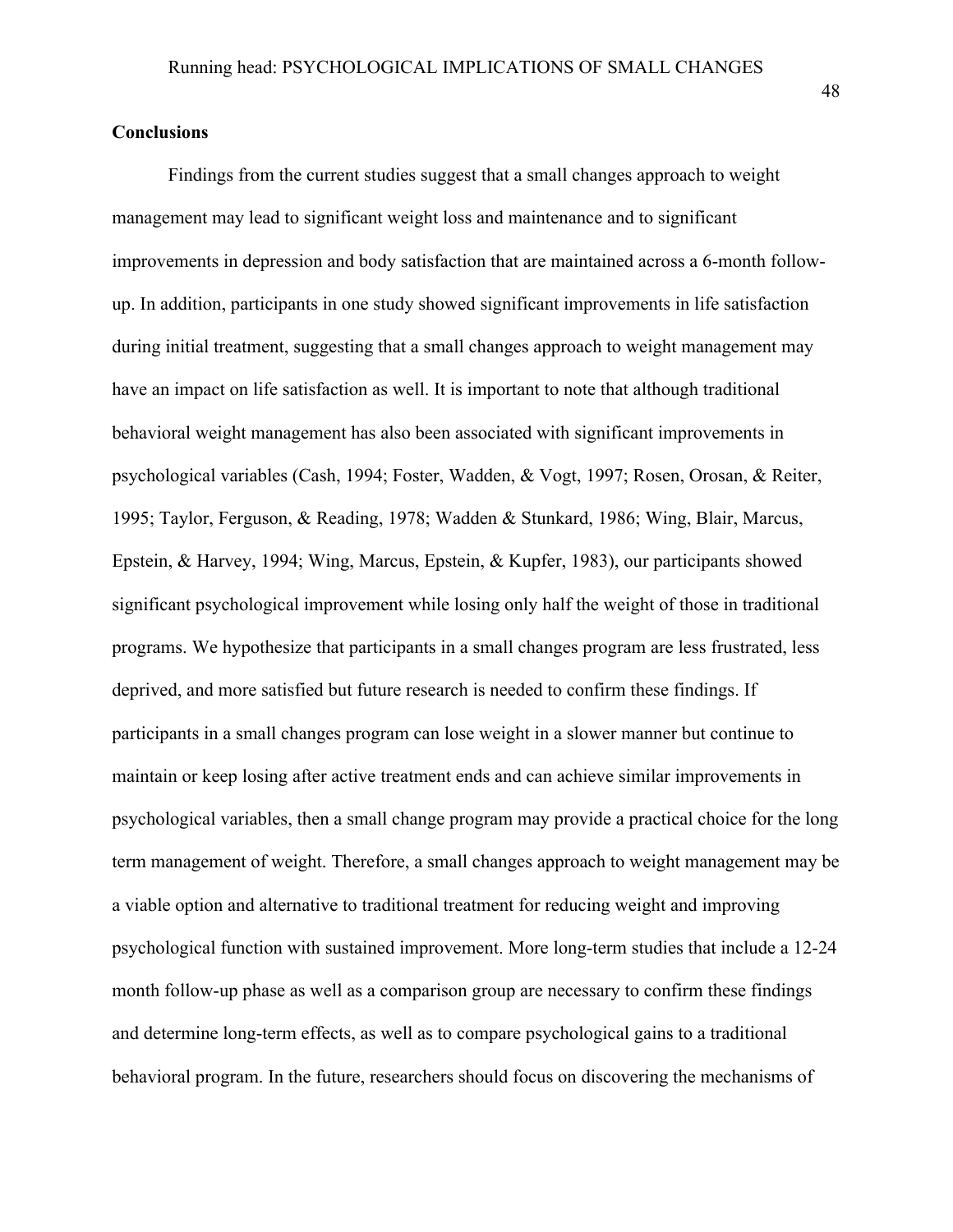psychological improvement and testing the Small Change Model to further improve treatment approaches and to tailor interventions based on psychological need.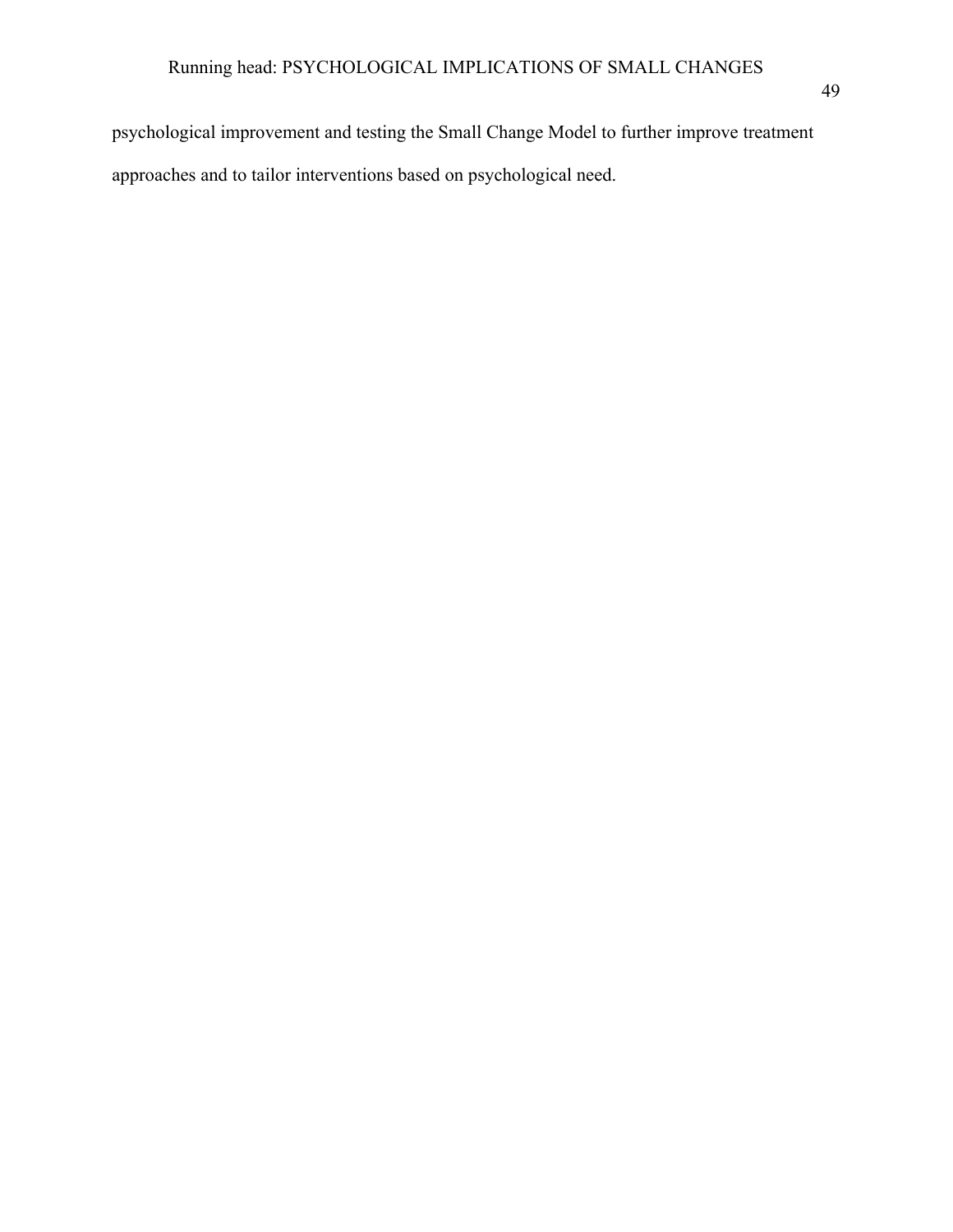### References

- Adami, G. F., Gandolfo, P., Bauer, B., & Scopinaro, N. (1995). Binge eating in massively obese patients undergoing bariatric surgery. *International Journal of Eating Disorders, 17,* 45- 50.
- Allen, K. L., Byrne, S. M., Blair, E. M., & Davis, E. A. (2006). Why do some overweight children experience psychological problems? The role of weight and shape concern. *International Journal of Pediatric Obesity, 1*(4), 239-247.
- American Psychiatric Association (2000). *Diagnostic and Statistical Manual of Mental Disorders, 4th Ed. Text Revision.* Arlington, VA: American Psychiatric Association.
- Annis, N. M., Cash, T. F., & Hrabosky, J. I. (2004). Body image and psychosocial differences among stable average weight, currently overweight, and formerly overweight women: The role of stigmatizing experiences. *Body Image, 1*(2), 155-167.
- Arthritis Foundation. (2000). *Osteoarthritis* [online]. Available: http://www.arthritis.org/offices/al/about/osteoarthritis.asp [2000, January 27].
- Ball, K., Crawford, D., & Kenardy, J. (2004). Longitudinal relationships among overweight, life satisfaction, and aspirations in young women. *Obesity Research, 12*(6), 1019-1030.
- Barofsky, I., Fontaine, K. R., & Cheskin, L. J. (1998). Pain in the obese: Impact on health-related quality of life. *Annals of Behavioral Medicine, 19,* 408-410.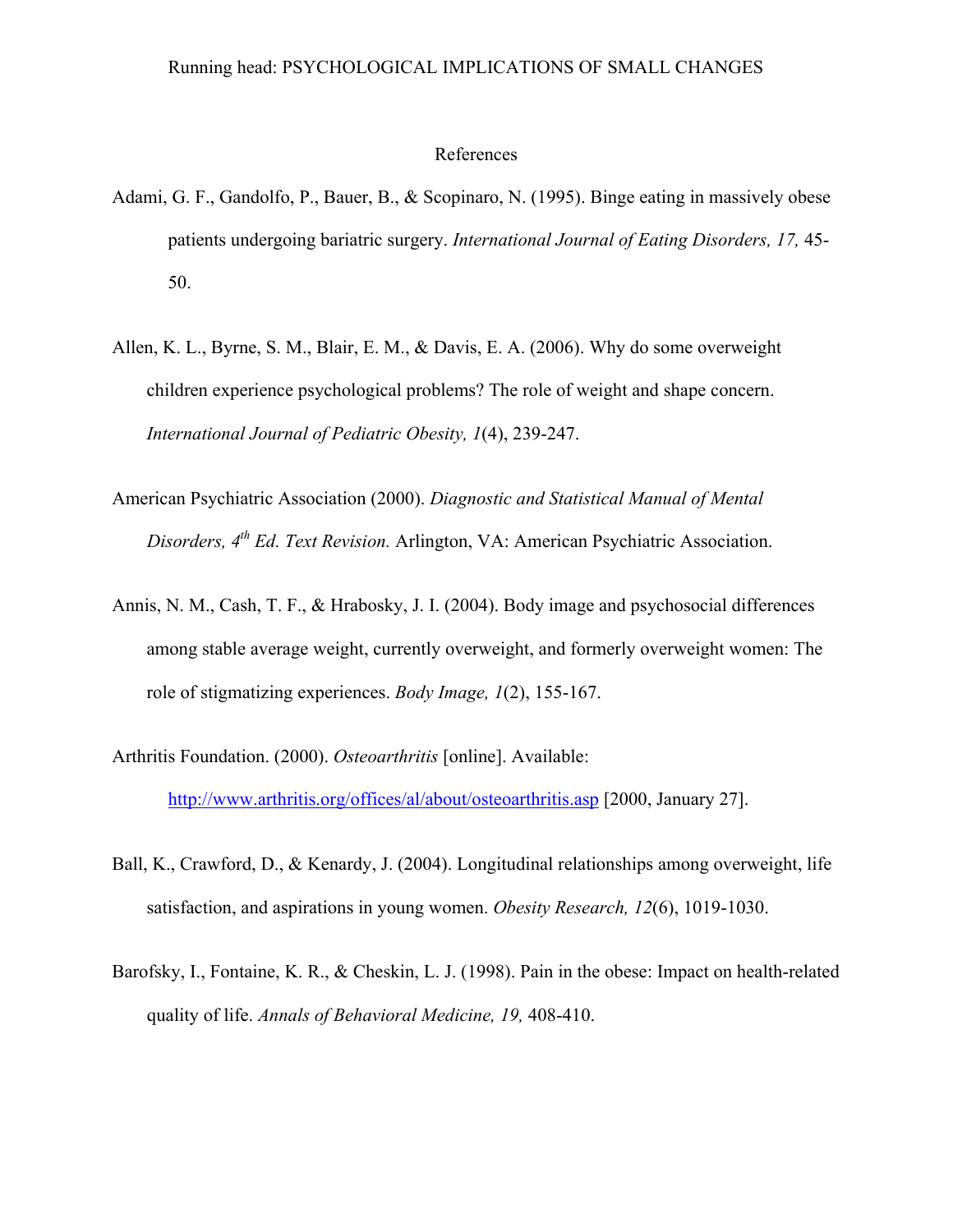- Beck, A. T., & Steer R. A. (1984). Internal consistencies of the original and revised Beck Depression Inventory. *Journal of Clinical Psychology, 40,* 1365-1367.
- Carpenter, K. M., Hasin, D. S., Allison, D. B., & Faith, M. S. (2000). Relationships between obesity and DSM-IV major depressive disorder, suicide ideation, and suicide attempts: Results from a general population study. *American Journal of Public Health, 90,* 251- 257.
- Carr, D., & Friedman, M. A. (2005). Is obesity stigmatizing? Body weight, perceived discrimination, and psychological well-being in the United States. *Journal of Health and Social Behavior, 46*(3), 244-259.
- Cash, T. F. (1994). Body image and weight changes in a multisite comprehensive very-lowcalorie diet program. *Behavior Therapy, 25,* 239-254.
- Cash, T. F., Counts, B., & Huffine, C. E. (1990). Current and vestigial effects of overweight among women: Fear of fat, attitudinal body image, and eating behaviors. *Journal of Psychopathology and Behavioral Assessment, 12,* 157-167.
- Cattarin, J. A., & Thompson, J. K. (1994). A three-year longitudinal study of body image, eating disturbance, and general psychological functioning in adolescent females. *Eating Disorders: The Journal of Treatment & Prevention, 2*(2), 114-125.
- Center for Disease Control. (n.d.) *Health related quality of life.* Retrieved March 26, 2009 from http://www.cdc.gov/hrqol/.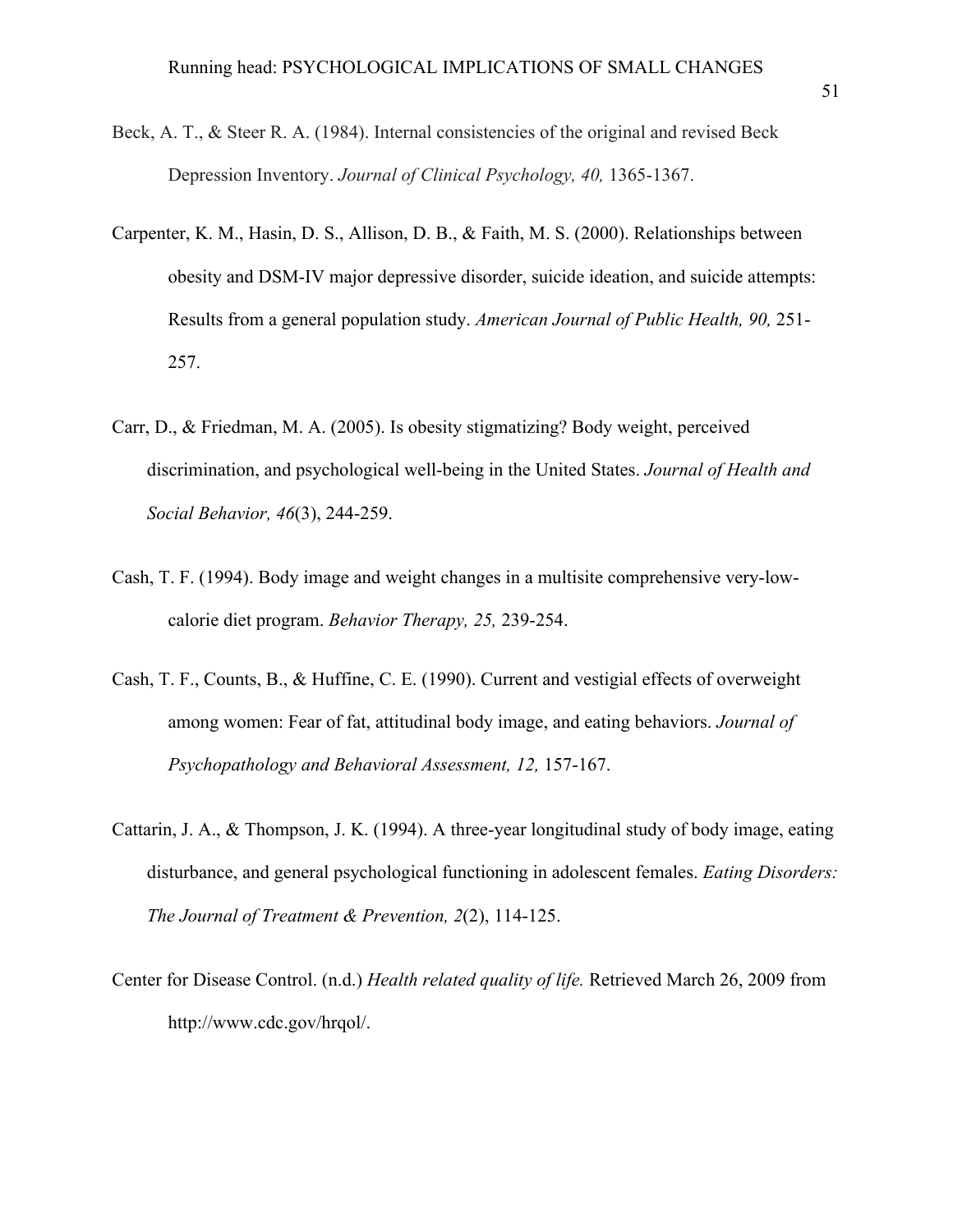- Cicuttini, F. M., Baker, J. R., & Spector, T. D. (1996). The association of obesity with osteoarthritis of the hand and knee in women: A twin study. *Journal of Rheumatology, 23*, 1221-1226.
- Cooper, Z. & Fairburn, C. G. (2002). Cognitive-Behavioral Treatment of Obesity. In T. Wadden & A. Stunkard (Eds.), *Handbook of Obesity Treatment* (p. 466). New York: The Guilford Press.
- Cooper, C., Inskip, H., Croft, P., Campbell, L., Smith, G., McLaren, M., & Coggon, D. (1998). Individual risk factors for hip osteoarthritis: Obesity, hip injury, and physical activity. *American Journal of Epidemiology, 147,* 516-522.
- Crow, S., Eisenberg, M. E., Story, M., & Neumark-Sztainer, D. (2006). Psychosocial and behavioral correlates of dieting among overweight and non-overweight adolescents. *Journal of Adolescent Health, 38*, 569-574.
- Dalle Grave, R., Suppini, A., Calugi, S., & Marchesini, G. (2006). Factors associated with attrition in weight loss programs. *International Journal of Behavioral Consultation and Therapy, Fall 2006,* http://findarticles.com/p/articles/mi\_6886/is\_3\_2/ai\_n28461049/.
- Damschroder, L. J., Lutes, L., Goodrich, D. E., Gillon, L., & Lowery, J. C. (2010). A smallchange approach delivered via telephone promotes weight loss in veterans: results from the ASPIRE-VA pilot study. *Patient Education Counseling, 79,* 262-266.
- Das, S. K., Saltzman, E., Gilhooly, C. H., DeLany, J. P., Golden, J. K., Pittas, A. G., Dallal, G. E., Bhapkar, M. V., Fuss, P. J., Dutta, C., McCrory, M. A., & Roberts, S. B. (2009). Low or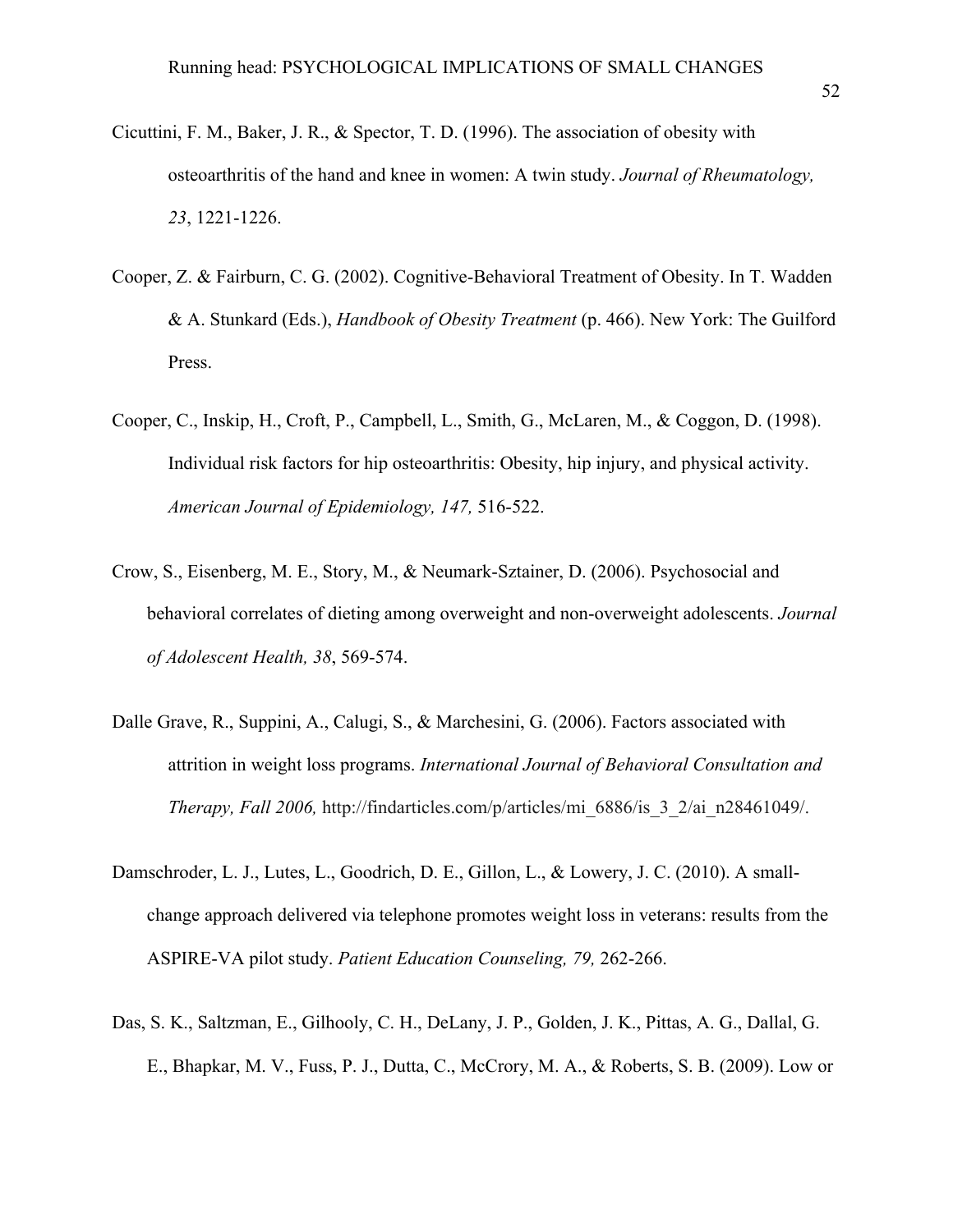moderate dietary energy restriction for long-term weight loss: What works best? *Obesity, 17,* 2019-2024.

- Diener, E., Emmons, R. A., Larson, R. J., & Griffin, S. (1985). The satisfaction with life scale. *Journal of Personality Assessment, 49,* 71-75.
- Diener, E., Scollon, C. N., Oishi, S., Dzokoto, V., & Suh, E. M. (2000). Positivity and the construction of life satisfaction judgments: Global happiness is not the sum of its parts. *Journal of Happiness Studies, 8,* 159-176.
- Doll, H. A., Petersen, S. E. K., & Stewart-Brown, S. L. (2000). Obesity, and physical, and emotional well-being: Associations between body mass index, chronic illness, and the physical and mental components of the SF-36 questionnaire. *Obesity Research, 8,* 160-170.
- Dong, C., Sanchez, L. E., & Price, R. A. (2004). Relationship of obesity to depression: A familybased study. *International Journal of Obesity, 28*(6), 790-795.
- Duncan, M. J., Al-Nakeeb, Y., Nevill, A. M., & Jones, M. V. (2006). Body dissatisfaction, body fat and physical activity in British children. *International Journal of Pediatric Obesity, 1*(2), 89-95.
- Edman, J. L., Yates, A., Aruguete, M. S., & DeBord, K. A. (2005). Negative emotion and disordered eating among obese college students. *Eating Behaviors, 6*(4), 308-317.
- Elavskey, S., McAuley, E., Motl, R. W., Konopack, J. F., Marquez, D. X., Hu, L…Diener, E. (2005). Physical activity enhances long term quality of life in older adults: Efficacy, esteem, and affective influences. *Annals of Behavioral Medicine, 30,* 138-145.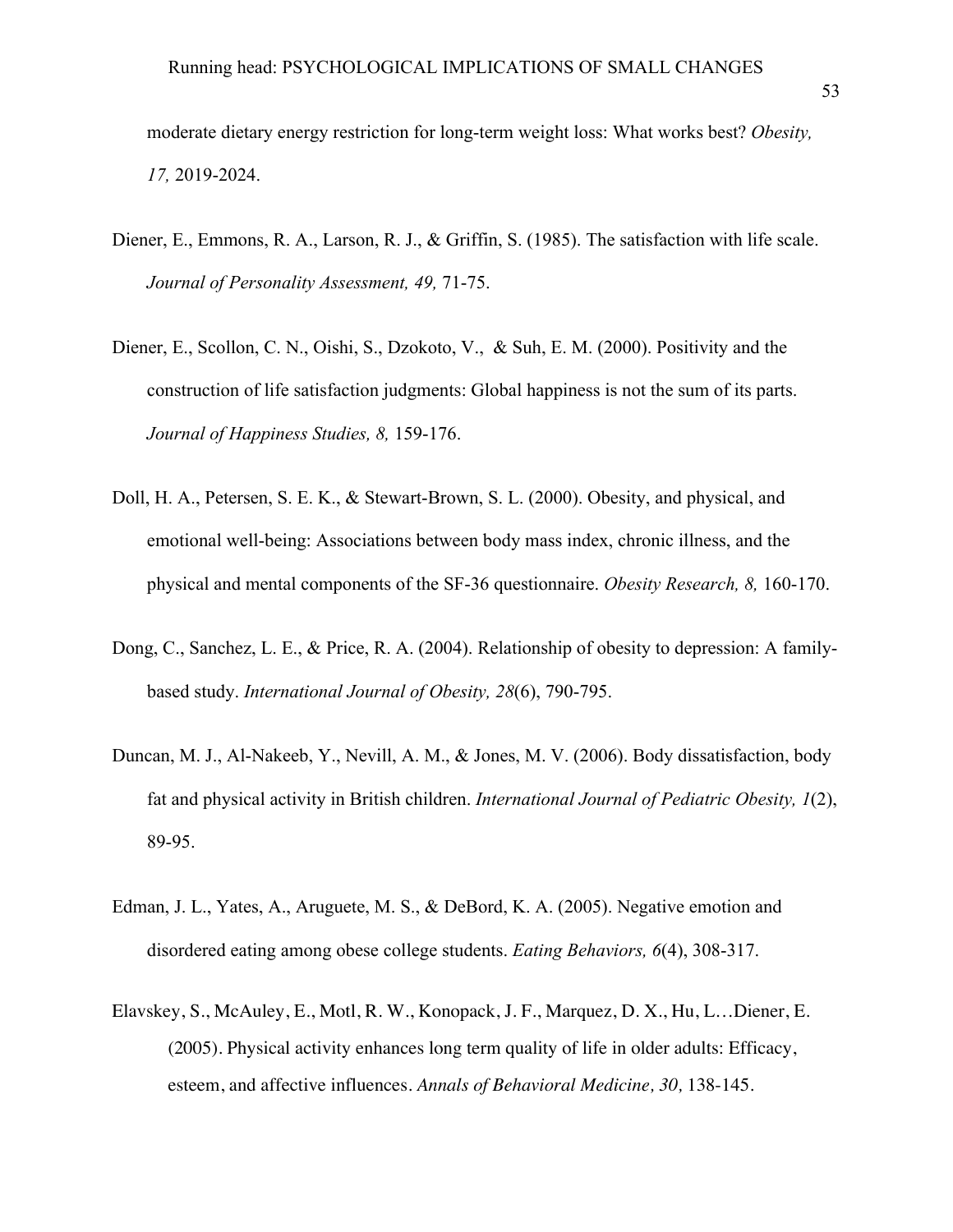- Farrow, D. C., Weiss, N. S., Lyon, J. L., & Daling, J. R. (1989). Association of obesity and ovarian cancer in a case-control study. *American Journal of Epidemiology, 129,* 1300- 1304.
- Field, A., Barnoya, J., & Colditz, G. (2002). Epidemiology and Health and Economic Consequences of Obesity. In T. Wadden & A. Stunkard (Eds.), *Handbook of Obesity Treatment* (p. 3). New York: The Guilford Press.
- Flegal, K. M., Carroll, M. D., Ogden, C. L., & Curtin, L. R. (2010). Prevalence and trends in obesity among US adults, 1999-2008. *Journal of the American Medical Association, 303,*  235-241.
- Ford, E. S. (1999). Body mass index and colon cancer in a national sample of adult US men and women. *American Journal of Epidemiology, 15,* 390-398.
- Foster, G. D. & McGuckin (2002). Nondieting Approaches: Principles, Practices, and Evidence. In T. Wadden & A. Stunkard (Eds.), *Handbook of Obesity Treatment* (pp. 506-507). New York: The Guilford Press.
- Foster, G. D., Wadden, T. A., & Vogt, R. A. (1997). Body image before, during and after weight loss treatment. *Health Psychology, 16,* 226-229.
- Goldstein, D. J. (1992). Beneficial health effects of modest weight loss. *International Journal of Obesity, 16,* 397-415.
- Gortmaker, S. L., Must, A., Perrin, J. M., Sobol, A. M., & Dietz, W. H. (1983). Social and economic consequences of overweight in adolescence and young adulthood. *New England Journal of Medicine, 329,* 1008-1012.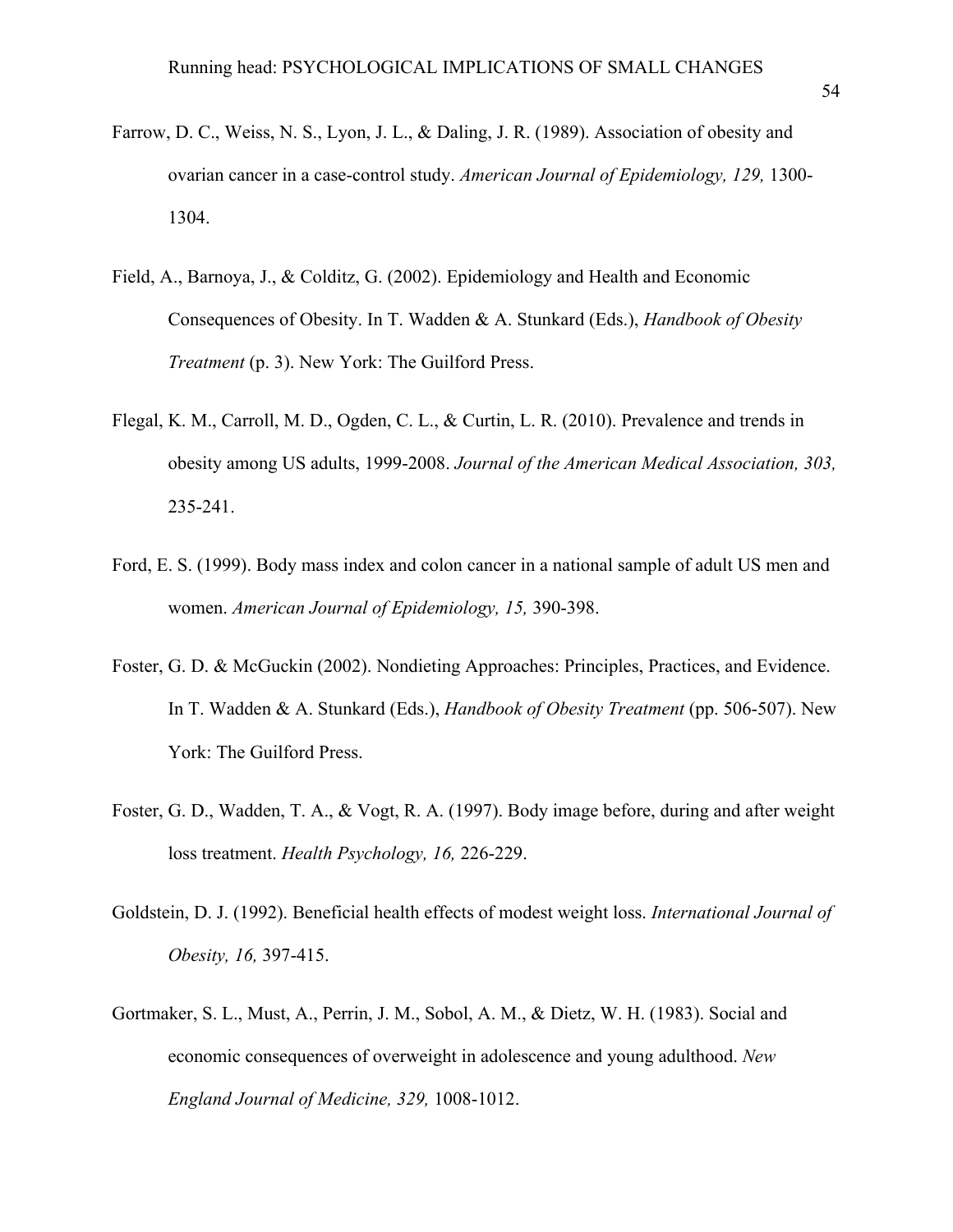- Greeno, C. G., Jackson, C., Williams, E. L., & Fortmann, S. P. (1998). The effect of perceived control over eating on the life satisfaction of women and men: Results from a community sample. *International Journal of Eating Disorders, 24*(4), 415-419.
- Harris, T. B., Ballard-Barbasch, R., Madans, J., Makue, D. M., & Feldman, J. J. (1993). Overweight, weight loss, and risk of coronary heart disease in older women: The NHANES I Epidemiologic Follow-Up Study. *American Journal of Epidemiology, 137,*  1318-1327.
- Hart, D. J., & Spector, T. D. (1993). The relationship of obesity, fat distribution and osteoarthritis in women in the general population: The Chingford Study. *Journal of Rheumatology, 20,* 331-335.
- Herva, A., Laitinen, J., Miettunen, J., Veijola, J., Karvonen, J. T., Läksy, K., et al. (2006). Obesity and depression: Results from the longitudinal northern Finland 1966 birth cohort study. *International Journal of Obesity, 30*(3), 520-527.
- Hill, J. O. (2009). Can a small-changes approach help address the obesity epidemic? A report of the joint task force of the American society for nutrition, institute of food technologists, and international food information council. *The American Journal of Clinical Nutrition, 89*(2), 477-484.
- Hochstrasser, A. (2004). *The Patient's Guide to Weight Loss Surgery: Everything You Need to Know about Gastric Bypass & Bariatric Surgery*. Long Island City, NY: Hatherleigh Press.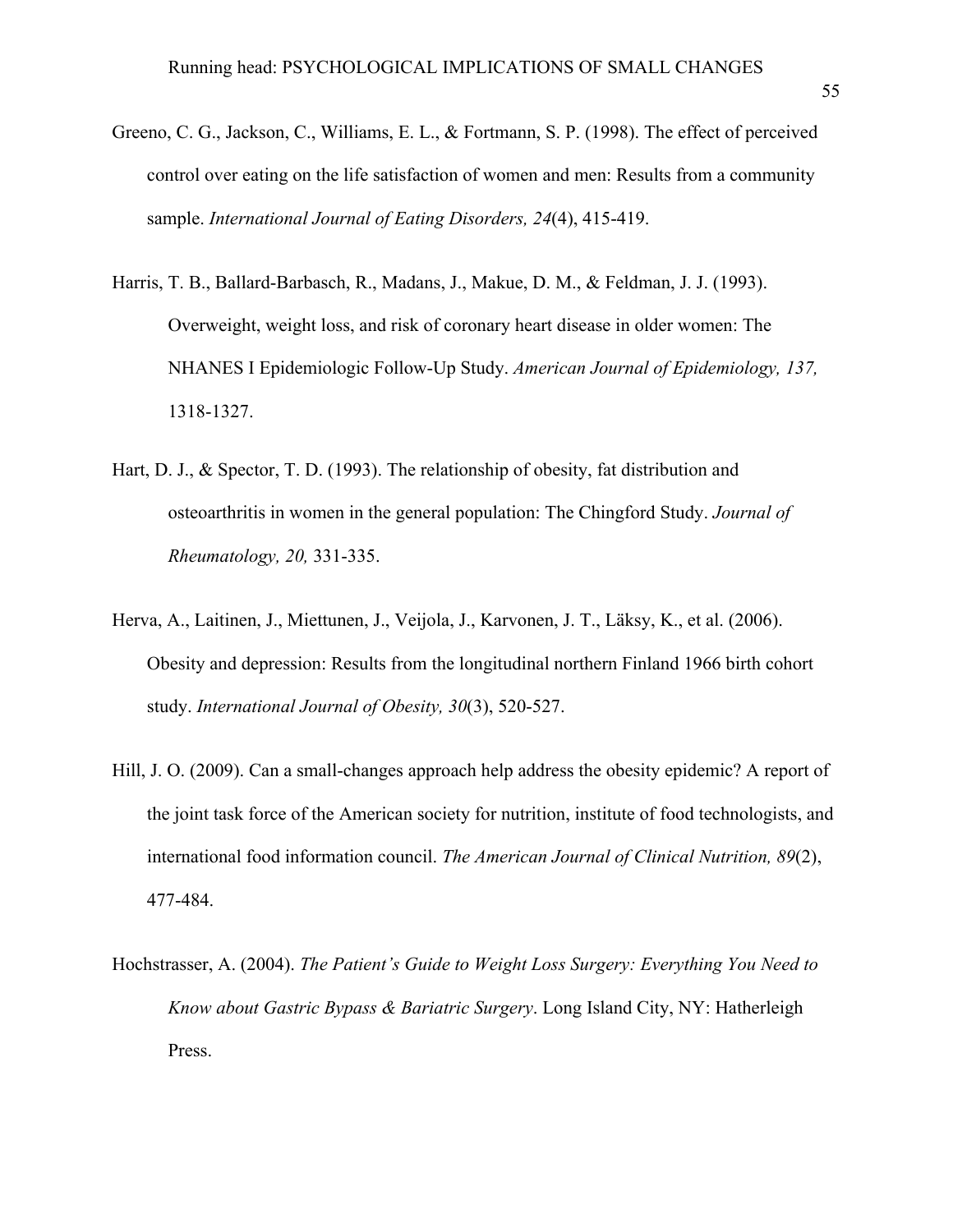- Inelmen, E. M., Toffanello, E. D., Enzi, G., Gasparini, G., Miotto, F., Sergi, G., & Busetto, L. (2005). Predictors of drop-out in overweight and obese outpatients. *International Journal of Obesity, 29,* 122-128.
- Institute of Medicine (IOM). (1995). *Weighing the options: Criteria for evaluating weightmanagement programs.* Washington, DC: National Academy Press.
- Johnson, F., & Wardle, J. (2005). Dietary restraint, body dissatisfaction, and psychological distress: A prospective analysis. *Journal of Abnormal Psychology, 114*(1), 119-125.
- Kanders, B. S., & Blackburn, G. L. (1992). Reducing primary risk factors by therapeutic weight loss. In T. A. Wadden & T. B. VanItallie (Eds.), *Treatment of the seriously obese patient*  (pp. 213-230). New York: Guilford Press.
- Karlsson, J., Sjostrom, L., & Sullivan, M. (1998). Swedish obest subjects (SOS): An intervention study of obesity. Two-year follow-up of health-related quality of life (HRQL) and eatin gbehavior after gastric surgery for severe obesity. *International Journal of Obesity, 22,*  113-126.
- Kulie, T., Slattengren, A., Redmer, J., Counts, H., Eglash, A., & Schrager, S. (2011). Obesity and women's health: An evidence-based review. *Journal of American Board of Family Medicine, 24,* 75-78.
- Lagergren, J., Bergstrom, R., & Nyren, O. (1999). Association between body mass and adenocarcinoma of the esophagus and gastric cardia. *Annals of Internal Medicine, 130,*  883-890.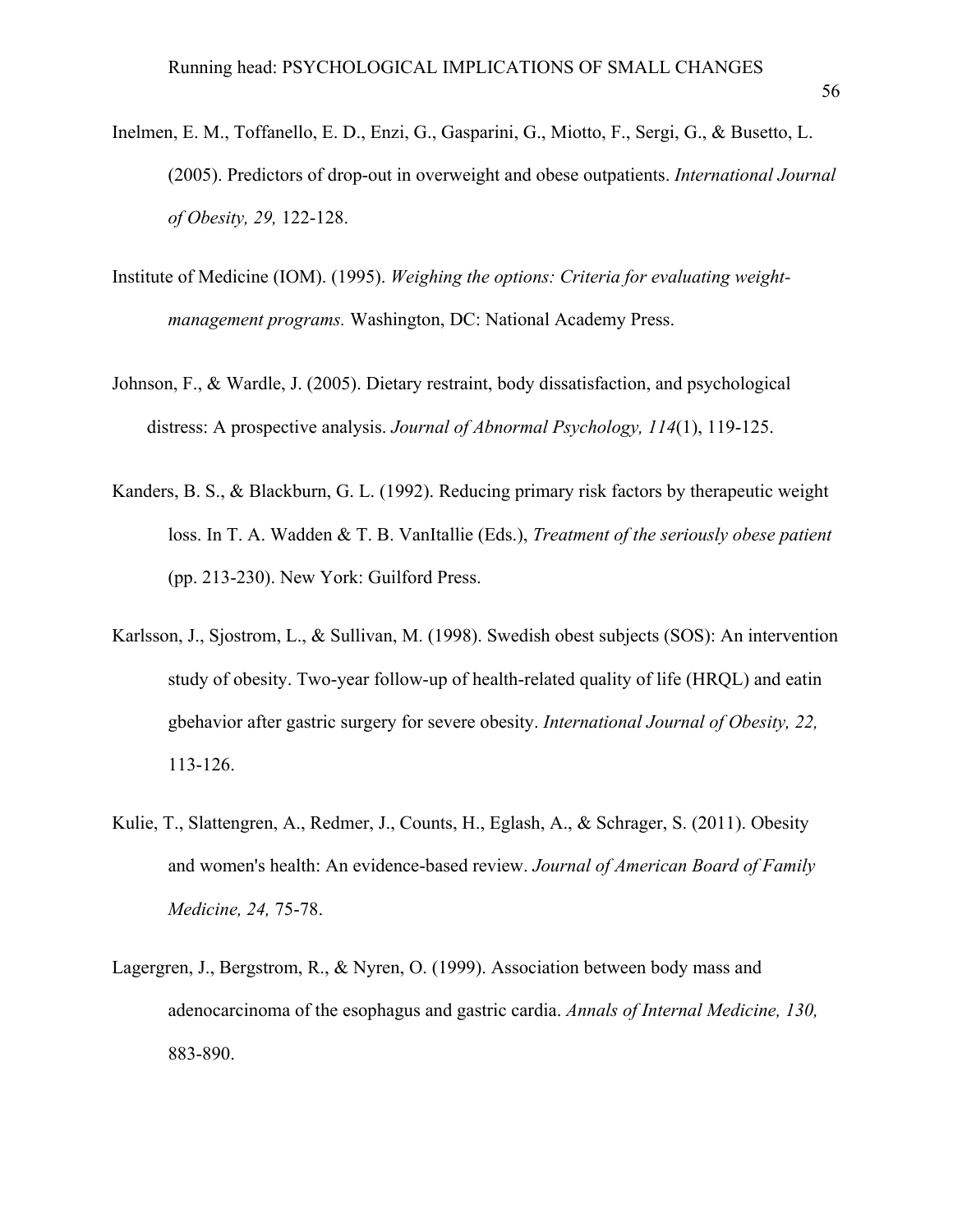- Larkin, J., & Pines, H. (1979). No fat person need apply. *Sociology of Work and Occupations, 6,*  312-327.
- LePen, C., Levy, E., Loos, F., Banzer, M. N., & Basdevant, A. (1998). "Specific" scale compared with "generic" scale: A double measurement of the quality of life in a French community of obese subjects. *Journal of Epidemiology and Community Health, 52,* 445- 450.
- Lucas, R. E. (2005). Time does not heal all wounds: A longitudinal study of reaction and adaptation to divorce. *Psychological Science, 16,* 945-950.
- Lucas, R. E., Clark, A. E., Georgellis, Y., & Diener, E. (2003). Reexamining adaptation and the set point model of happiness: Reactions to changes in marital status. *Journal of Personality and Social Psychology, 84,* 527-539.
- Lucas, R. E., Clark, A. E., Georgellis, Y., & Diener, E. (2004). Unemployment alters the set point for life satisfaction. *Psychological Science, 15*, 8-13.
- Lutes, L. D., Daiss, S. R., Barger, S. D., Read, M., Steinbaugh, E. K., Winett, R. A. (in press). A small changes approach promotes initial and continued weight loss with a phone-based follow-up: 9-month results from ASPIRE II. *American Journal of Health Promotion.*
- Lutes, L. D. & Steinbaugh, E. K. (2010). Theoretical models for pedometer use in physical activity interventions. *Physical Therapy Reviews, 15*(3), 143-153*.*
- Lutes, L. D., Winett, R. A., Barger, S. D., Wojcik, J. R., Herbert, W. G., Nichols-Richardson, S. M., Anderson, E. S. (2008). Small changes in nutrition and physical activity promote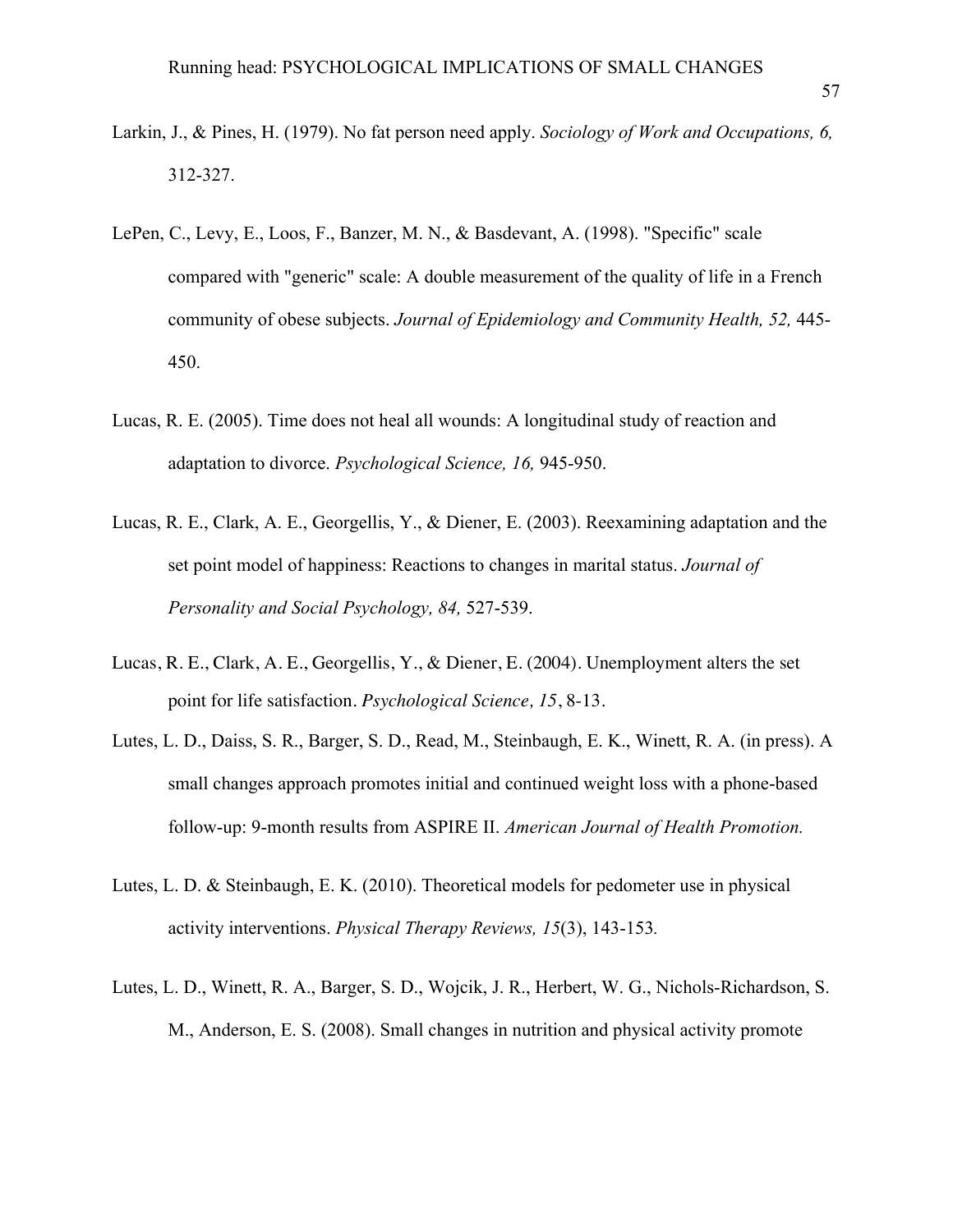weight loss and maintenance: 3-month evidence from the ASPIRE randomized trial. *Annals of Behavioral Medicine, 35,* 351-357.

- Maciejewski, M. L., Patrick, D. L., Williamson, D. F. (2005). A structured review of randomized controlled trials of weight loss showed little improvement in health-related quality of life. *Journal of Clinical Epidemiology, 58,* 567-578.
- Manninen, P., Riihimaki, H., Heliovaara, M., & Makela, P. (1996). Overweight, gender and knee osteoarthritis. *International Journal of Obesity, 20,* 595-597.
- McCaulay, M., Mintz, L., & Glenn, A. A. (1988). Body image, self-esteem, and depressionproneness: Closing the gender gap. *Sex Roles, 18*(7), 381-391.
- McElroy, S. L., Kotwal, R., Malhotra, S., Nelson, E. B., Keck, P. E. J., & Nemeroff, C. B. (2004). Are mood disorders and obesity related? A review for the mental health professional. *Journal of Clinical Psychiatry, 65*(5), 634-651.
- Mertens, M., & Vandereycken, W. (1998). History of pre-pubertal overweight in adolescent girls with pronounced body dissatisfaction. *Eating Disorders: The Journal of Treatment & Prevention, 6*(3), 225-229.
- Must, A., Spadano, J., Coakley, E. H., Field, A. E., Colditz, G. A., & Dietz, W. H. (1999). The disease burden associated with overweight and obesity. *Journal of the American Medical Association, 82,* 1523-1529.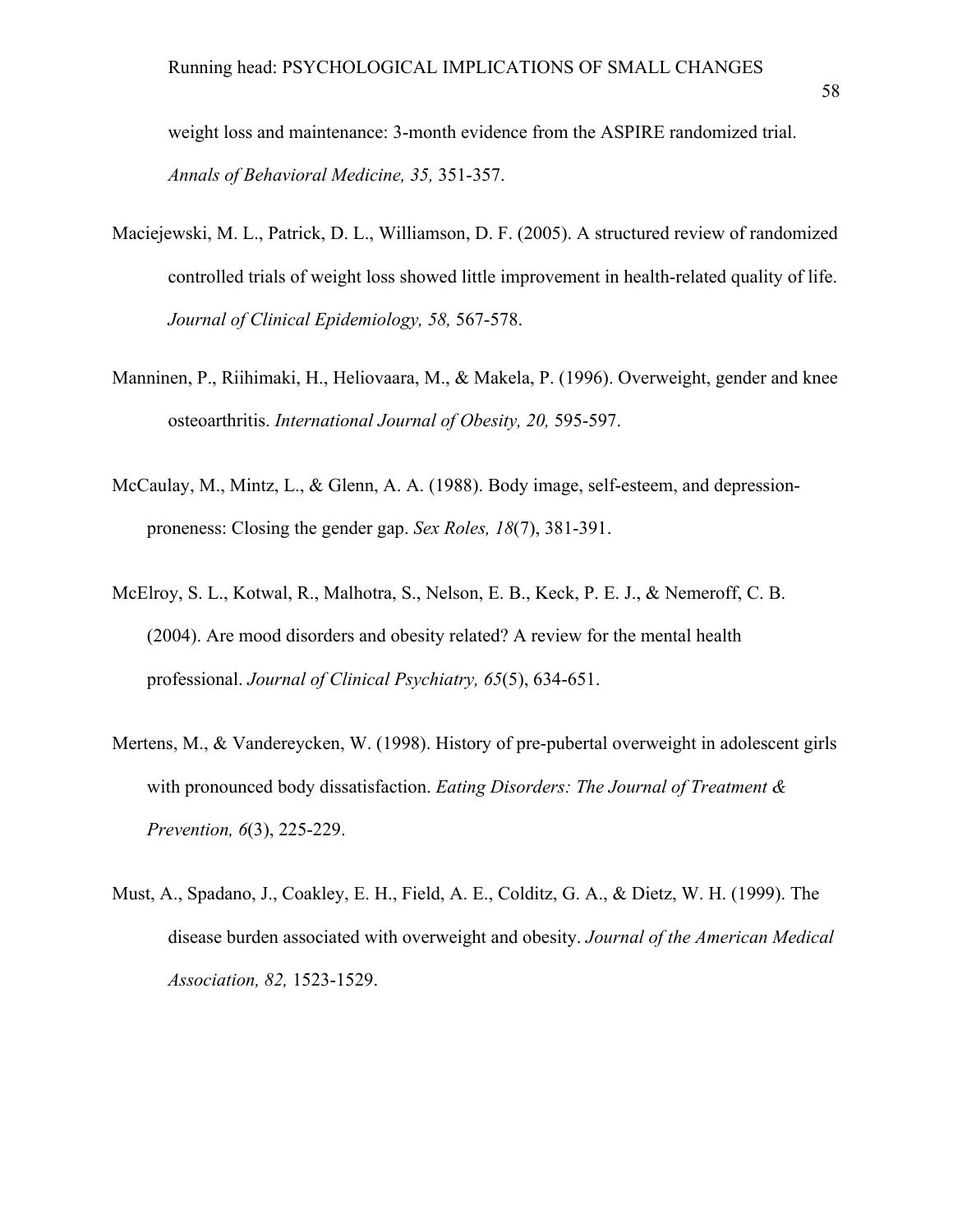- National Heart, Lung, and Blood Institute (NHLBI). (1998). Clinical guidelines on the identification, evaluation, and treatment of overweight and obesity in adults: The evidence report. *Obesity Research, 6*(Suppl. 2), 51S-210S.
- National Institutes of Child Health and Human Development (NICHD). (2006). *Most Behaviors Preceding Major Causes of Preventable Death Have Begun by Young Adulthood*  [online]. Available http://www.nih.gov/news/pr/jan2006/nichd-11.htm [2009, February 9].
- Neighbors, L. A., & Sobal, J. (2007). Prevalence and magnitude of body weight and shape dissatisfaction among university students. *Eating Behaviors, 8*(4), 429-439.
- Newman, D. L., Sontag, L. M., & Salvato, R. (2006). Psychosocial aspects of body mass and body image among rural American Indian adolescents. *Journal of Youth and Adolescence, 35*(2), 281-291.
- Ohring, R., Graber, J. A., & Brooks-Gunn, J. (2002). Girls' recurrent and concurrent body dissatisfaction: Correlates and consequences over 8 years. *International Journal of Eating Disorders, 31*(4), 404-415.
- Pavot, W. & Diener, E. (2008). The satisfaction with life scale and the emerging construct of life satisfaction. *The Journal of Positive Psychology, 3,* 137-152.
- Paxton, S. J., Neumark-Sztainer, D., Hannan, P. J., & Eisenberg, M. E. (2006). Body dissatisfaction prospectively predicts depressive mood and low self-esteem in adolescent girls and boys. *Journal of Clinical Child and Adolescent Psychology, 35*(4), 539-549.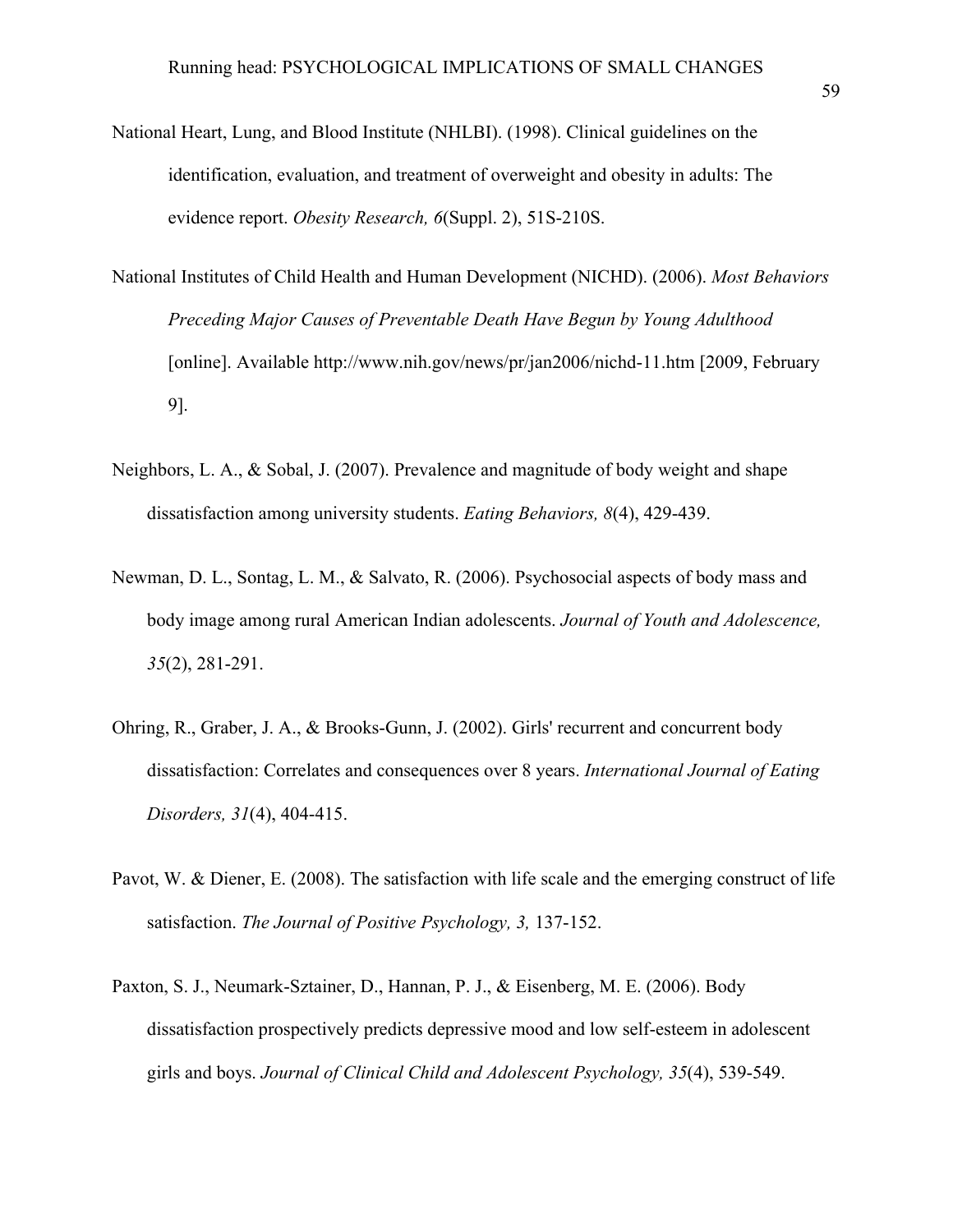- Perri, M. G. (1998). The maintenance of treatment effects in the long-term management of obesity. *Clinical Psychology: Science and Practice, 5*(4), 526-543.
- Perri, M. G. & Corsica, J. A. (2002). Improving the Maintenance of Weight Lost in Behavioral Treatment of Obesity. In T. Wadden & A. Stunkard (Eds.), *Handbook of Obesity Treatment* (pp. 358-360, 370). New York: The Guilford Press.
- Phares, V., Steinberg, A. R., & Thompson, J. K. (2004). Gender differences in peer and parental influences: Body image disturbance, self-worth, and psychological functioning in preadolescent children. *Journal of Youth and Adolescence, 33*(5), 421-429.
- Pi-Sunyer, F. X. (1996). A review of long-term studies evaluating the efficacy of weight loss in ameliorating disorders associated with obesity. *Clinical Therapeutics, 18*, 1006-1035.
- Rimm, E. B., Stampfer, M. J., Giovannucci, E., Ascherio, A., Spiegelman, D., Colditz, G. A., & Willett, W. C. (1995). Body size and fat distribution as predictors of coronary heart disease among middle-aged and older US men. *American Journal of Epidemiology, 141,*  1117-1127.
- Rippe, J. M., Price, J. M., Hess, S. A., Kline, G., DeMers, K. A., Damitz, S., Kreidieh, I., & Freedson, P. (1998). Improved psychological well-being, quality of life, and health practices in moderately overweight women. *Obesity Research, 6,* 208-218.
- Roberts, R. E., Deleger, S., Strawbridge, W. J., & Kaplan, G. A. (2003). Prospective association between obesity and depression: Evidence from the alameda county study. *International Journal of Obesity, 27*(4), 514-521.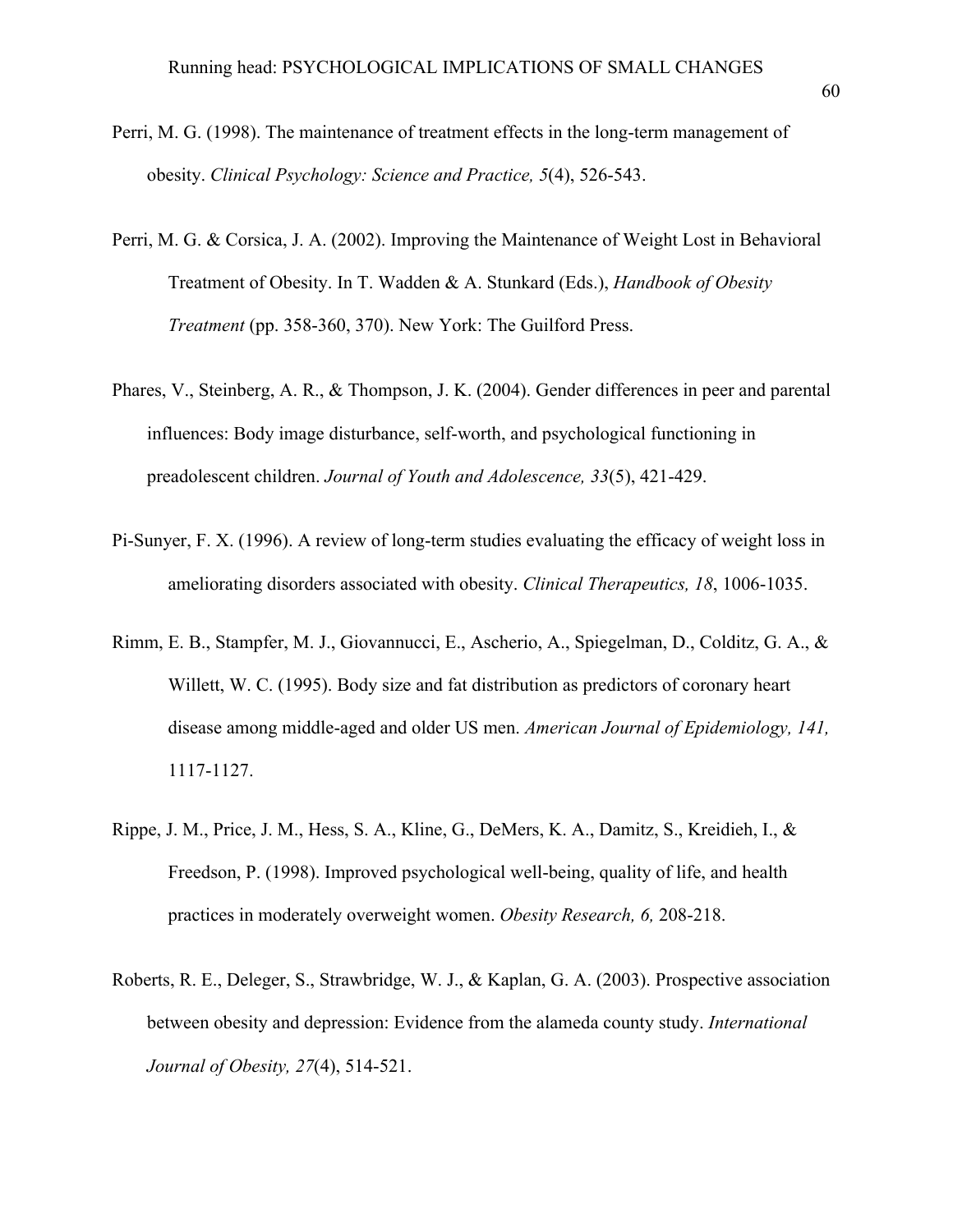- Roberts, R. E., Strawbridge, W. J., Deleger, S., & Kaplan, G. A. (2002). Are the fat more jolly? *Annals of Behavioral Medicine, 24*(3), 169-180.
- Roe, D., Eichwort, K. (1976). Relationship between obesity and associated health factors with unemployment among low income women. *Journal of the American Medical Women's Association, 31,* 193-204.
- Rosen, J. C., Orosan, P., & Reiter, J. (1995). Cognitive behavior therapy for negative body image in obese women. *Behavior Therapy, 26,* 25-42.
- Sarwer, D. B., Wadden, T. A., & Foster, G. D. (1998). Assessment of body image dissatisfaction in obese women: Specificity, severity, and clinical significance. *Journal of Consulting and Clinical Psychology, 66,* 651-654.
- Seidell, J. C., Verschuren, W. M., van Leer, E. M., & Kromhout, D. (1996). Overweight, underweight, and mortality: A prospective study of 48,287 men and women. *Archives of Internal Medicine, 156*, 958-963.
- Shoff, S. M., & Newcomb, P. A. (1998). Diabetes, body size, and risk of endometrial cancer. *American Journal of Epidemiology, 148,* 234-240.
- Smith, D. E., Thompson, J. K., Raczynski, J. M., & Hilner, J. E. (1999). Body image among men and women in a biracial cohort: The CARDIA study. *International Journal of Eating Disorders, 25*(1), 71-82.
- Smith, H. M. (2007). Psychological service needs of older women. *Psychological Services, 4*(4), 277-286.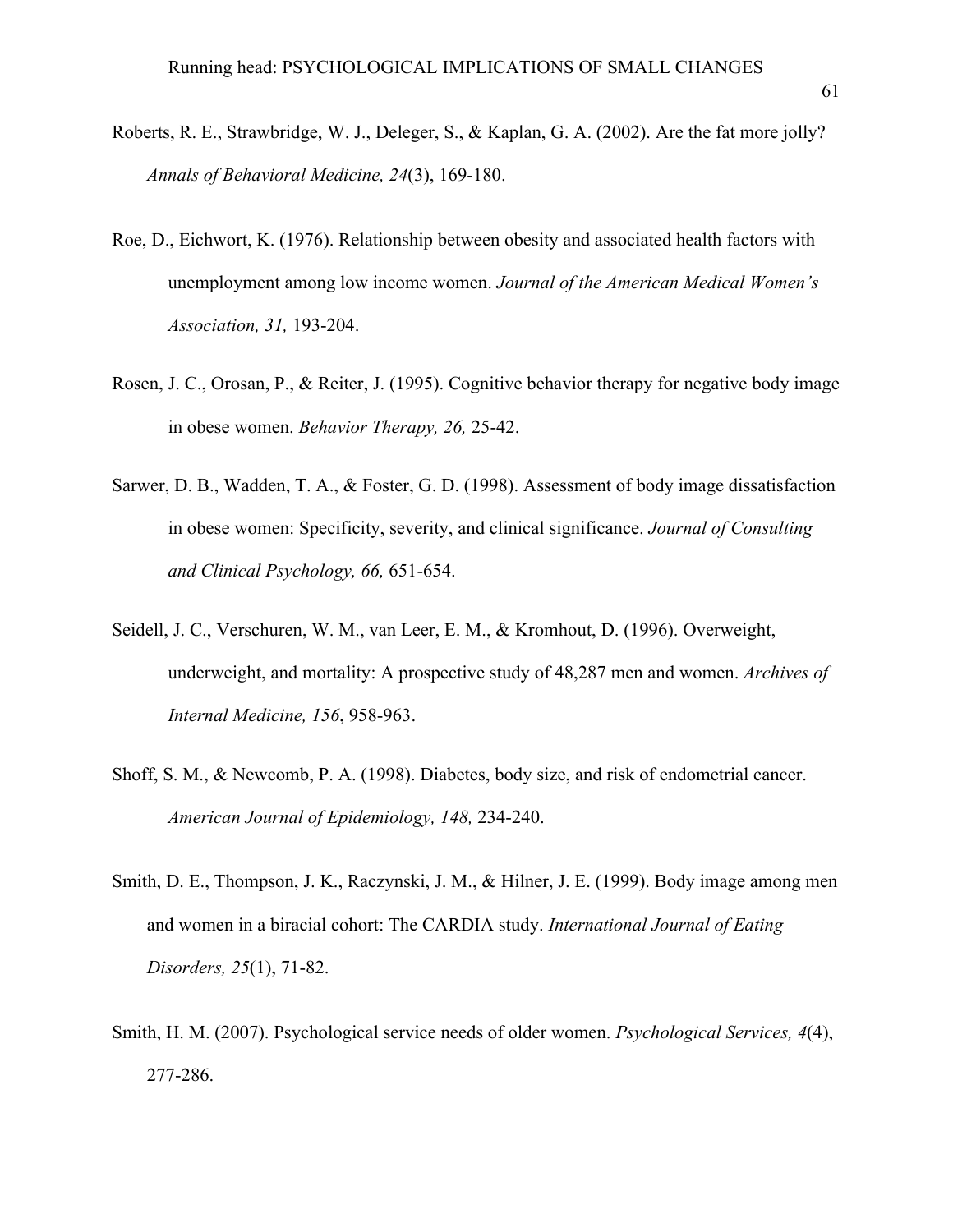- Sonne-Holm, S., & Sorensen, T. I. (1986). Prospective study of attainment of social class of severely obese subjects in relation to parental social class, intelligence, and educating. *British Medical Journal, 292,* 586-589.
- Stice, E., & Bearman, S. K. (2001). Body-image and eating disturbances prospectively predict increases in depressive symptoms in adolescent girls: A growth curve analysis. *Developmental Psychology, 37*(5), 597-607.
- Stinton, L. M., Myers, R. P., & Shaffer, E. A. (2010). Epidemiology of gallstones. *Gastroenterology Clinics, 39,* 157-169.
- Stroebe, W., Mensink, W., Aarts, H., Schut, H., & Kruglanski, A. W. (2007). Why dieters fail: Testing the goal conflict model of eating. *Journal of Experimental Social Psychology, 44,*  26-36.
- Sullivan, M., Karlsson, J., Sjostrom, L., Backman, L., Bengtsson, C., Bouchard, C., Dahlgren, S., Jonsson, E., Larsson, B., Lindstedt, S., Naslund, Il, Olbe, L., & Wedel, H. (1993). Swedish obese subjects (SOS): An intervention study of obesity. Baseline evaluation of health and psychosocial functioning in the first 1743 subjects examined. *International Journal of Obesity, 17,* 503-512.
- Taylor, C. B., Ferguson, J. M, & Reading, J. C. (1978). Gradual weight loss and depression. *Behavior Therapy, 9,* 622-625.
- Thompson, J. K., Shroff, H., Herbozo, S., Cafri, G., Rodriguez, J., & Rodriguez, M. (2007). Relations among multiple peer influences, body dissatisfaction, eating disturbance, and self-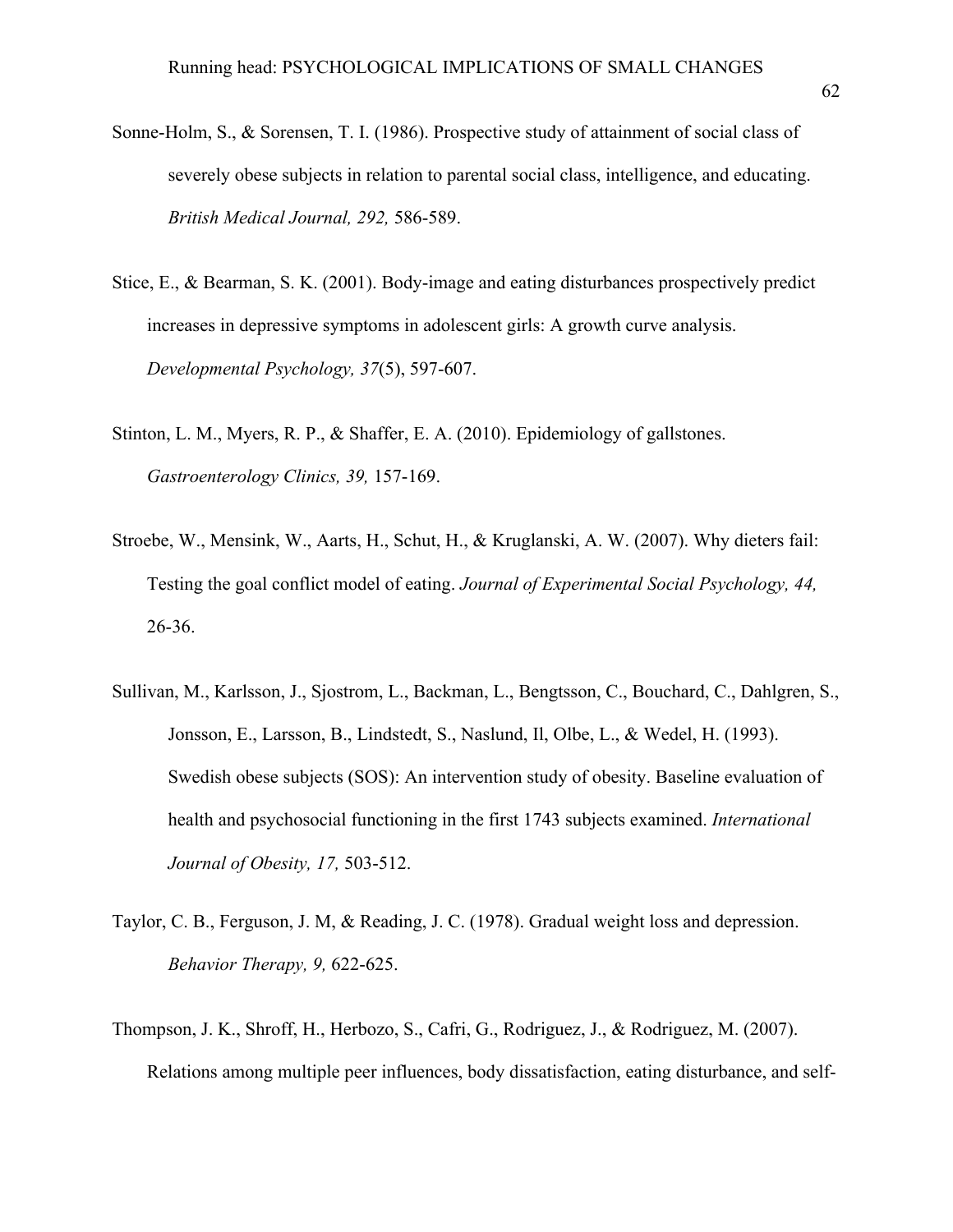- esteem: A comparison of average weight, at risk of overweight, and overweight adolescent girls. *Journal of Pediatric Psychology, 32*(1), 24-29.
- Tremblay, A., Doucet, E., Imbeault, P., Mauriege, P., Despres, J.-P., & Richard, D. (1999). Metabolic fitness in active reduced-obese individuals. *Obesity Research, 7,* 556-563.
- Tsiros, M. D., Olds, T., Buckley, J. D., Grimshaw, P., Brennan, L., Walkley, J., Hills, A. P., Howe, P. R., & Coates, A. M. (in press). Health-related quality of life in obese children and adolescents. *International Journal of Obesity.*
- Viner, R. M., & Cole, T. J. (2005). Adult socioeconomic, educational, social, and psychological outcomes of childhood obesity: A national birth cohort study. *BMJ: British Medical Journal, 330*(7504), 1354-1354.
- Wadden, T. A. & Osei, S. (2002). The Treatment of Obesity. In T. Wadden & A. Stunkard (Eds.), *Handbook of Obesity Treatment* (pp. 230-234). New York: The Guilford Press.
- Wadden, T. A. & Stunkard, A. J. (1985). Social and psychological consequences of obesity. *Annals of Internal Medicine, 103,* 1062-1067.
- Wadden, T. A. & Stunkard, A. J. (1986). A controlled trial of a very-low-calorie-diet, behavior therapy, and their combination in the treatment of obesity. *Journal of Consulting and Clinical Psychology, 54,* 482-488.
- Wadden, T. A., Stunkard, A. J., & Liebschutz, J. (1988). Three-year follow-up of the treatment of obesity by very low calorie diet, behavior therapy, and their combination. *Journal of Consulting and Clinical Psychology, 56,* 925-928.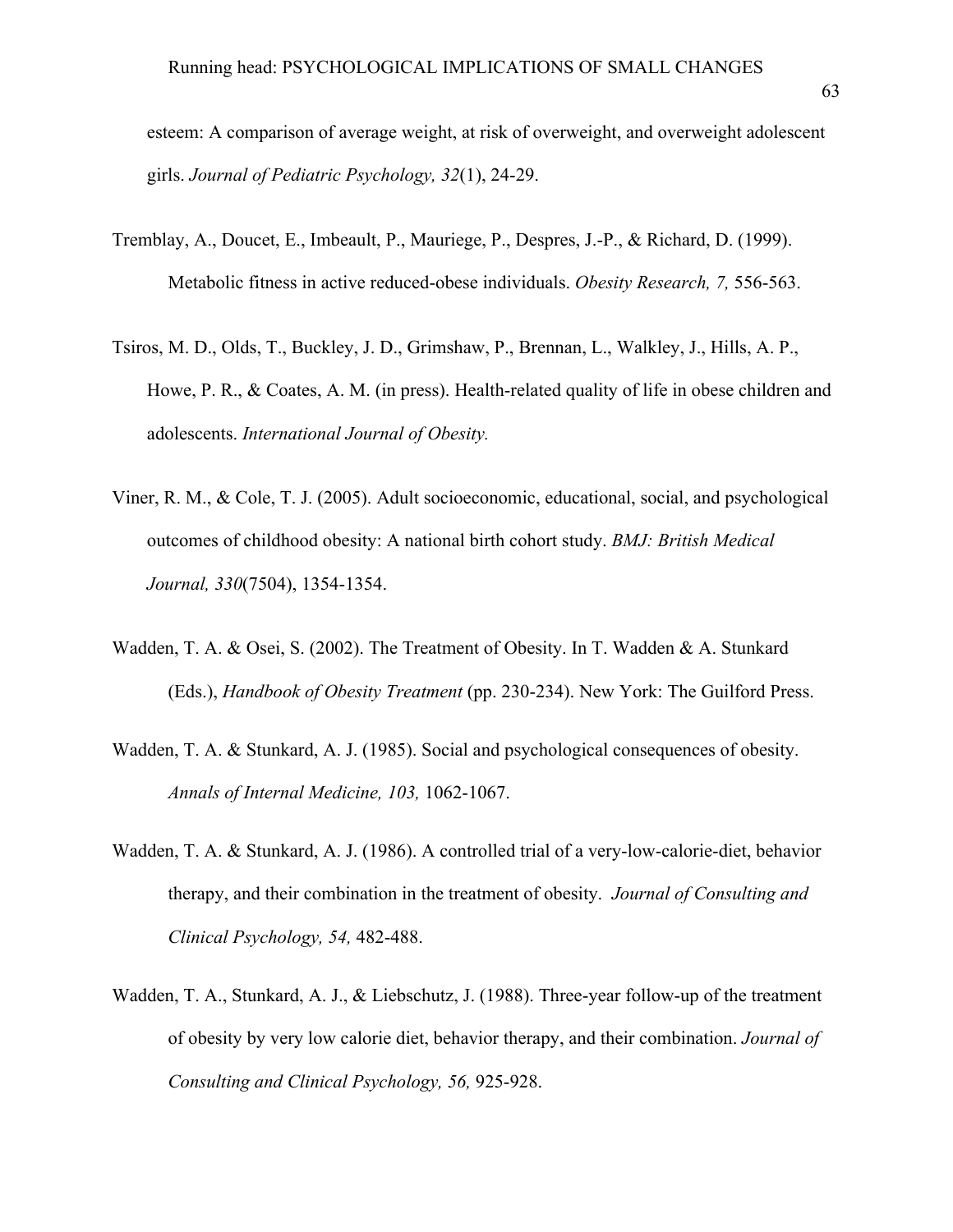- Wadden, T. A., Womble, L. G., Stunkard, A. J., & Anderson, D. A. (2002). Psychosocial Consequences of Obesity and Weight Loss. In T. Wadden & A. Stunkard (Eds.), *Handbook of Obesity Treatment* (144-163). New York: The Guilford Press.
- Wardle, J., Waller, J., & Fox, E. (2002). Age of onset and body dissatisfaction in obesity. *Addictive Behaviors, 27*(4), 561-573.
- Watkins, J. A., Christie, C., & Chally, P. (2008). Relationship between body image and body mass index in college men. *Journal of American College Health, 57*(1), 95-99.
- Williamson, D. A., Rejeski, J., Lang, W., Van Dorsten, B., Fabricatore, A. N., Toledo, K. (2009). Impact of a weight management program on health-related quality of life in overweight adults with type 2 diabetes. *Archives of Internal Medicine, 169,* 163-171.
- Wilson, G. T. (1994). Behavioral treatment of obesity: Thirty years and counting. *Advances in Behaviour Research & Therapy, 16*(1), 31-75.
- Wing, R. R. (1998). Behavioral approaches to the treatment of obesity. In G. A. Bray, C. Bouchard, & W. P. T. James (Eds.), *Handbook of obesity* (pp. 855-873). New York: Marcel Dekker.
- Wing, R. R. (2002). Behavioral Weight Control. In T. Wadden & A. Stunkard (Eds.), *Handbook of Obesity Treatment* (p. 304). New York: The Guilford Press.
- Wing, R. R., Blair, E., Marcus, M., Epstein, L. H., & Harvey, J. (1994). Year-long weight loss treatment for obese patients with Type II diabetes: Does including an intermittent very=low-calorie diet improve outcome? *American Journal of Medicine, 97,* 354-362.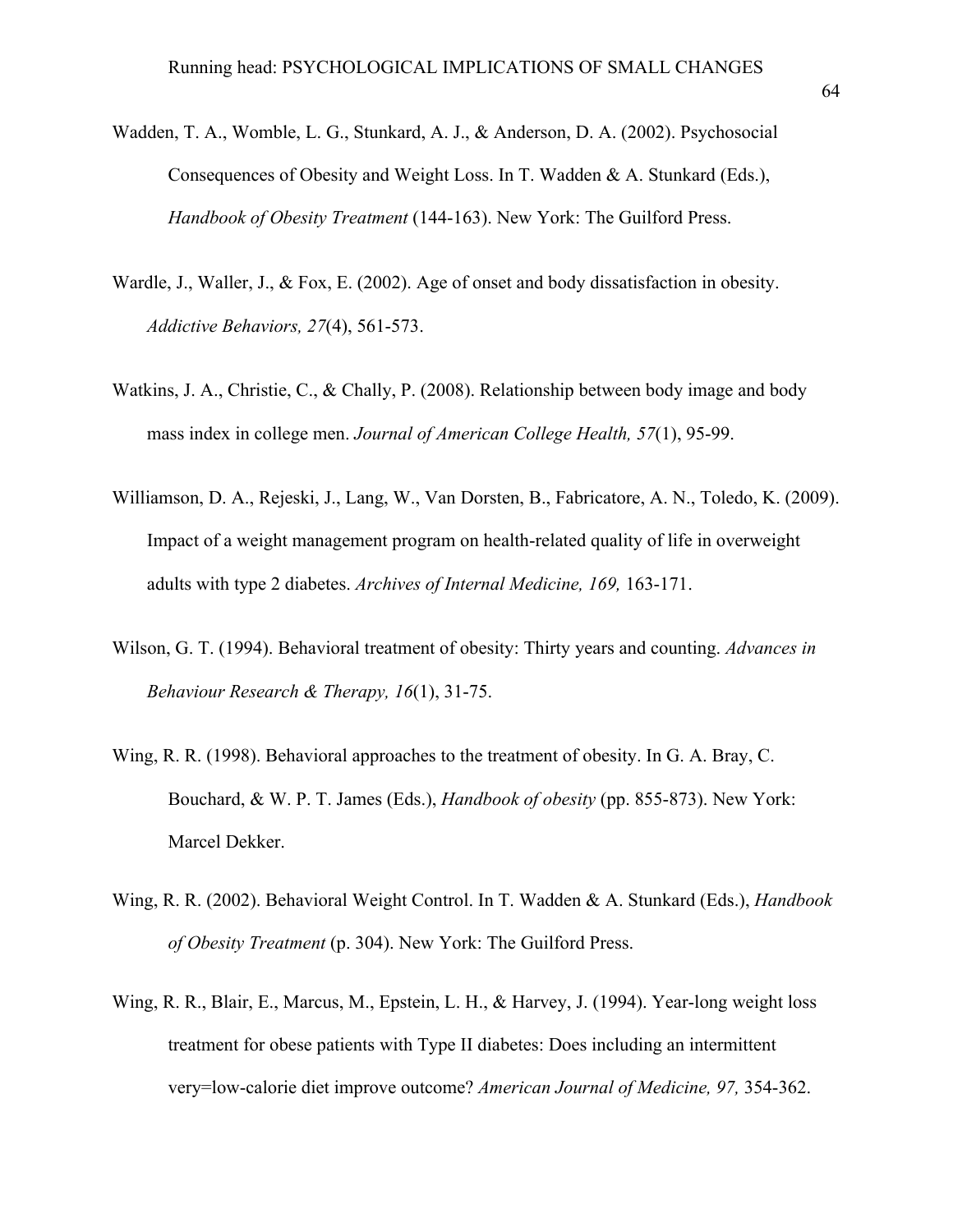- Wing, R. R., Marcus, M. D., Epstein, L. Hl, & Kupfer, D. (1983). Mood and weight loss in a behavioral treatment program. *Journal of Consulting and Clinical Psychology, 51,* 153- 155.
- World Health Organization. (n.d.) *Obesity & Overweight.* Retrieved March 26, 2009 from http://www.who.int/mediacentre/factsheets/fs311/en/index.html/.
- Yankura, D. J., Conroy, M. B., Hess, R., Pettee, K. K., Kuller, L. H., & Kriska, A. M. (2008). Weight regain and health-related quality of life in postmenopausal women. *Obesity (Silver Spring, Md.), 16*(10), 2259-2265.
- Zullig, K. J., Pun, S. M., & Huebner, E. S. (2007). Life satisfaction, dieting behavior, and weight perceptions among college students. *Applied Research in Quality of Life, 2*(1), 17-31.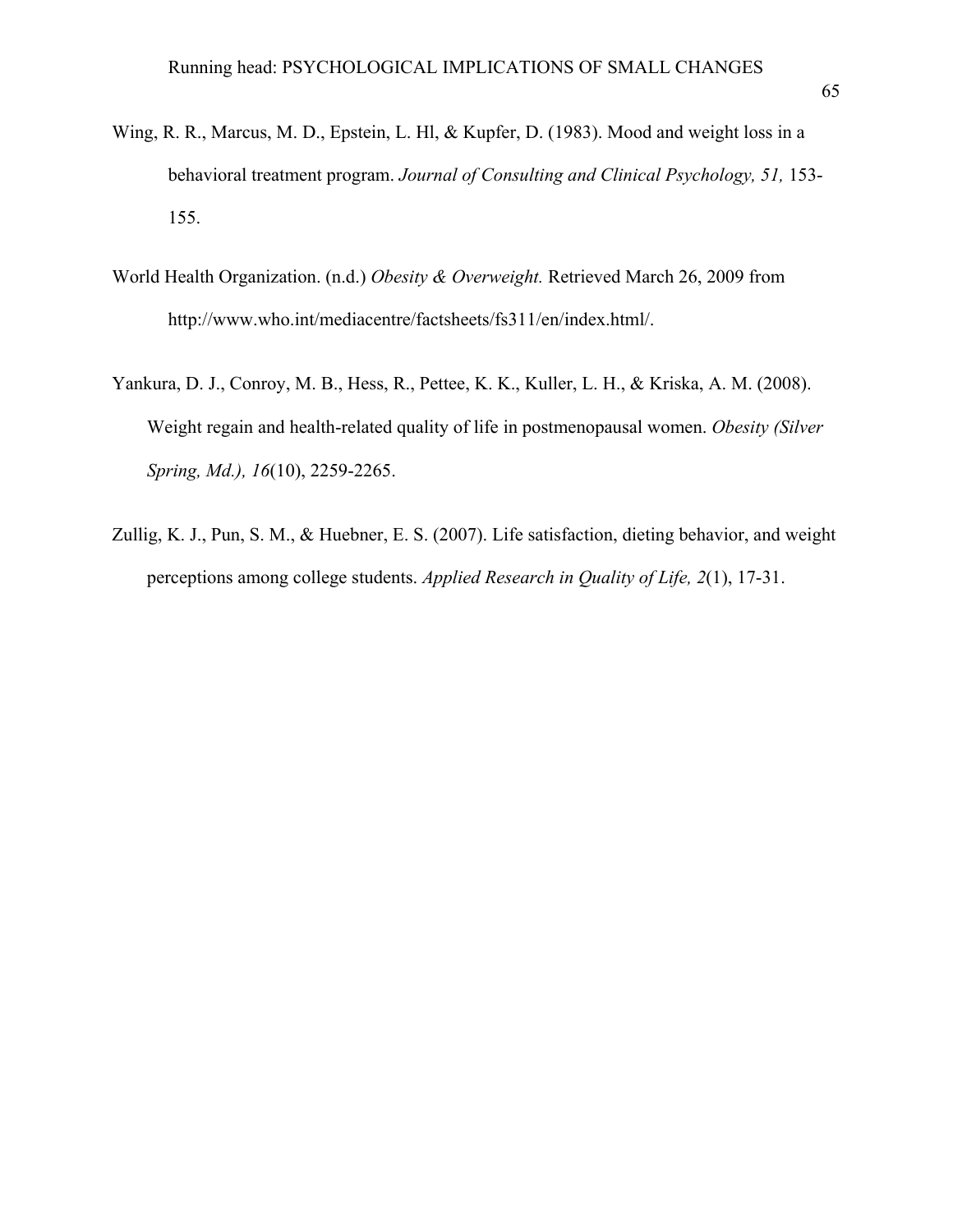|                          | <b>ASPIRE II</b><br>$N = 22$ | <b>ASPIRE III</b><br>$N = 27$ |                         |
|--------------------------|------------------------------|-------------------------------|-------------------------|
| Demographic              | M(SD)                        | M(SD)                         | Difference<br>$p$ value |
| Age                      | 51.09 (11.41)                | 46.70 (9.90)                  | .156                    |
| <b>BMI</b>               | 30.82 (3.88)                 | 30.25(5.07)                   | .667                    |
| Weight (kg)              | 84.96 (11.58)                | 81.84 (16.26)                 | .059                    |
| Ethnicity                |                              |                               | .064                    |
| Caucasian                | 95.5%                        | 70.4%                         |                         |
| Non-Caucasian            | 4.5%                         | 22.2%                         |                         |
| Education $(\% )$        |                              |                               | .629                    |
| High school              | 13.6%                        | 3.7%                          |                         |
| Some college             | 13.6%                        | 25.9%                         |                         |
| College degree           | 40.9%                        | 44.4%                         |                         |
| Grad/Prof degree         | 31.7%                        | 25.9%                         |                         |
| Marital status $(\%)$    |                              |                               | .108                    |
| Single, never married    | 9.1%                         | 7.4%                          |                         |
| Married                  | 68.2%                        | 88.9%                         |                         |
| Separated/Divorced       | 13.6%                        | 3.7%                          |                         |
| Widowed                  | 9.1%                         | $0.0\%$                       |                         |
| Depression               | 7.23(5.89)                   | 8.07(5.87)                    | .618                    |
| <b>Body Satisfaction</b> | 62.09 (10.69)                | 62.81(8.37)                   | .791                    |
| Life Satisfaction        | 25.36 (6.95)                 | 26.33 (6.20)                  | .608                    |

ASPIRE II and ASPIRE III Participants' Baseline Characteristics for Completers Only.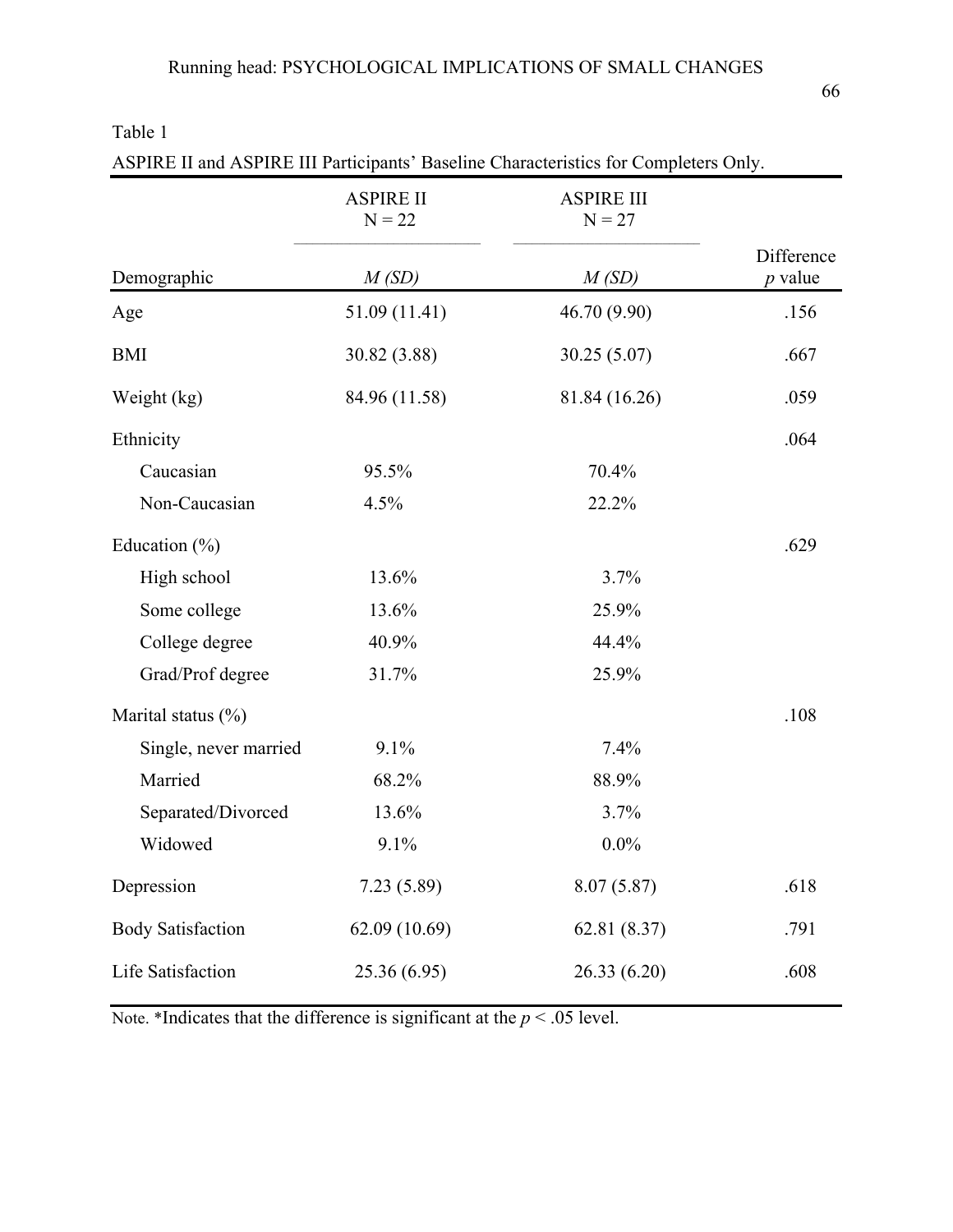| Change in Weight (INO) TWOSS TRadition and FOROW up for Completels Only. |                   |  |  |
|--------------------------------------------------------------------------|-------------------|--|--|
| <b>ASPIRE II</b>                                                         | <b>ASPIRE III</b> |  |  |
| M(SD)                                                                    | M(SD)             |  |  |
| $-3.70(2.22)$ *                                                          | $-3.86(2.67)^*$   |  |  |
| $-2.59(4.35)^*$                                                          | $-1.75(3.05)^*$   |  |  |
| $-6.29(5.73)*$                                                           | $-5.93(5.22)*$    |  |  |
|                                                                          |                   |  |  |

| Change in Weight (KG) Across Treatment and Follow-up for Completers Only. |  |  |
|---------------------------------------------------------------------------|--|--|
|---------------------------------------------------------------------------|--|--|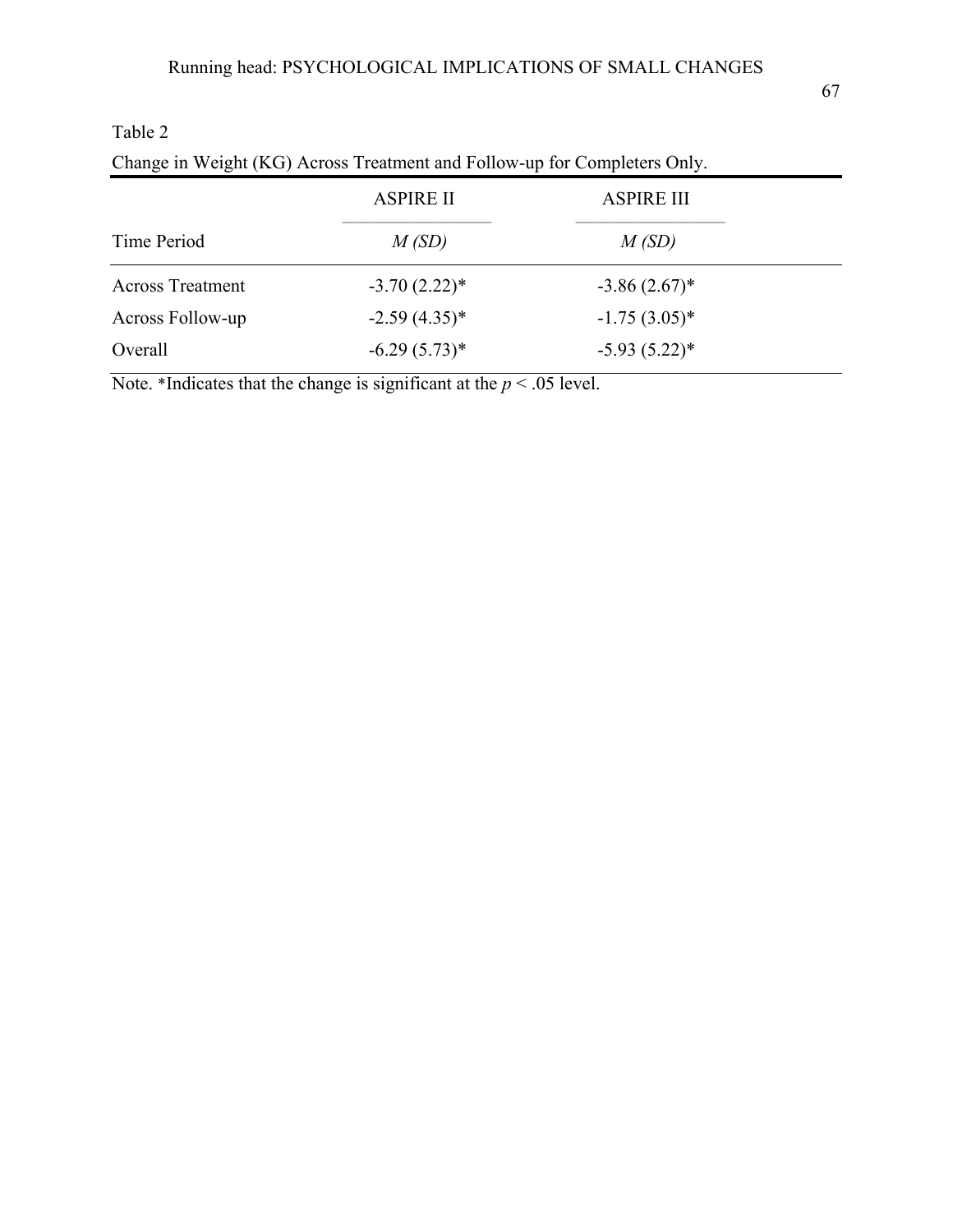| Change in Deplession Across Treatment and Forow-up for Completers Only. |                   |  |  |
|-------------------------------------------------------------------------|-------------------|--|--|
| <b>ASPIRE II</b>                                                        | <b>ASPIRE III</b> |  |  |
| M(SD)                                                                   | M(SD)             |  |  |
| $-3.29(5.02)^*$                                                         | $-3.42(8.10)*$    |  |  |
| 0.52(2.94)                                                              | $-2.35(6.86)$     |  |  |
| $-2.76(6.11)*$                                                          | $-5.67(5.08)$ *   |  |  |
|                                                                         |                   |  |  |

#### Table 3 Change in Depression Across Treatment and Follow-up for Completers Only.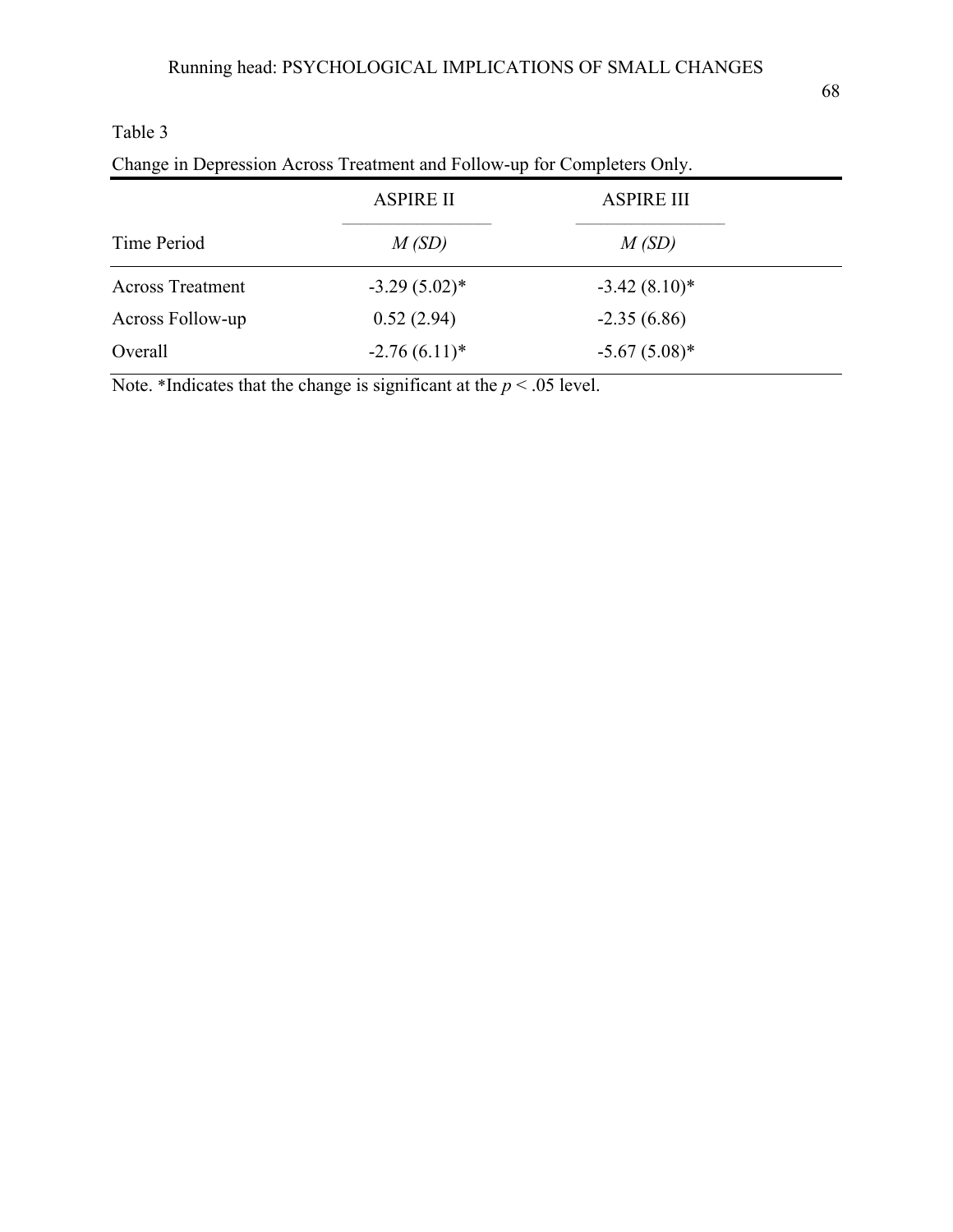| Change in Body Satisfaction Across Treatment and Follow-up for Completers Only. |                  |                   |  |
|---------------------------------------------------------------------------------|------------------|-------------------|--|
|                                                                                 | <b>ASPIRE II</b> | <b>ASPIRE III</b> |  |
| Time Period                                                                     | M(SD)            | M(SD)             |  |
| <b>Across Treatment</b>                                                         | $3.67(8.43)*$    | $3.38(6.48)$ *    |  |
| Across Follow-up                                                                | 0.48(5.49)       | 1.42(3.86)        |  |
| Overall                                                                         | $4.14(8.37)^*$   | $4.70(6.15)*$     |  |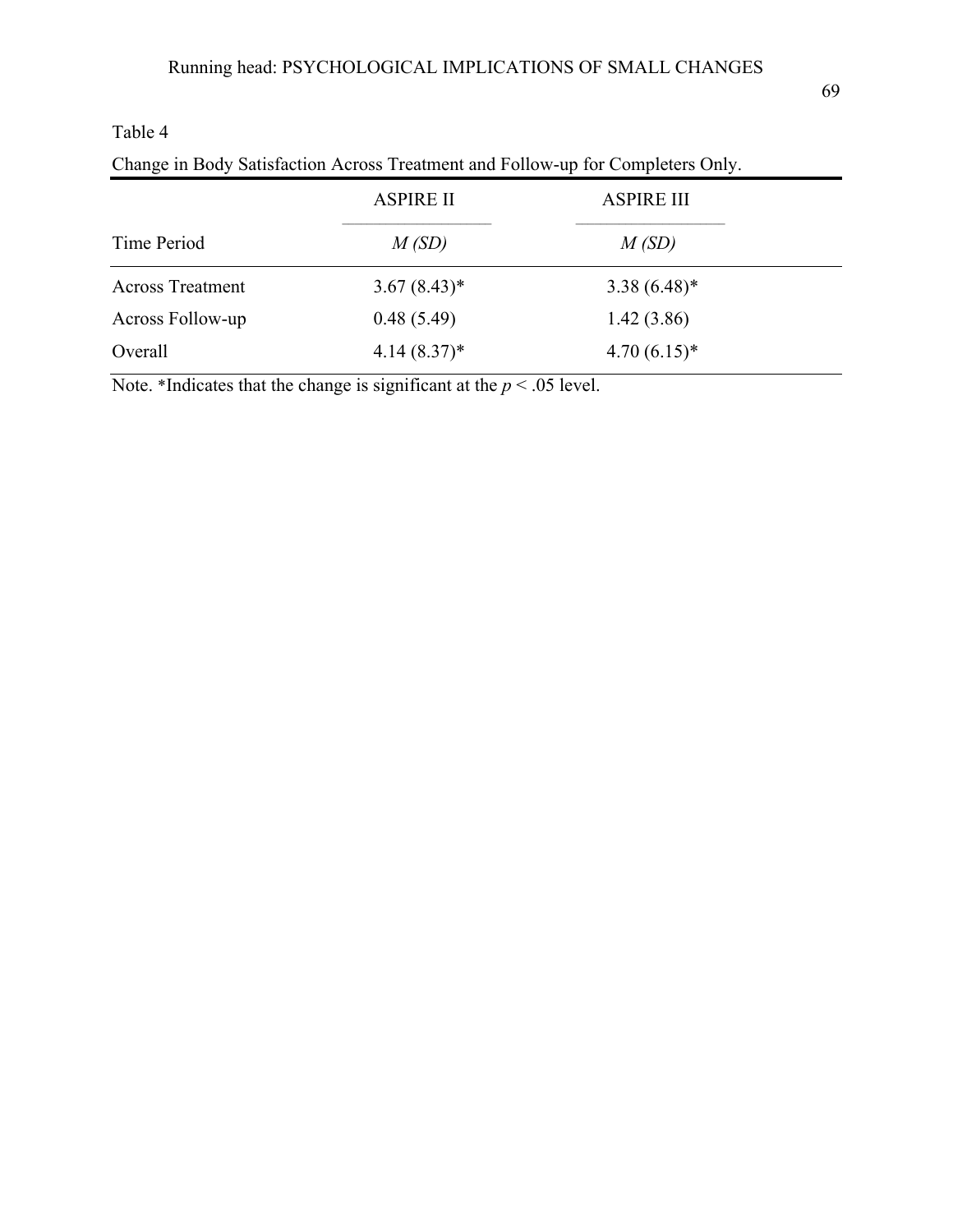| Change in Ene bandaouvelon Froroso Treatment and Follow ap for Completels Only. |                   |  |  |
|---------------------------------------------------------------------------------|-------------------|--|--|
| <b>ASPIRE II</b>                                                                | <b>ASPIRE III</b> |  |  |
| M(SD)                                                                           | M(SD)             |  |  |
| $2.95(4.10)^*$                                                                  | 1.00(6.29)        |  |  |
| $-1.95(5.46)$                                                                   | 0.35(5.25)        |  |  |
| 1.00(7.06)                                                                      | 1.44(6.82)        |  |  |
|                                                                                 |                   |  |  |

Change in Life Satisfaction Across Treatment and Follow-up for Completers Only.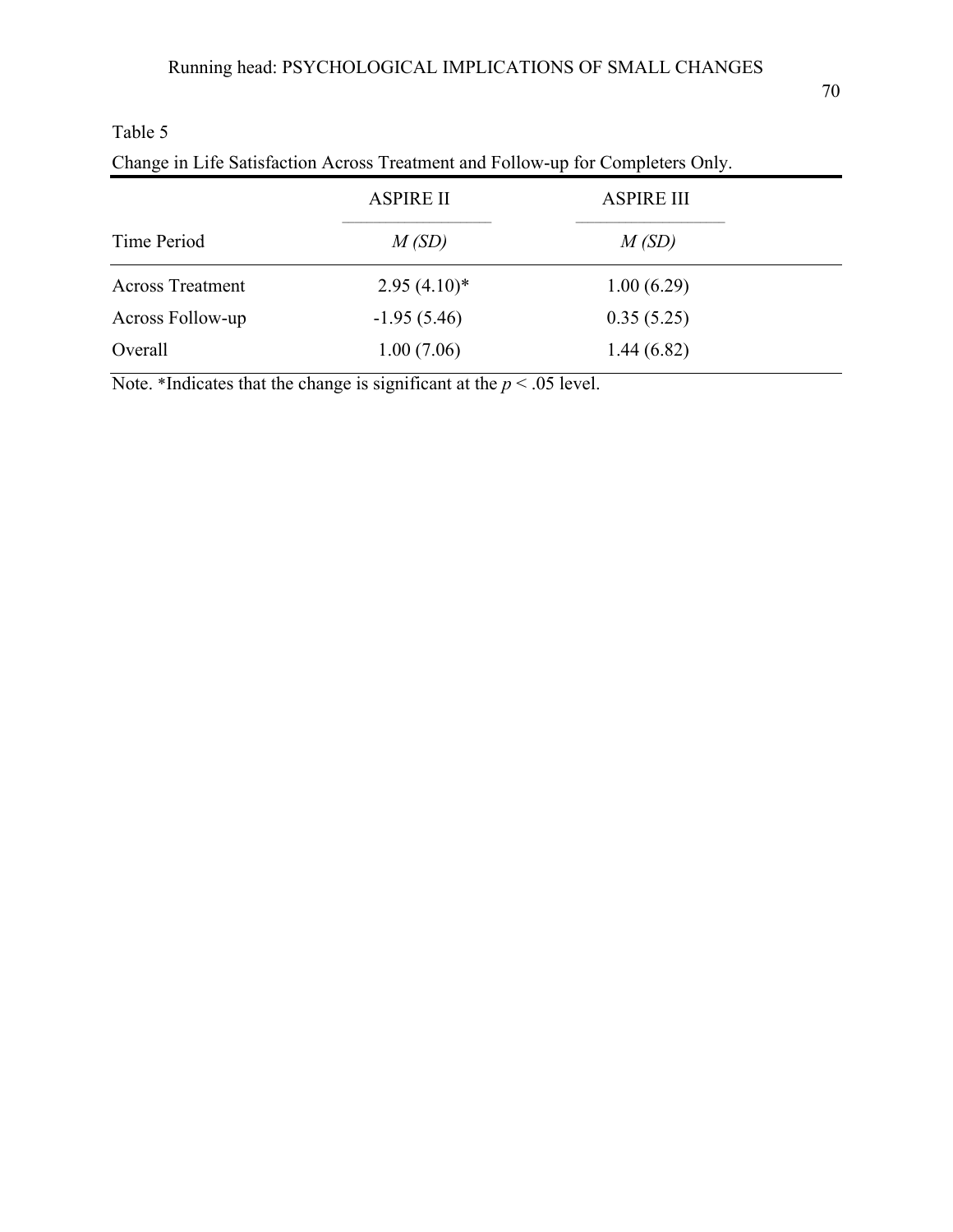| ASPIRE II and ASPIRE III Participants' Baseline Characteristics of All Participants. |                              |                               |                         |
|--------------------------------------------------------------------------------------|------------------------------|-------------------------------|-------------------------|
|                                                                                      | <b>ASPIRE II</b><br>$N = 25$ | <b>ASPIRE III</b><br>$N = 49$ |                         |
| Demographic                                                                          | M(SD)                        | M(SD)                         | Difference<br>$p$ value |
| Age                                                                                  | 49.76 (11.40)                | 44.14 (9.38)                  | $.027*$                 |
| <b>BMI</b>                                                                           | 31.79 (4.92)                 | 31.82 (5.04)                  | .982                    |
| Weight (kg)                                                                          |                              |                               | .098                    |
| Ethnicity                                                                            |                              |                               | .126                    |
| Caucasian                                                                            | 92%                          | 78%                           |                         |
| Non-Caucasian                                                                        | 8%                           | 22%                           |                         |
| Education $(\% )$                                                                    |                              |                               | .211                    |
| High school                                                                          | 16%                          | 2%                            |                         |
| Some college                                                                         | 12%                          | 21%                           |                         |
| College degree                                                                       | 44%                          | 46%                           |                         |
| Grad/Prof degree                                                                     | 28%                          | 29%                           |                         |
| Marital status $(\%)$                                                                |                              |                               | .125                    |
| Single, never married                                                                | 12%                          | 14%                           |                         |
| Married                                                                              | 68%                          | 78%                           |                         |
| Separated/Divorced                                                                   | 12%                          | 8%                            |                         |
| Widowed                                                                              | $8\%$                        | N/A                           |                         |
| Depression                                                                           | 7.76(6.19)                   | 9.92(7.09)                    | .202                    |
| <b>Body Satisfaction</b>                                                             | 62.08(10.03)                 | 62.85(8.26)                   | .728                    |
| Life Satisfaction                                                                    | 25.48 (6.58)                 | 24.94 (5.73)                  | .716                    |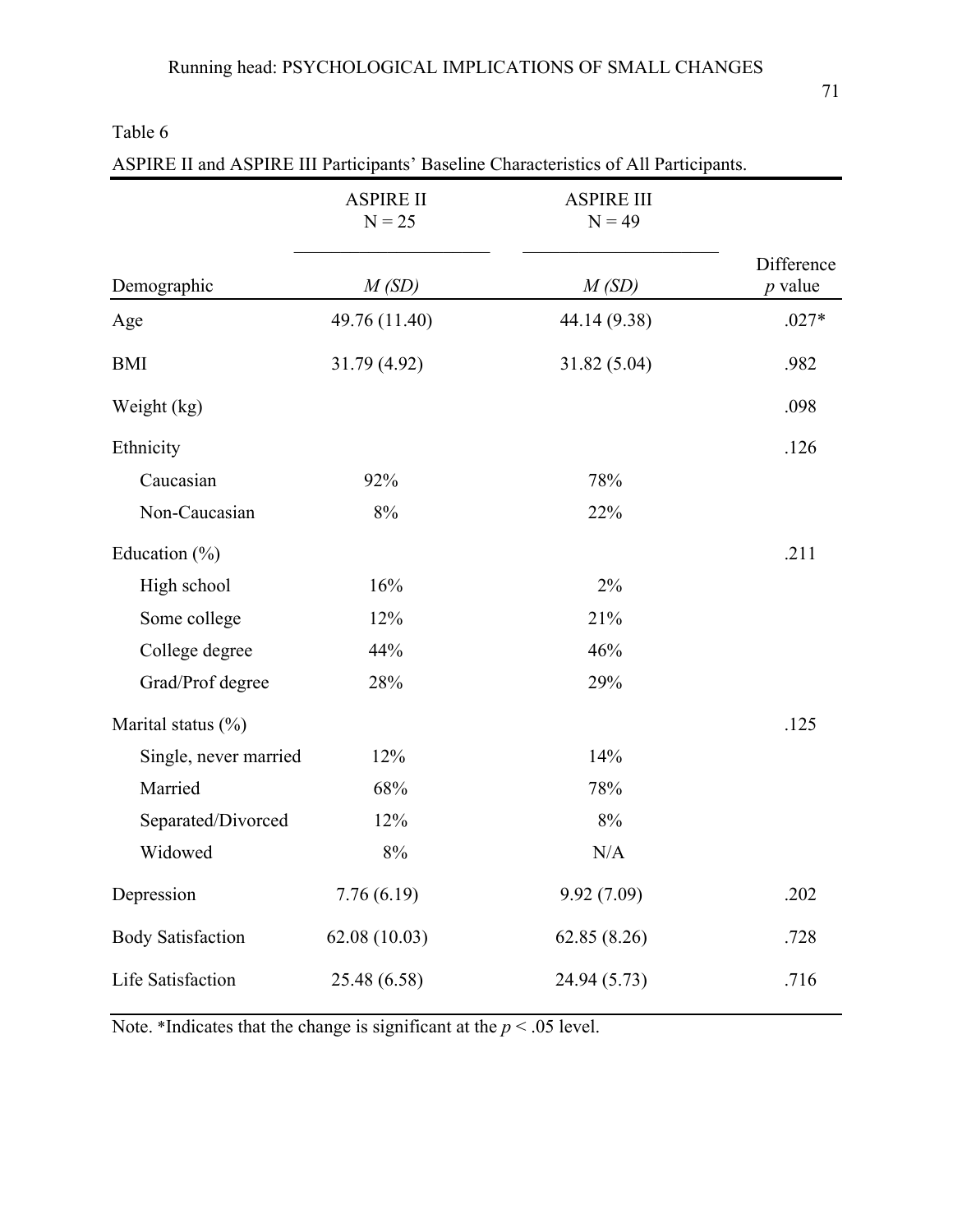| Change in Weight (KG) Across Treatment and Follow-up using intent-to-Treat. |                   |  |  |
|-----------------------------------------------------------------------------|-------------------|--|--|
| <b>ASPIRE II</b>                                                            | <b>ASPIRE III</b> |  |  |
| M(SD)                                                                       | M(SD)             |  |  |
| $-3.17(2.41)$ *                                                             | $-2.47(2.86)^*$   |  |  |
| $-2.19(4.13)^*$                                                             | $-0.80(3.54)$     |  |  |
| $-5.35(5.68)$ *                                                             | $-3.27(4.86)$ *   |  |  |
|                                                                             |                   |  |  |

Change in Weight (KG) Across Treatment and Follow-up using Intent-to-Treat.

Table 7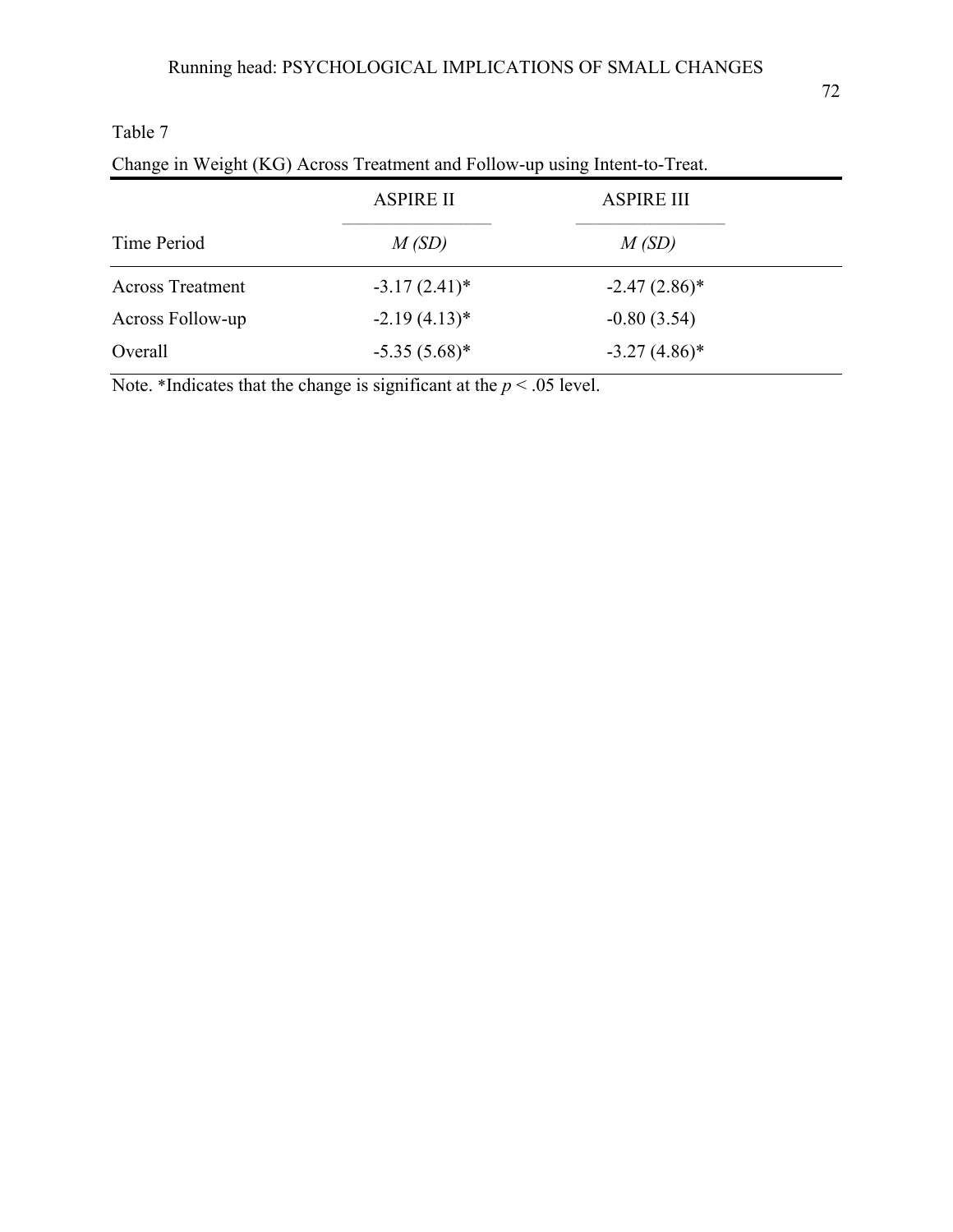| Change in Depression Across Treatment and Follow-up using Intent-to-Treat. |                   |  |  |
|----------------------------------------------------------------------------|-------------------|--|--|
| <b>ASPIRE II</b>                                                           | <b>ASPIRE III</b> |  |  |
| M(SD)                                                                      | M(SD)             |  |  |
| $-3.24(4.96)$ *                                                            | $-3.75(7.79)^*$   |  |  |
| 0.84(3.46)                                                                 | 0.56(7.85)        |  |  |
| $-2.40(5.65)*$                                                             | $-3.12(4.70)$ *   |  |  |
|                                                                            |                   |  |  |

Change in Depression Across Treatment and Follow-up using Intent-to-Treat.

Table 8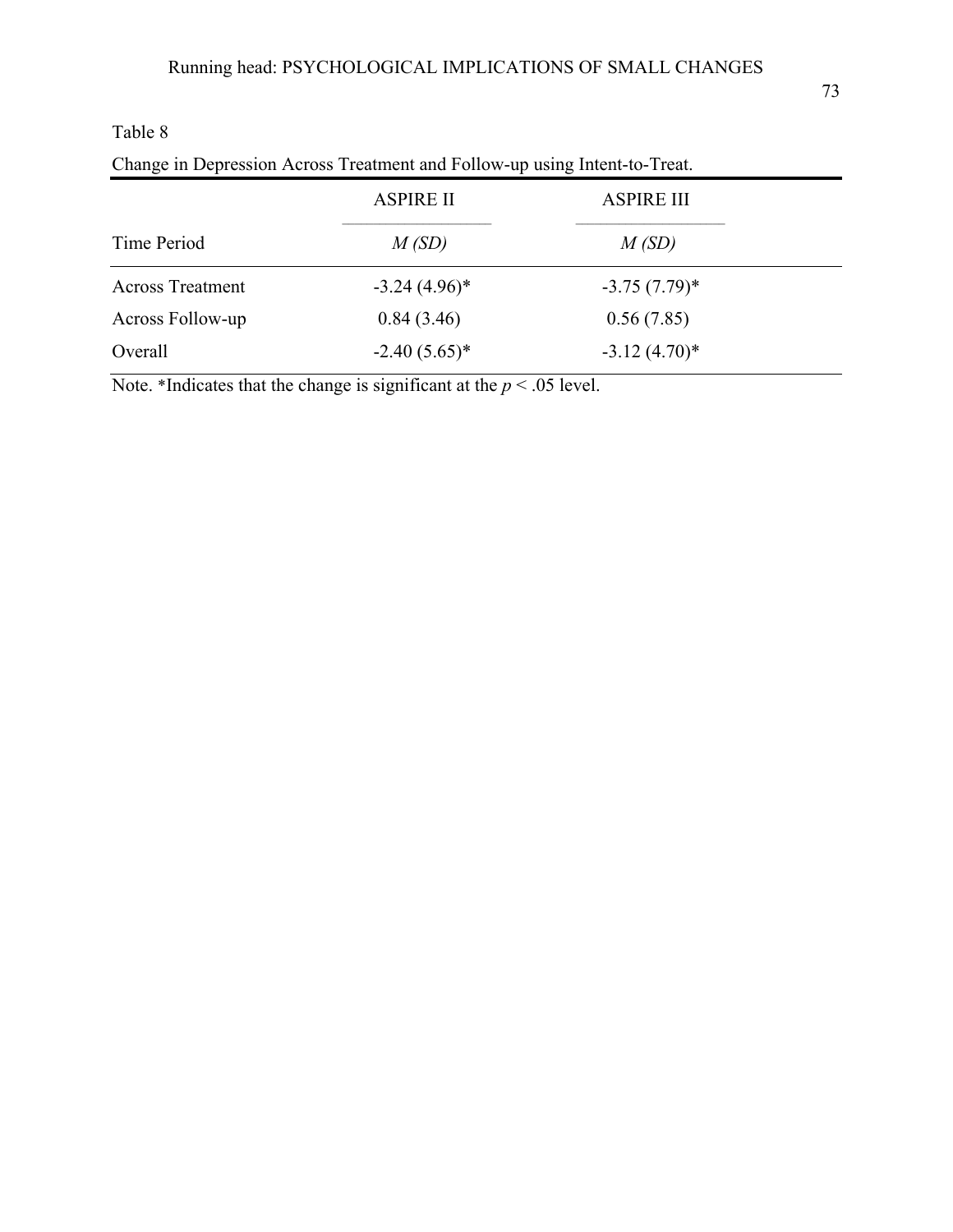| Change in Body Satisfaction Across Treatment and Follow-up using Intent-to-Treat. |                  |                   |  |
|-----------------------------------------------------------------------------------|------------------|-------------------|--|
|                                                                                   | <b>ASPIRE II</b> | <b>ASPIRE III</b> |  |
| Time Period                                                                       | M(SD)            | M(SD)             |  |
| <b>Across Treatment</b>                                                           | $3.83(8.36)^*$   | $2.25(5.42)^*$    |  |
| Across Follow-up                                                                  | $-0.12(6.02)$    | 0.40(3.90)        |  |
| Overall                                                                           | $3.56(7.77)^*$   | $2.65(5.15)^*$    |  |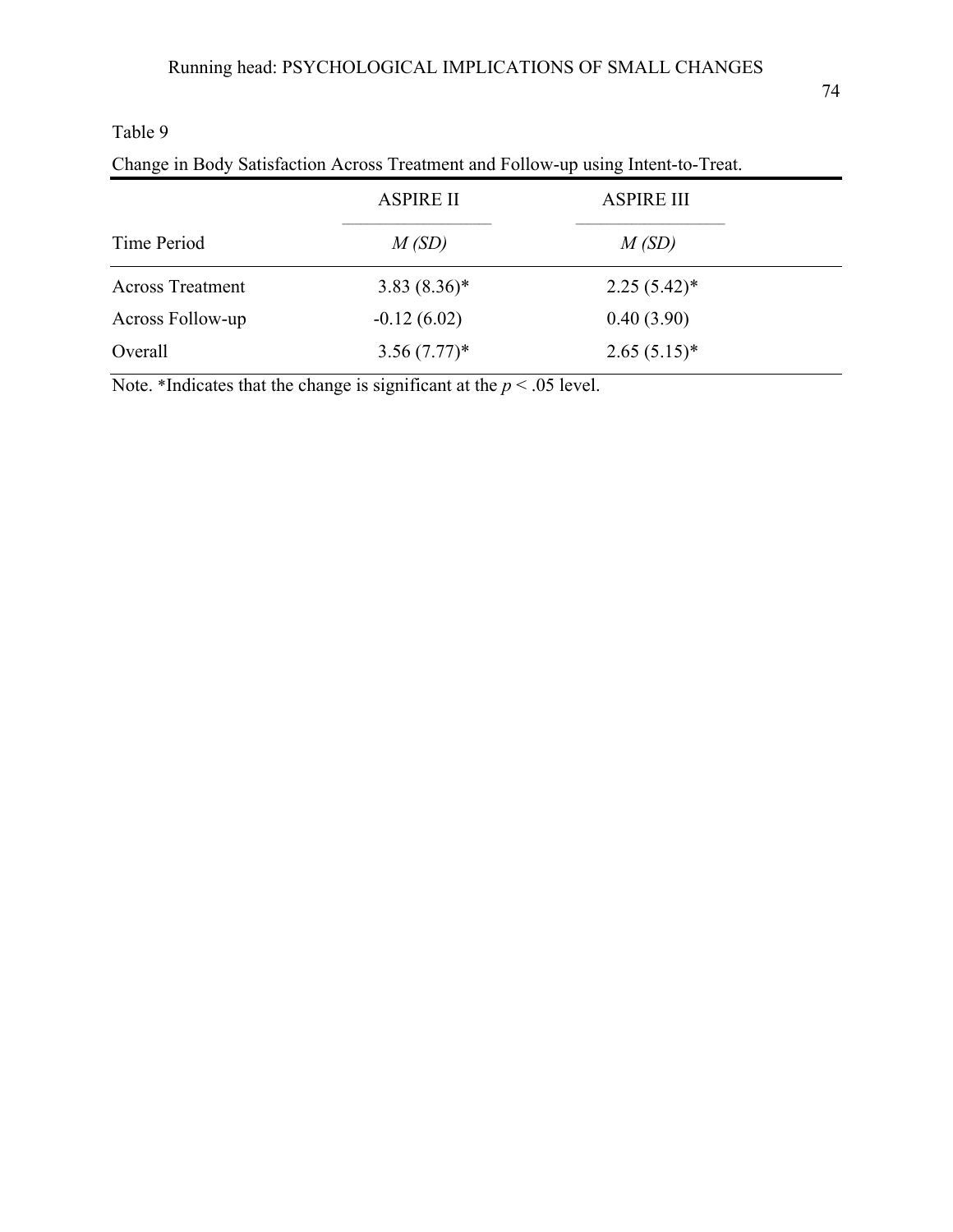| Change in Life Satisfaction Across Treatment and Follow-up using Intent-to-Treat. |                   |                    |  |
|-----------------------------------------------------------------------------------|-------------------|--------------------|--|
|                                                                                   | <b>ASPIRES II</b> | <b>ASPIRES III</b> |  |
| Time Period                                                                       | M(SD)             | M(SD)              |  |
| <b>Across Treatment</b>                                                           | $2.92(3.89)^*$    | 0.79(5.20)         |  |
| Across Follow-up                                                                  | $-2.08(5.04)^*$   | 0.02(4.65)         |  |
| Overall                                                                           | 0.72(6.50)        | 0.85(5.12)         |  |

Note. \*Indicates that the change is significant at the  $p < .05$  level.

Table 10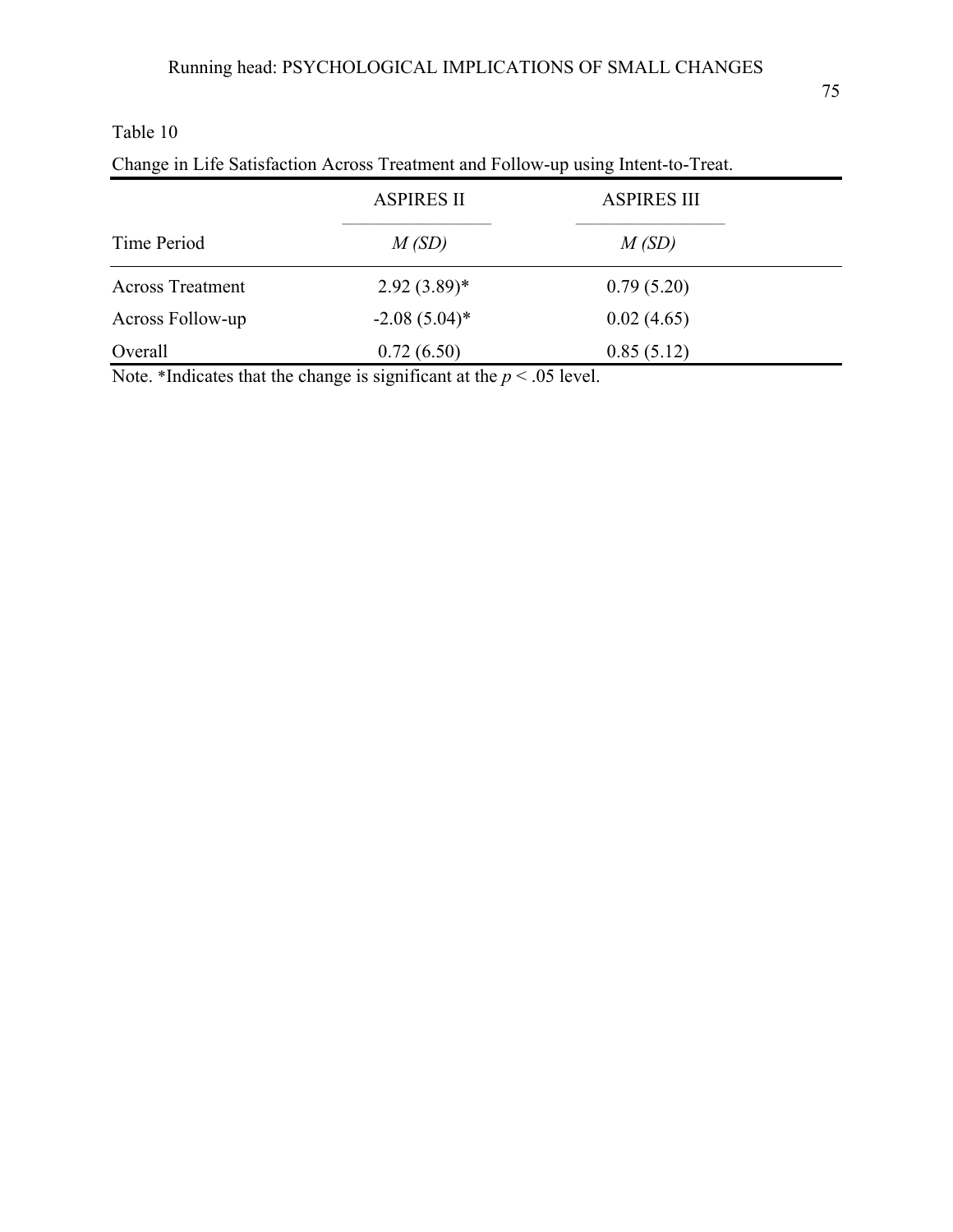|                                   | Completers<br>$N = 27$ | Non-completers<br>$N = 22$ |                         |
|-----------------------------------|------------------------|----------------------------|-------------------------|
| Demographic                       | M(SD)                  | M(SD)                      | Difference<br>$p$ value |
| Age                               | 46.70 (9.90)           | 41.00 (7.80)               | $.033*$                 |
| <b>Baseline BMI</b>               | 30.25(5.07)            | 33.74 (4.38)               | $.014*$                 |
| Baseline Weight (kg)              | 81.84 (16.26)          | 90.99 (14.33)              | $.044*$                 |
| <b>Baseline Depression</b>        | 8.07(5.87)             | 12.29(7.92)                | $.040*$                 |
| <b>Baseline Body Satisfaction</b> | 62.81(8.37)            | 62.90(8.32)                | .973                    |
| <b>Baseline Life Satisfaction</b> | 26.33(6.20)            | 23.14(4.61)                | .055                    |

| Completers versus Non-Completers (ASPIRE III). |  |  |  |  |  |
|------------------------------------------------|--|--|--|--|--|
|------------------------------------------------|--|--|--|--|--|